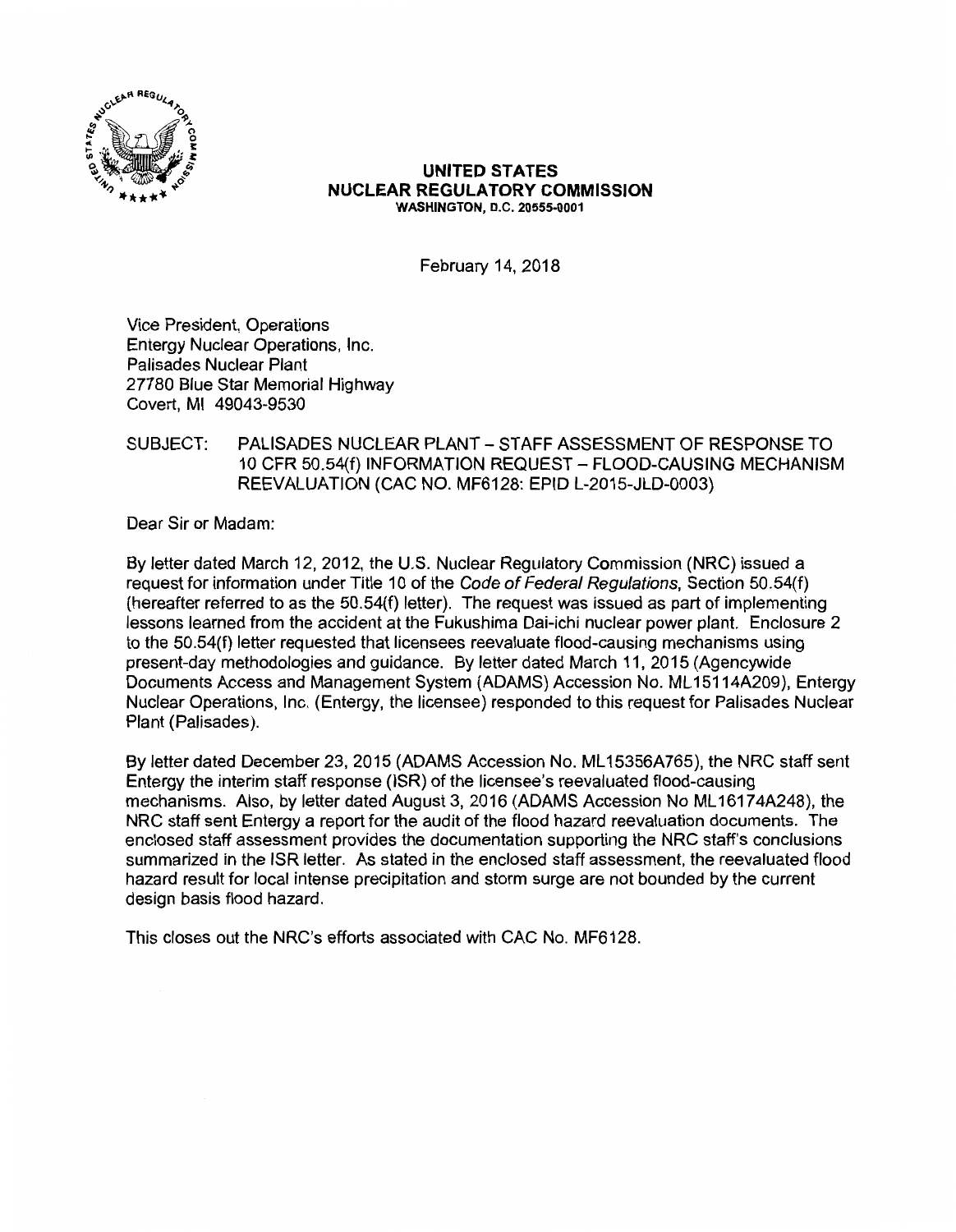If you have any questions, please contact me at (301) 415-2864 or e-mail at Milton.Valentin-Olmeda@nrc.gov.

Sincerely,  $U/a$ 

Milton Valentin-Olmeda, Project Manager Beyond-Design-Basis Management Branch Division of Licensing Projects Office of Nuclear Reactor Regulation

Docket No. 50-255

Enclosure: Staff Assessment of Flood Hazard Reevaluation Report

cc w/encl: Distribution via Listserv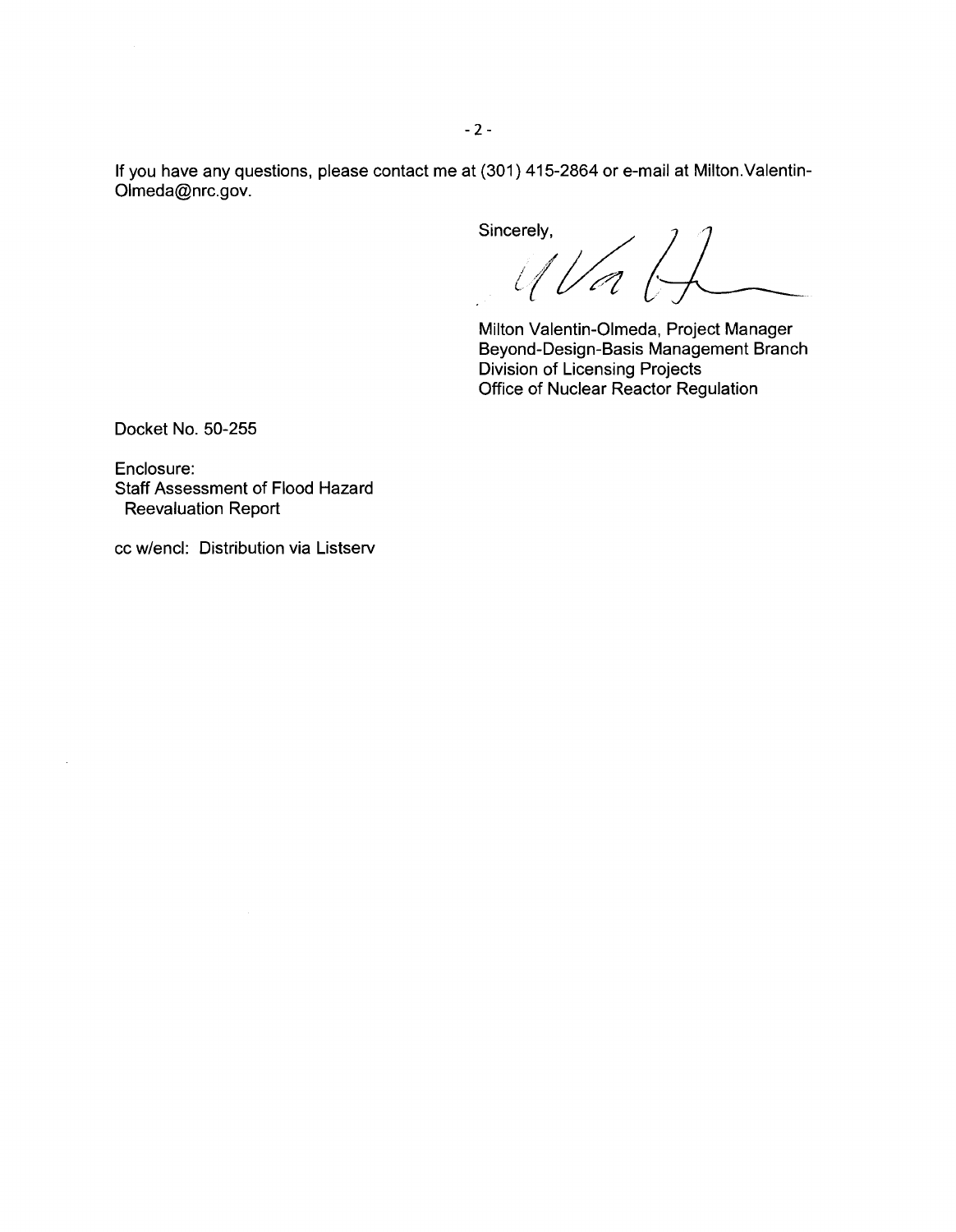# STAFF ASSESSMENT BY THE OFFICE OF NUCLEAR REACTOR REGULATION

# RELATED TO FLOODING HAZARD REEVALUATION REPORT

# NEAR-TERM TASK FORCE RECOMMENDATION 2.1

## PALISADES NUCLEAR PLANT

# DOCKET NO. 50-255

# 1.0 INTRODUCTION

By letter dated March 12, 2012 (NRC, 2012a), the U.S. Nuclear Regulatory Commission (NRC) issued a request for information to all power reactor licensees and holders of construction permits in active or deferred status, pursuant to Title 10 of the Code of Federal Regulations (10 CFR), Section 50.54(f) (hereafter referred to as the "50.54(f) letter''). The request was issued in connection with implementing lessons-learned from the 2011 accident at the Fukushima Dai-ichi nuclear power plant as documented in the Near-Term Task Force Review of Insights from the Fukushima Dai-ichi Accident (NRC, 2011b)<sup>1</sup>. Recommendation 2.1 in that document recommended that the NRC staff issue orders to all licensees to reevaluate seismic and flooding hazards for their sites against current NRC requirements and guidance. Subsequent staff requirements memoranda associated with SECY-11-0124 (NRC, 2011c) and SECY-11-0137 (NRC, 2011d), directed the NRC staff to issue requests for information to licensees pursuant to 10 CFR 50.54(f) to address this recommendation.

Enclosure 2 to the 50.54(f) letter (NRC, 2012a) requested that licensees reevaluate flood hazards for their respective sites using present-day methods and regulatory guidance used by the NRC staff when reviewing applications for early site permits (ESPs) and combined licenses (COLs). The required response section of Enclosure 2 specified that NRC staff would provide a prioritization plan indicating the Flood Hazard Reevaluation Report (FHRR) deadlines for each plant. On May 11, 2012 (NRC, 2012c), the NRC staff issued its prioritization of the FHRRs.

By letter dated March 11, 2015 (Entergy, 2015), Entergy Nuclear Operations, Inc. (Entergy, the licensee) provided the FHRR for Palisades Nuclear Plant (Palisades). The NRC staff conducted a site audit as documented in the audit report (NRC, 2016c).

On December 23, 2015 (NRC, 2015b), the NRC issued an interim staff response (ISR) letter to the licensee. The purpose of the ISR letter is to provide the flood hazard information suitable for the assessment of mitigating strategies developed in response to Order EA-12-049 (NRC, 2012b) and the additional assessments associated with Recommendation 2.1: Flooding. The ISR letter also made reference to this staff assessment, which documents NRC staff's basis and conclusions. The flood hazard mechanism values presented in the letter's enclosures match the values in this staff assessment without change or alteration.

As mentioned in the ISR letter, the reevaluated flood hazard results for the local intense precipitation (LIP) and storm surge are not bounded by the plant's current design basis (COB). Consistent with the 50.54(f) letter and amended by the process outlined in COMSECY-15-0019 (NRC, 2015a), Japan Lessons-Learned Division (JLD) Interim Staff Guidance (ISG)

<sup>&</sup>lt;sup>1</sup> Issued as an enclosure to Commission Paper SECY-11-0093 (NRC, 2011a).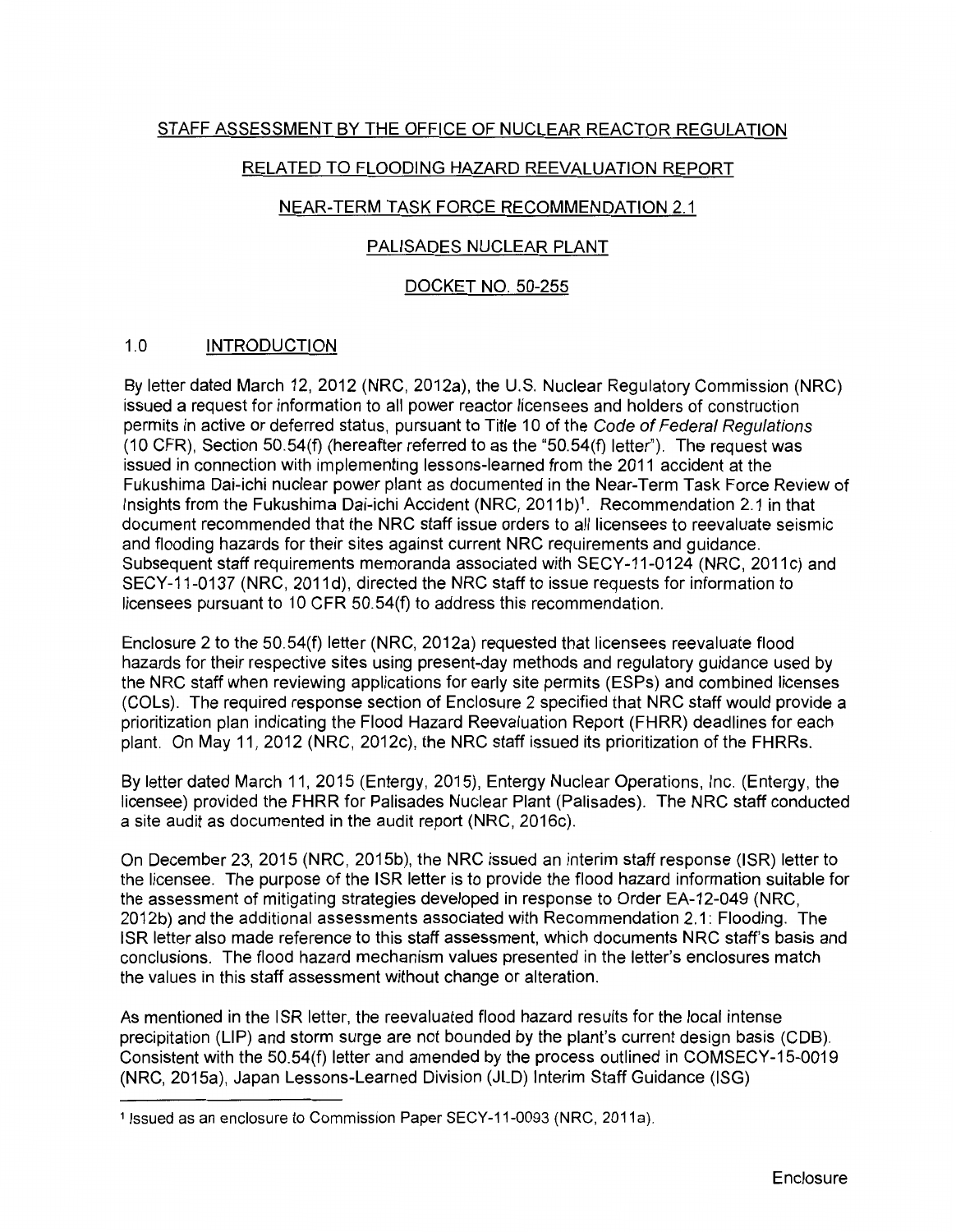JLD-ISG-2012-01, Revision 1 (NRC, 2016a) and JLD-ISG-2016-01, Revision O (NRC, 2016b), the NRC staff anticipates that the licensee will perform and document a focused evaluation for LIP that assesses the impact of the LIP hazard on the site, and evaluates and implements any necessary programmatic, procedural, or plant modifications to address this hazard exceedance. For the storm surge flood-causing mechanism, the NRC staff anticipates that the licensee will submit (a) a revised integrated assessment or (b) a focused evaluation confirming the capability of existing flood protection or implementing new flood protection consistent with the process outlined in COMSECY-15-0019 (NRC, 2015a) and JLD-ISG-2016-01, Revision O (NRC, 2016b).

Additionally, for any reevaluated flood hazards that are not bounded by the plant's CDB hazard, the licensee is expected to develop any flood event duration (FED) and associated effects (AE) parameters currently not provided to conduct the mitigating strategies assessment (MSA) and focused evaluations or revised integrated assessments. By letter dated December 19, 2016 (Entergy, 2016), the licensee submitted the MSA. The NRC staff's review of the MSA will be documented separately from this staff assessment.

# 2.0 REGULATORY BACKGROUND

### 2.1 Applicable Regulatory Requirements

As stated above, Enclosure 2 to the 50.54(f) letter (NRC, 2012a) requested that the licensees reevaluate flood hazards for their respective sites using present-day methods and regulatory guidance used by the NRC staff when reviewing applications for ESPs and COLs. This section describes present-day regulatory requirements that are applicable to the FHRR.

Sections  $50.34(a)(1)$ ,  $(a)(3)$ ,  $(a)(4)$ ,  $(b)(1)$ ,  $(b)(2)$ , and  $(b)(4)$ , of 10 CFR, describe the required content of the preliminary and final safety analysis reports, including a discussion of the plant site with a particular emphasis on the site evaluation factors identified in 10 CFR Part 100. The licensee should provide any pertinent information identified or developed since the submittal of the preliminary safety analysis report.

General Design Criterion 2 in Appendix A of Part 50 states that structures, systems, and components (SSCs) important to safety at nuclear power plants must be designed to withstand the effects of natural phenomena such as earthquakes, tornados, hurricanes, floods, tsunamis, and seiches without loss of capability to perform their intended safety functions. The design bases for these SSCs are to reflect appropriate consideration of the most severe of the natural phenomena that have been historically reported for the site and surrounding area. The design bases are also to have sufficient margin to account for the limited accuracy, quantity, and period of time in which the historical data have been accumulated.

Section 50.2 of 10 CFR defines the "design bases" as the information that identifies the specific functions that an SSC of a facility must perform, and the specific values or ranges of values chosen for controlling parameters as reference bounds for design, which each licensee is required to develop and maintain. These values may be (a) restraints derived from generally accepted "state of the art" practices for achieving functional goals, or (b) requirements derived from analysis (based on calculation, experiments, or both) of the effects of a postulated accident for which an SSC must meet its functional goals.

Present-day regulations for reactor site criteria (Subpart B to 10 CFR Part 100 for applications submitted on or after January 10, 1997) state, in part, that the physical characteristics of the site must be evaluated and site parameters established such that potential threats from such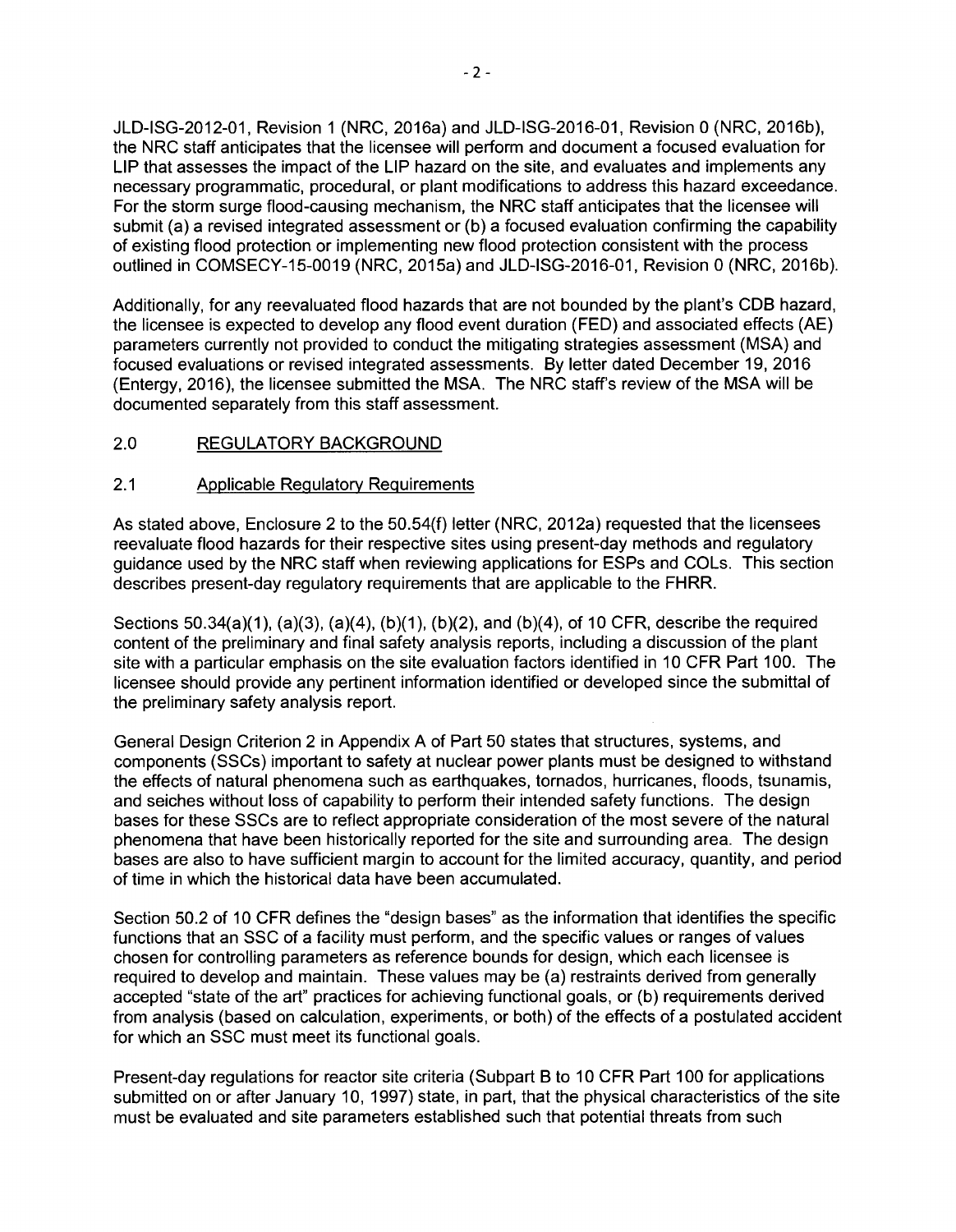physical characteristics will pose no undue risk to the type of facility proposed to be located at the site. Factors to be considered when evaluating sites include the nature and proximity of dams and other man-related hazards ( 10 CFR 100.20(b)) and the physical characteristics of the site, including the hydrology (10 CFR 100.21(d)).

# 2.2 Enclosure 2 to the 50.54(f) Letter

Section 50.54(f) of 10 CFR states that a licensee shall at any time before expiration of its license, upon request of the Commission, submit written statements, signed under oath or affirmation, to enable the Commission to determine whether or not the license should be modified, suspended, or revoked. The 50.54(f) letter requests all power reactor licensees and construction permit holders to reevaluate all external flooding-causing mechanisms at each site (NRC, 2012a). This includes current techniques, software, and methods used in present-day standard engineering practice.

# 2.2.1 Flood-Causing Mechanisms

Attachment 1 to Enclosure 2 of the 50.54(f) letter (NRC, 2012a) discusses flood-causing mechanisms for the licensee to address in the FHRR. Table 2.2-1 lists the flood-causing mechanisms that the licensee should consider, and the corresponding Standard Review Plan (SRP) (NRC, 2007) section(s) and applicable ISG documents containing acceptance criteria and review procedures.

# 2.2.2 Associated Effects

The licensee should incorporate and report associated effects per JLD-ISG-2012-05, "Guidance for Performing the Integrated Assessment for External Flooding" (NRC, 2012d), in addition to the maximum water level associated with each flood-causing mechanism. JLD-ISG-2012-05 (NRC, 2012d) defines "flood height and associated effects" as the maximum stillwater surface elevation plus:

- Wind waves and runup effects
- Hydrodynamic loading, including debris
- Effects caused by sediment deposition and erosion
- Concurrent site conditions, including adverse weather conditions
- Groundwater ingress
- Other pertinent factors

# 2.2.3 Combined Effects Flood

The worst flooding at a site that may result from a reasonable combination of individual flooding mechanisms is sometimes referred to **as a** "combined effects flood." It should be noted that for the purposes of this staff assessment, the terms "combined effects" and "combined events" are synonyms. Even if some or all of these individual flood-causing mechanisms are less severe than their worst-case occurrence, their combination may still exceed the most severe flooding effects from the worst-case occurrence of any single mechanism described in the 50.54(f) letter (see SRP Section 2.4.2, Areas of Review (NRC, 2007)). Attachment 1 of the 50.54(f) letter describes the "combined effect flood" as defined in American National Standards Institute/American Nuclear Society (ANSI/ANS) 2.8-1992 (ANSI/ANS, 1992) as follows: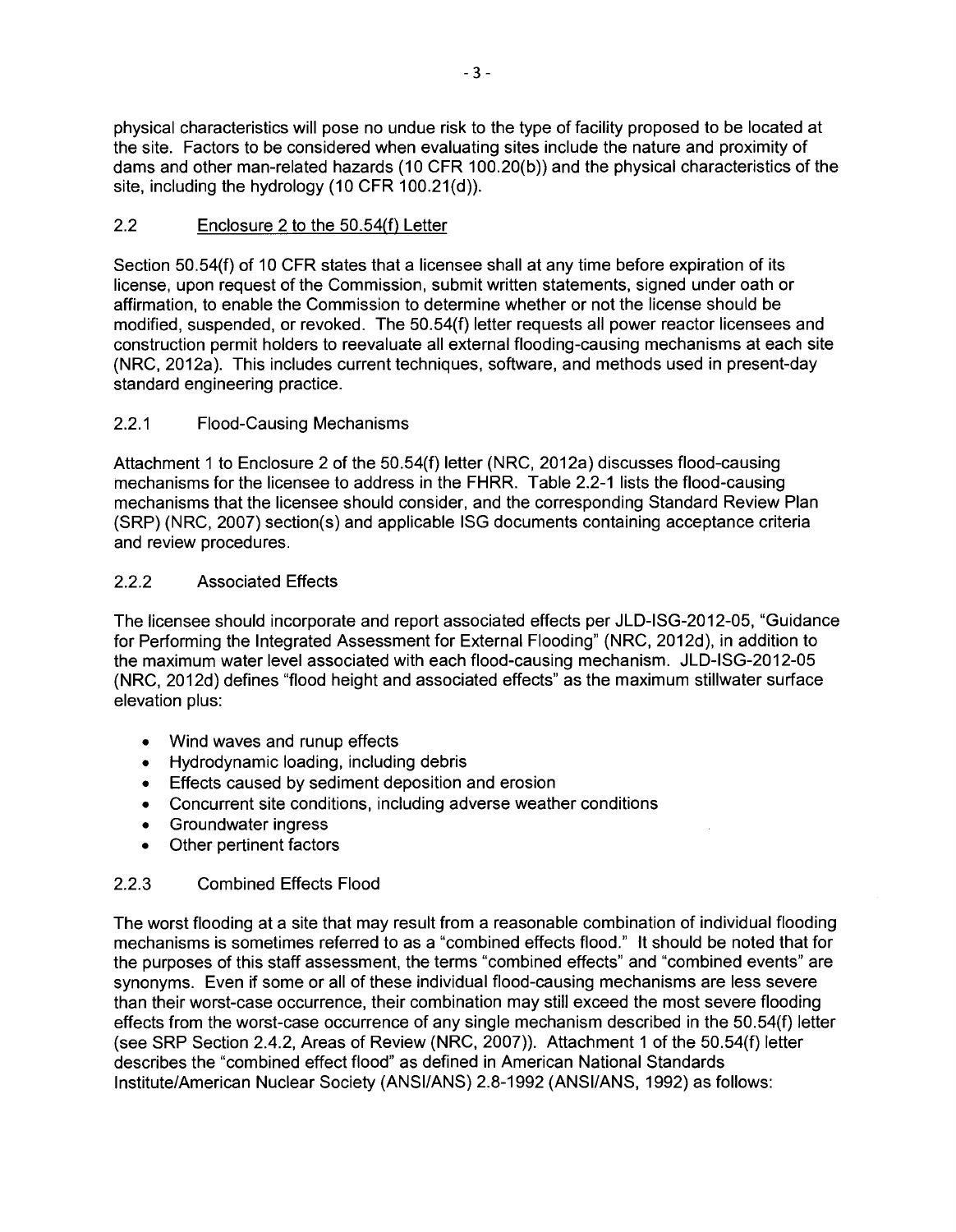For flood hazard associated with combined events, American Nuclear Society (ANS) 2.8-1992 provides guidance for combination of flood causing mechanisms for flood hazard at nuclear power reactor sites. In addition to those listed in the ANS guidance, additional plausible combined events should be considered on a site specific basis and should be based on the impacts of other flood causing mechanisms and the location of the site.

If two less severe mechanisms are plausibly combined per ANSI/ANS-2.8-1992 (ANSI/ANS, 1992), then the licensee should document and report the result as part of one of the hazard sections. An example of a situation where this may occur is flooding at a riverine site located where the river enters the ocean. For this site, storm surge and river flooding should be plausibly combined.

### 2.2.4 Flood Event Duration

Flood event duration was defined in JLD-ISG-2012-05 (NRC, 2012d) as the length of time during which the flood event affects the site. It begins when conditions are met for entry into a flood procedure, or with notification of an impending flood (e.g., a flood forecast or notification of dam failure), and includes preparation for the flood. It continues during the period of inundation, and ends when water recedes from the site and the plant reaches a safe and stable state that can be maintained indefinitely. Figure 2.2-1 illustrates flood event duration.

# 2.2.5 Actions Following the FHRR

For the sites where the reevaluated flood elevation is not bounded by the COB flood elevation for any flood-causing mechanisms, the 50.54(f) letter (NRC, 2012a) requests licensees and construction permit holders to:

- Submit an Interim Action Plan with the FHRR documenting actions planned or already taken to address the reevaluated hazard.
- Perform an integrated assessment to: (a) evaluate the effectiveness of the COB (i.e., flood protection and mitigation systems); (b) identify plant-specific vulnerabilities; and (c) assess the effectiveness of existing or planned systems and procedures for protecting against and mitigating consequences of flooding for the flood event duration.

If the reevaluated flood hazard is bounded by the COB flood hazard for all flood-causing mechanisms at the site, licensees are not required to perform an integrated assessment. COMSECY-15-0019 (NRC, 2015a) and JLD-ISG-2016-01, Revision O (NRC, 2016b) outline a revised process for addressing cases in which the reevaluated flood hazard is not bounded by the plant's COB. The revised process describes an approach in which licensees with LIP hazards exceeding their COB flood will not be required to complete an integrated assessment, but instead will perform a focused evaluation. As part of the focused evaluation, licensees will assess the impact of the LIP hazard on their site and then evaluate and implement any necessary programmatic, procedural or plant modifications to address this hazard exceedance. For other flood hazard mechanisms that exceed the COB, licensees can assess the impact of these reevaluated hazards on their site by performing either a focused evaluation or a revised integrated assessment (NRC, 2015a and NRC, 2016b).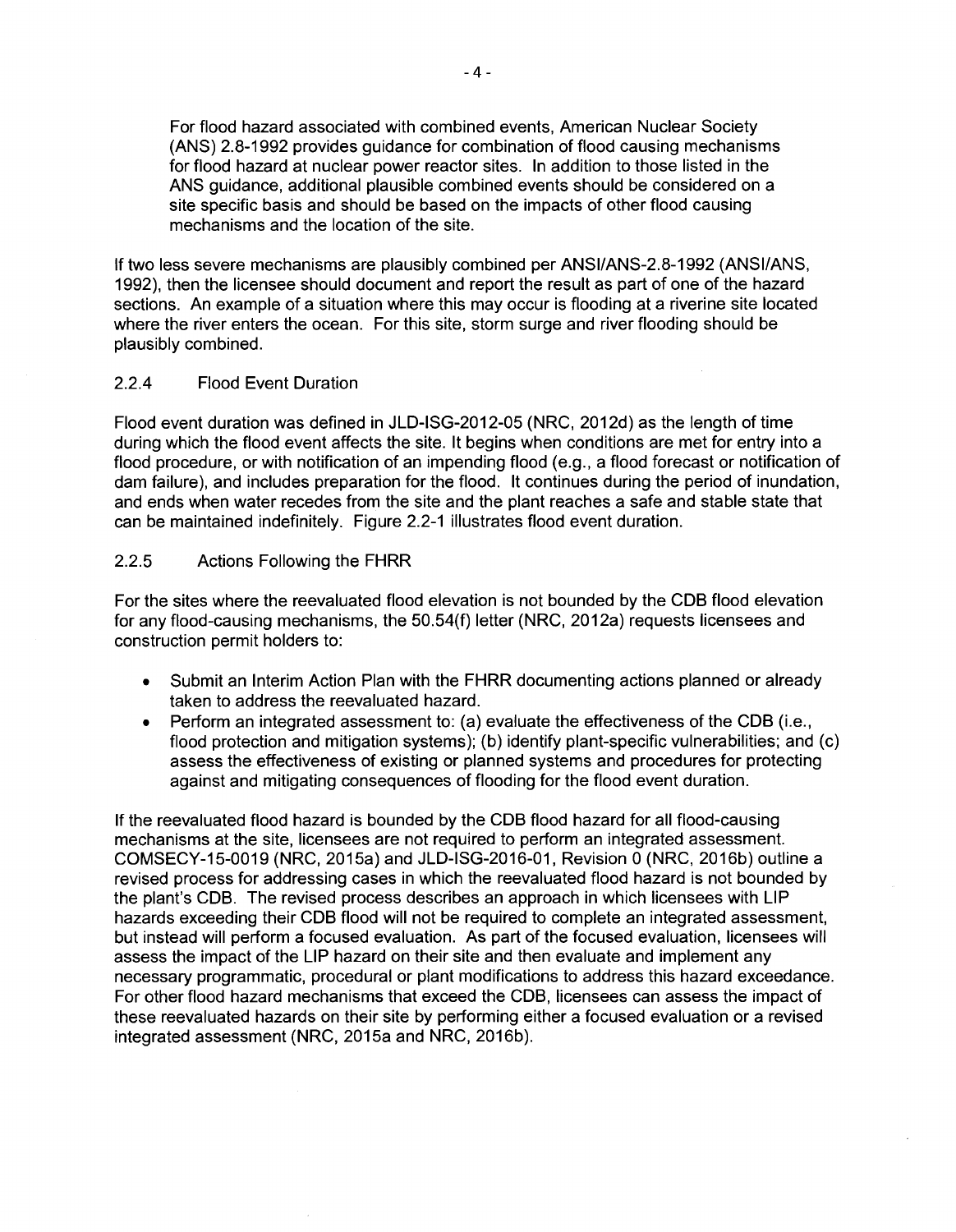# 3.0 TECHNICAL EVALUATION

The NRC staff reviewed the information provided for the flood hazard reevaluation of the Palisades site. The licensee conducted the hazard reevaluation using present-day methodologies and regulatory guidance used by the NRC staff in connection with ESP and COL reviews. To provide additional information in support of the summaries and conclusions in the FHRR, the licensee made calculation packages available to the NRC staff via an electronic reading room. These calculation packages were used to expand upon and clarify the information provided on the docket, and so are not docketed or cited.

# 3.1 Site Information

The 50.54(f) letter (NRC, 2012a) includes SSCs important to safety in the scope of the hazard elevation. The licensee included this pertinent data concerning these SSCs in the FHRR (Entergy, 2015). The licensee provided this additional information during an audit that was conducted with the licensee via a teleconference on November 9, 2015. This information was summarized in the NRC staff's audit report (NRC, 2016c). The NRC staff reviewed and summarized this information in the sections below.

# 3.1.1 Detailed Site Information

The Palisades FHRR described the site-specific information related to the flood hazard reevaluation. All elevations in this staff assessment are relative to National Geodetic Vertical Datum of 1929 (NGVD29); NRC staff converted from other datums when necessary. The licensee used NGVD29, mean sea level (MSL), International Great Lakes Datum of 1985 (IGLD85) and Plant Datum for elevations in the FHRR (Entergy, 2015). The licensee stated in its FHRR that elevation values relative to NGVD29, MSL and Plant Datum are equal and elevations in IGLD85 are converted to NGVD29 by adding 0.9 feet (ft.). All elevations in this staff assessment are relative to NGVD29; the NRC staff used the licensee's conversion factor before rounding elevations to the nearest tenth of a foot and hundredth of a meter. Site, regional and local scale features are shown in Figures 3.1-1 and 3.1-2 for reference in subsequent sections of this report.

The Palisades site (432 acres), is located in Van Buren County, Michigan, approximately 4.5 miles (mi.) south of South Haven, Michigan (Figure 3.1-2). The Palisades site drainage basin ( 13.9 acres) which contributes flow past the Palisades facilities covers a small portion of the entire Palisades site; the remainder drains to Lake Michigan (Figures 3.1-2 and 3.1-3). The Palisades site is bordered on the west by Lake Michigan and on the remaining sides by sand dunes, which extend several miles to the east of the site. There are no perennial streams at the Palisades site. The licensee stated that the nearest stream to the Palisades site is Brandywine Creek, which is hydrologically isolated from the Palisades site by sand dunes (Entergy, 2015) (Figure 3.1-3).

The site grade at the powerblock is elevation 625 ft. NGVD29 at the upper level of the Palisades site. Table 3.0-1 summarizes the controlling reevaluated flood-causing mechanisms, including associated effects, the licensee computed to be higher than the powerblock elevation.

# 3.1.2 Design-Basis Flood Hazards

The CDB flood levels are summarized by flood-causing mechanism in Table 3.1-1. The CDB included the flood hazards from LIP in terms of ponding depths, and storm surge stillwater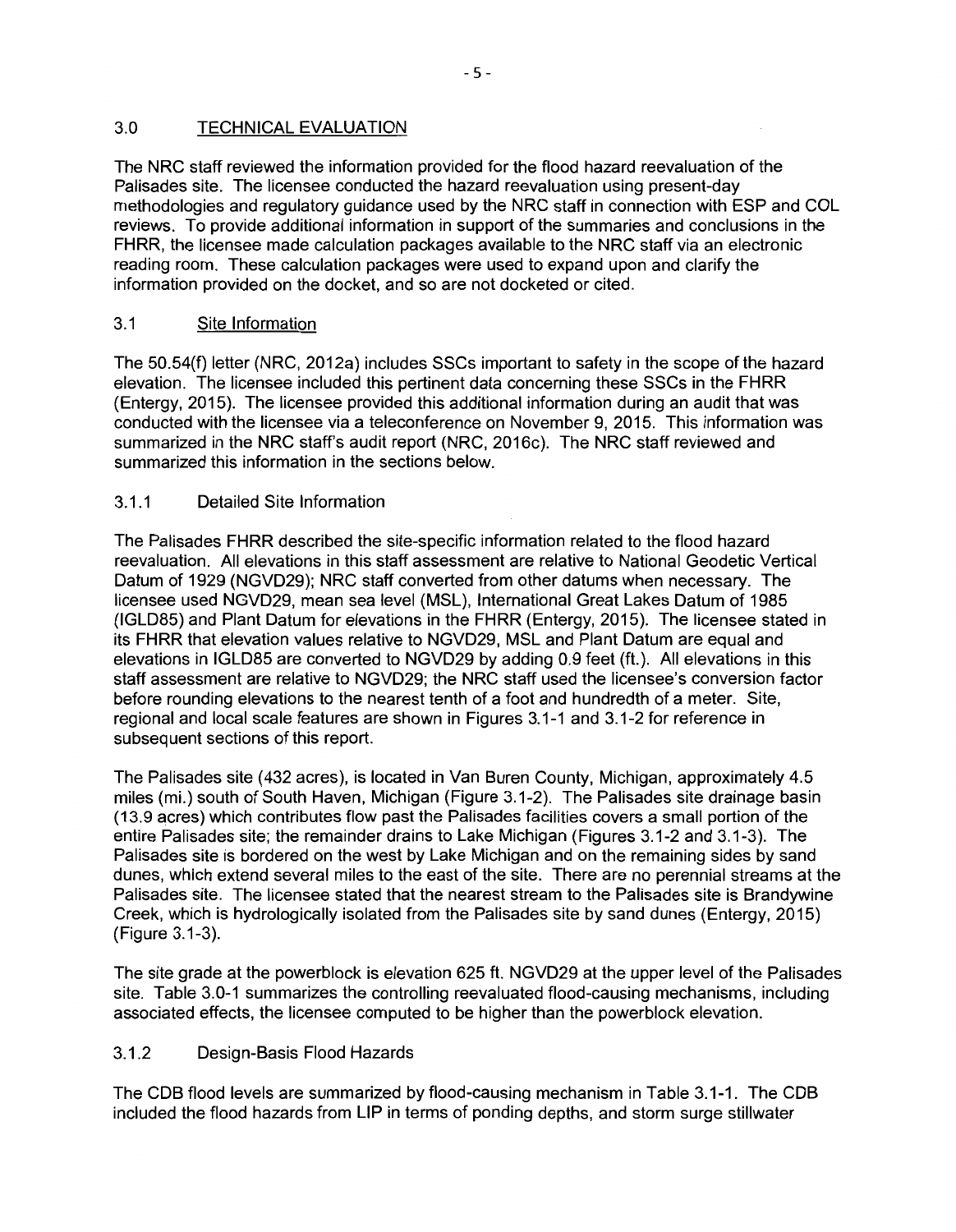elevation. The COBs for probable maximum flood (PMF) on rivers and streams, dam breaches and failures, tsunami, ice-induced flooding, channel migration and combined effects were not defined or addressed at the Palisades site (Entergy, 2015).

The during the FHRR audit the licensee stated for the purposes of the Palisades FHRR, COB and current licensing basis (CLB) have the same meaning (NRC, 2016c). In this NRC staff assessment, the NRC staff adopted the use of COB. The NRC staff reviewed the information provided in the FHRR (Entergy, 2015) and determined that it is sufficient to be responsive to Enclosure 2 of the 50.54(f) letter (NRC, 2012a).

# 3.1.3 Flood-Related Changes to the Licensing Basis

The licensee stated that the licensing basis related to the safe shutdown flood level was lowered from 594.7 ft. NGV029 to 594.4 ft. NGV029 (Entergy, 2012a). The licensee stated that the "limiting component important to safety" had been changed from the service water pump motor windings to the motor lower bearing lube oil reservoir, which is at the lower elevation (Entergy, 2015). The NRC staff reviewed the information provided in the FHRR (Entergy, 2015) and determined that sufficient information was provided to be responsive to Enclosure 2 of the 50.54(f) letter (NRC, 2012a).

# 3.1.4 Changes to the Watershed and Local Area

The licensee stated that its review of the Brandywine Creek (nearest stream to the Palisades site) watershed topography revealed no significant watershed changes from the mid-1960s to 2011 (Figure 3.1-3). The licensee stated that the Palisades site drainage is independent of the Brandywine Creek watershed (Entergy, 2015). The licensee stated that the addition and relocation of security barriers has occurred and assessed the potential impact of these changes as part of the LIP reevaluation. The NRC staff reviewed the information provided in the FHRR (Entergy, 2015) and determined that sufficient information was provided to be responsive to Enclosure 2 of the 50.54(f) letter (NRC, 2012a).

# 3.1.5 Current Licensing Basis Flood Protection and Pertinent Flood Mitigation Features

The licensee stated in its FHRR (Entergy, 2015) that: 1) Class I structures were designed to be adequate for resisting storm surge effects, 2) the Intake Structure was designed to be able to withstand the effects of up to about 8 ft. of wave runup, 3) the Containment Building is watertight, 4) marine-type watertight doors protect important-to-safety equipment up to a flood elevation of 594.4 ft. NGVD29, and 5) Class I structures are designed against the PMF. The licensee stated in the FHRR that ponding was assumed to occur as a result of the LIP on the east side of the Service Building to a depth of 5 ft. as part of the COB. The licensee stated that because the Service Building is not a Class I structure, its design was not evaluated in the FHRR against the LIP ponding. However, the licensee included the ponding depth in the COB.

The licensee stated in its FHRR that other than the site topography and the site drainage systems, the credited flood protections features at the Palisades site include: 1) the wall and floors of the Auxiliary Building, Turbine Building and Screen House/Intake Structure and penetration seals through exterior walls, 2) the concrete top for the T-1 OA, and tank penetration caps, 3) watertight doors in the Auxiliary Building and Turbine Building, and 4) check valves in the Auxiliary Building. The NRC staff reviewed the information provided in the FHRR (Entergy, 2015) and determined that sufficient information was provided to be responsive to Enclosure 2 of the 50.54(f) letter (NRC, 2012a).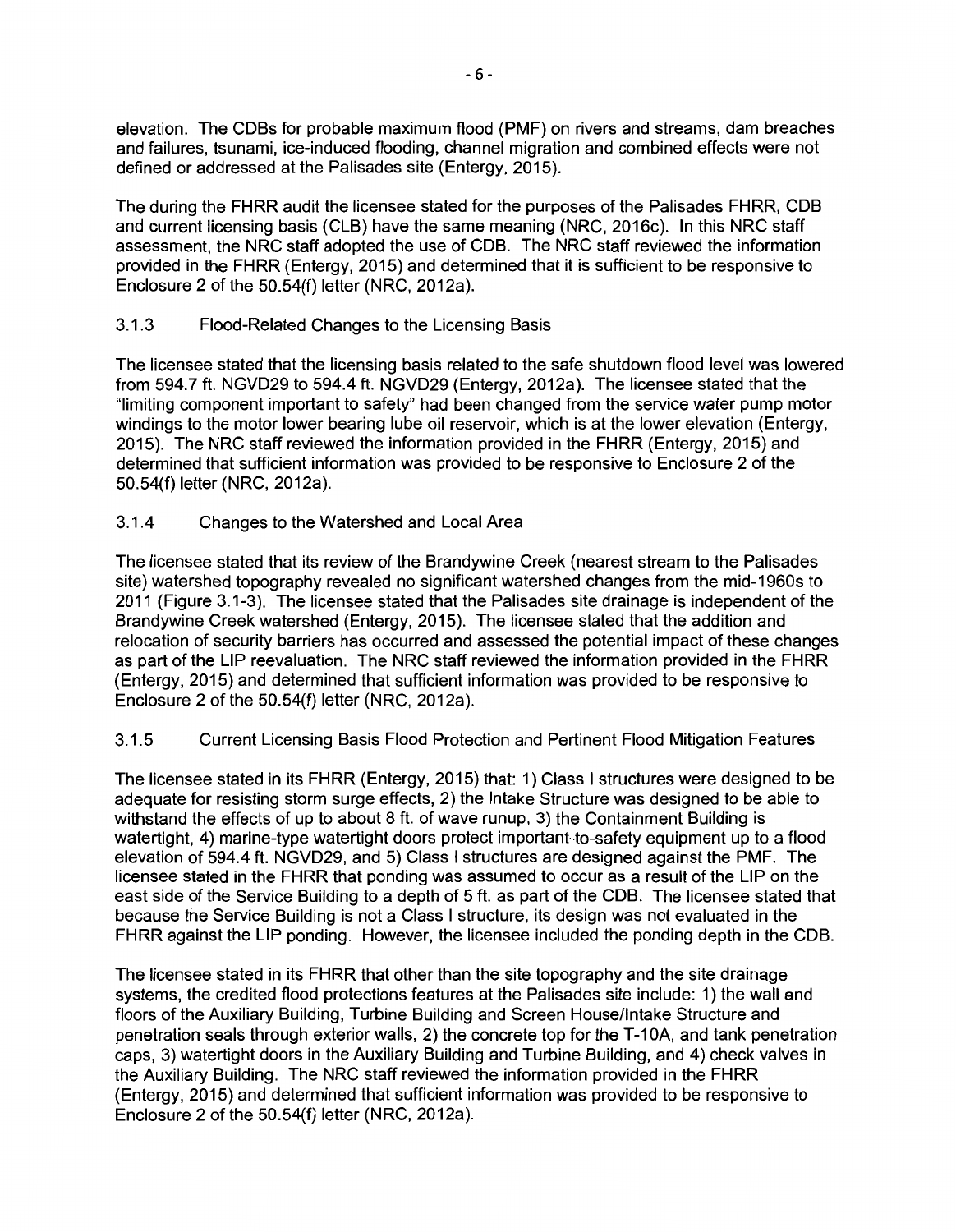# 3.1.6 Additional Site Details to Assess the Flood Hazard

The licensee reported updated topographic information based on a 2014 aerial light detection and ranging (LiDAR) survey and high resolution orthoimagery. The licensee used the information derived from this topographic survey to develop the reevaluated flood hazard estimates.

# 3.1. 7 Results of Plant Walkdown Activities

The 50.54(f) letter (NRC, 2012a) requested that the licensees plan and perform plant walkdown activities to verify that current flood protection systems are available, functional, and implementable.<sup>2</sup> Other parts of the 50.54(f) letter asked the licensee to report any relevant information from the results of the plant walkdown activities (NRC, 2012a).

By letter dated November 27, 2012 (Entergy, 2012b), Entergy provided the flood Walkdown Report for the Palisades site. The NRC staff issued a staff assessment on June 17, 2014 (NRC, 2014), which documented its review of the Flooding Walkdown Report and concluded that the licensee's implementation of the flooding walkdown methodology met the intent of the walkdown quidance.

# 3.2 Local Intense Precipitation and Associated Site Drainage

The licensee reported in its FHRR (Entergy, 2015) that the reevaluated flood hazard for LIP and associated site drainage is based on the stillwater water surface elevation (WSE) at the safetyrelated structures. The WSE ranges from 592.5 ft. NGVD29 near the North Entrance to the Screen House/Intake Structure to 626.1 ft. NGVD29 at the Administration Building Hallway East Entrance of the plant. The maximum flood depths of 9.8 ft. or WSE of 605.8 ft. NGVD29 were calculated to occur on the east side of the Service Building. The maximum flood depth ranged from 1.0 to 5.3 ft., or a WSE range from 592.5 to 626.1 ft. NGVD29, in the rest of the powerblock with varying ground surface elevations. Locations of the safety-related structures are presented in Figure 3.2-1.

This flood-causing mechanism is discussed in the licensee's CDS. The CDS PMF elevation for LIP and associated site drainage is based on a flood protection elevation of 594.4 ft. NGVD29, and maximum flood depths of 5 ft. (corresponding to an WSE of 601.0 ft. NGVD29) on the east side of the Service Building and less than 0.5 ft. in the rest of the powerblock with varying ground surface elevations.

The NRC staff sought clarification from the licensee to supplement the FHRR. The licensee provided information to clarify NRC questions during a site audit conducted on November 9, 2015. The audit summary (NRC, 2016c) was docketed and is discussed in the appropriate sections below.

# 3.2.1 Probable Maximum Precipitation

The licensee considered the 1-h, 1-mi<sup>2</sup>, and the 6-h, 10-mi<sup>2</sup> probable maximum precipitation (PMP) events for the LIP event as suggested in NUREG/CR-7046, "Design-Basis Flood

<sup>2</sup> Enclosure 4, Requested Actions, Item 1 and Enclosure 4, Requested Information, Item 2.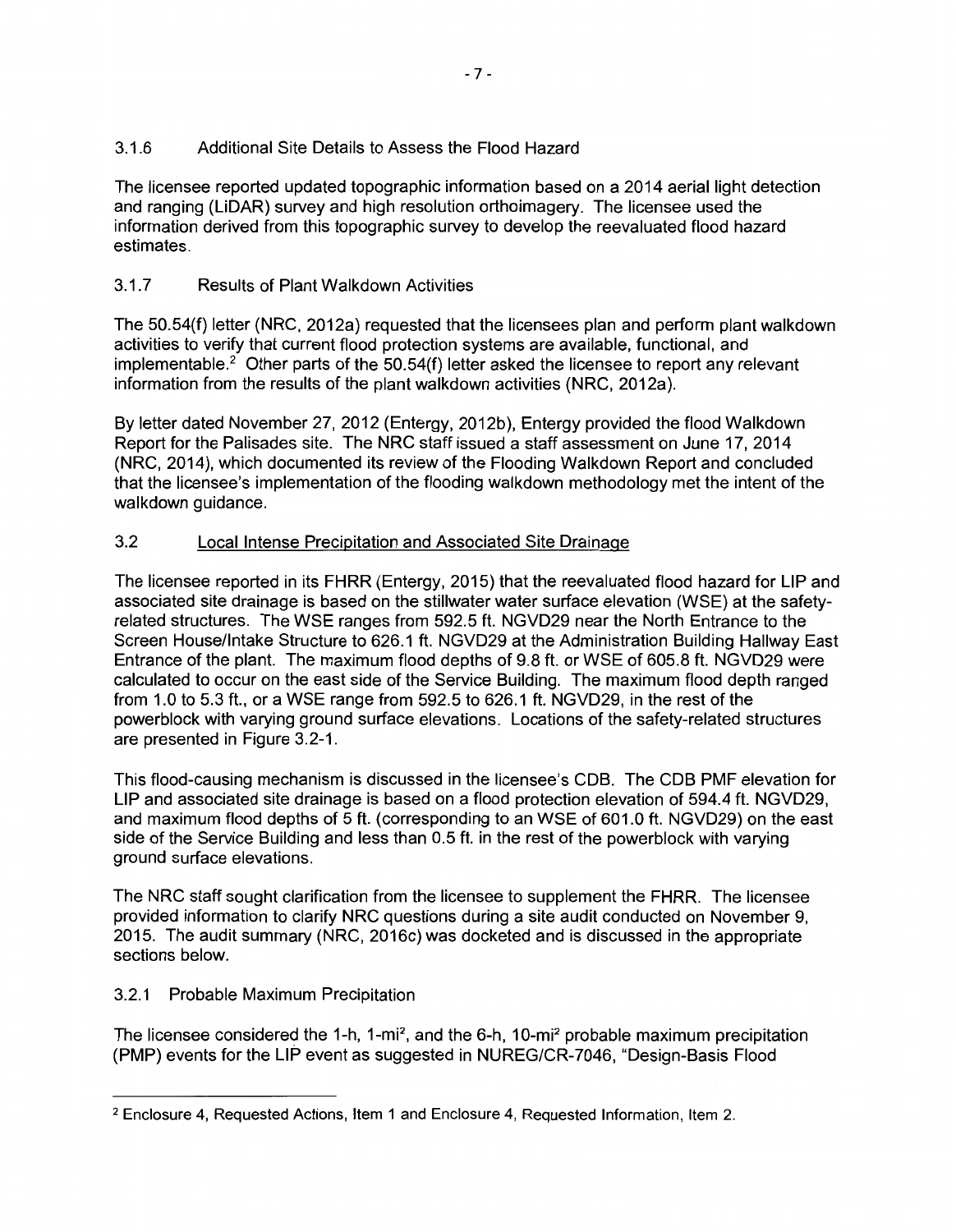Estimation for Site Characterization at Nuclear Power Plants in the United States of America" (NRC, 2011e). The total rainfall depths for the 1-h PMP and 6-h PMP were derived using the methods described in Hydrometeorological Reports (HMR) 51 and HMR 52 (National Oceanic and Atmospheric Administration (NOAA), 1978 and 1982). The estimated 1-h PMP is 17.3 in. with a peak intensity of 5.85 in during the first 5 minutes of the event. The 6-hour (h) PMP rainfall depth is 25.5 in. with a hyetograph distribution using the 1-h PMP for the first hour and equal rainfall increments for the subsequent 5 hours. The NRC staff reviewed the HMR 51 and HMR 52 calculations based on the location of Palisades and confirms that the PMP depths are appropriate.

### 3.2.2 LIP Model Construction

The licensee performed the LIP analysis using the two-dimensional (20) hydrodynamic FL0-2D model, build version 14.03.07 (FL0-2D, undated), for the Palisades FHRR (Entergy, 2015). The following key assumptions were made in the FL0-2D model: (a) all the storm water drainage structures are completely blocked during the LIP event and not included in the model and (b) buildings are assigned as elevated grid elements to ensure that precipitation on building roofs flows off the building to the surrounding ground and the overland flow runs around the buildings.

The NRC staff reviewed these assumptions and concludes that they are conservative and consistent with guidance in NUREG/CR-7046 (NRC, 2011e) and ANSI/ANS 2.8 (ANSI/ANS, 1992). The FL0-2D model was constructed using the ground surface topography, a digital terrain model (DTM), developed from an aerial survey using LiDAR technology (Entergy, 2015). The vertical datum of the DTM was converted from North American Vertical Datum of 1988 (NAVD88) to NGVD29 to make the elevation data from various sources consistent in the FL0- 2D model. The NRC staff reviewed the conversion and confirms it is correct.

The FL0-2D model domain covers the entire site, including the power block area, switchyard, parking lots, and some upstream contributing areas. In the model, the licensee used a grid cell size of 10 ft. by 10 ft. to incorporate detailed site structures. The NRC staff reviewed the model domain and grid size and agrees that they are reasonable for FL0-2D modeling of the site.

The FL0-2D model includes inland and lake boundaries. The licensee assigned a normal depth flow to the grid elements along the inland boundary and a constant stage for the model boundary condition along Lake Michigan. In its FHRR, the licensee conservatively determined the constant lake elevation based on the highest recorded monthly-mean elevation of Lake Michigan, 583.2 ft. NGVD29. The licensee used this value as a "reservoir water elevation", a feature of the FL0-2D model, assigned as a model boundary condition to all grid elements in the Lake Michigan portion of the model. The NRC staff examined the licensee's model input files and found that no "reservoir water elevation" was assigned in the model. The licensee revised its FL0-2D model by assigning maximum monthly mean lake level of 583.2 ft. NGVD29 over a surface depression zone close to the model's western boundary. The licensee demonstrated that adding the lake boundary condition to this portion of the FL0-2D model has a minimal effect on the maximum WSE at critical locations (NRC, 2016c); these locations were identified as critical in the FHRR (Entergy, 2015) and shown in Figure 3.2-1.

The NRC staff reviewed the revised input and output files and found that the reservoir assigned in the model was filled up to the specific lake level (583.2 ft. NGVD29) within the first time step (0.1 hour), but was not maintained at the specified lake level for the rest of the simulation period (24 hours). The lake level dropped by about 2 ft. through the simulation period. Therefore, the NRC staff determined that using the reservoir method to define the boundary condition along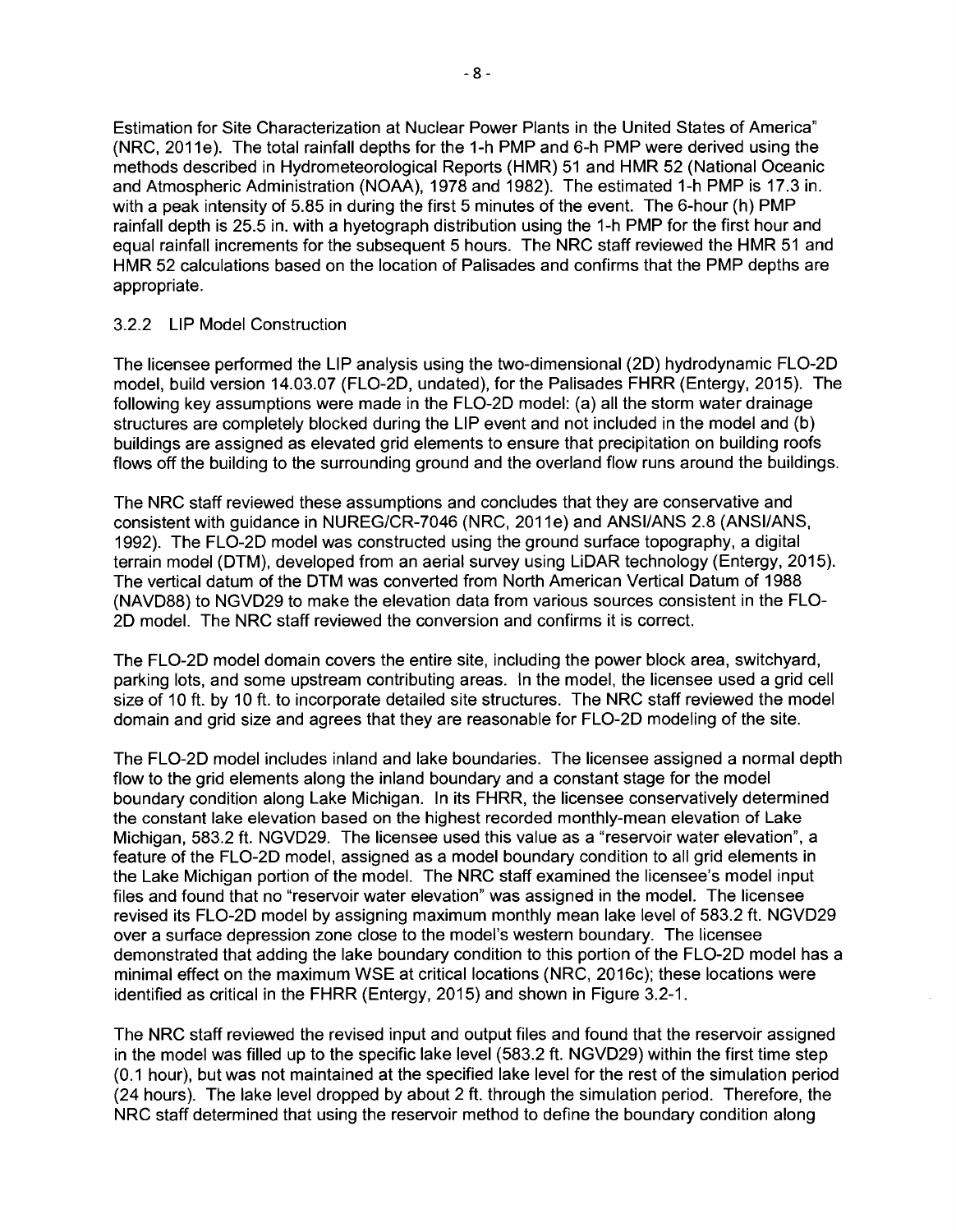the lake in a FL0-2D model does not correctly reflect a constant lake stage over the LIP event as assumed by the licensee. The NRC staff performed an independent run by using the stage-time relationship function available in the FL0-2D model. In this approach, the specified lake level is maintained at 583.2 ft. NGVD29 throughout the simulation period. The NRC staff's examination of results from this model run indicate that the maximum WSEs at the critical locations have a minimal increase. On the basis of the results, the NRC staff agrees with the licensee's conclusion regarding minimal effects of the lake boundary on the critical locations.

The highest recorded monthly mean elevation of Lake Michigan (582.3 ft. NGVD29) at the Palisades site was derived from the NOAA Holland tide station 31 miles north of the site, which was reported relative to IGLD85. The NRC staff examined the locations of other NOAA tide stations (Ludington, Ml about 90 mi. north of the site; Calument Harbor, IL about 75 mi. southwest of the site; and Milwaukee, WI about 94 mi. northwest of site) in the southern portion of Lake Michigan. Of these, the NRC staff found that the Holland tide station is the closest to the Palisades site and the only NOAA station that, like the Palisades site, is located on the eastern lake shore. The NRC staff reviewed the licensee's conversion of the vertical datum from IGLD85 to NAVD88 and then NGVD29 and found that the conversion from IGLD85 to NAVD88 is location dependent. However, the error due to the incorrect elevation used by the licensee is less than 0.2 ft. The NRC staff agrees that this difference in lake level would not affect the WSEs at the critical locations at the Palisades site.

# 3.2.3 LIP Model Parameters

The licensee assigned elevated grid elements for buildings/barriers in FL0-2D model. The NRC staff compared the model grid map showing plant structures and barriers with Google Earth aerial imagery (Google Earth, not dated (n.d.); image taken on August 22, 2013), and found that major buildings and barriers are well represented in the model.

For LIP analysis, the licensee considered the selected infiltration process (initial and constant losses) in FL0-2D model using the Soil Conservation Service (SCS) curve number (CN), which is identified based on a combination of land use type, hydrological soil group type, and hydrological conditions and is further adjusted to the saturated soil condition (Antecedent Runoff Condition Ill). Although the CN method is commonly used to approximate the infiltration loss rate, guidance in NUREG/CR-7046 (NRC, 2011e) suggests using minimum infiltration loss rates recommended by the Federal Energy Regulatory Commission (FERC) (FERC, 2001 ), if the estimated infiltration loss rate cannot be validated. During the audit, the licensee estimated an overall constant infiltration loss rate, which is the difference between total infiltration loss and initial loss over the period of the LIP event. Based on the total infiltration loss computed by the FL0-2D model for the LIP event and initial loss estimated by a composite CN for all grid elements in the FL0-2D model, the licensee confirmed that the overall constant infiltration loss rate  $(0.44$  in./h) is within the range of 0.3 to 0.45 in./h for soil type "A" recommended by FERC (FERC, 2001) (NRC, 2016c). The total infiltration depth computed in the FL0-2D model is 3.23 in. ( 13 percent of PMP). Considering the conservative nature of the HMR PMP and that the total infiltration depth is a small fraction of PMP depth, the NRC staff agrees that the infiltration loss rate estimated using CN method in the FL0-2D model is reasonable.

In order to determine the Manning's n roughness coefficients, the licensee identified the land cover types and their extents based on high resolution orthoimagery (Entergy, 2015). For each specific land cover type, the licensee considered the suggested n-value ranges in the FL0-2D Reference Manual (FL0-2D, undated) and then assigned appropriate n values to the grid elements from 0.05 for concrete or paved areas to 0.4 for trees and brush areas. The NRC staff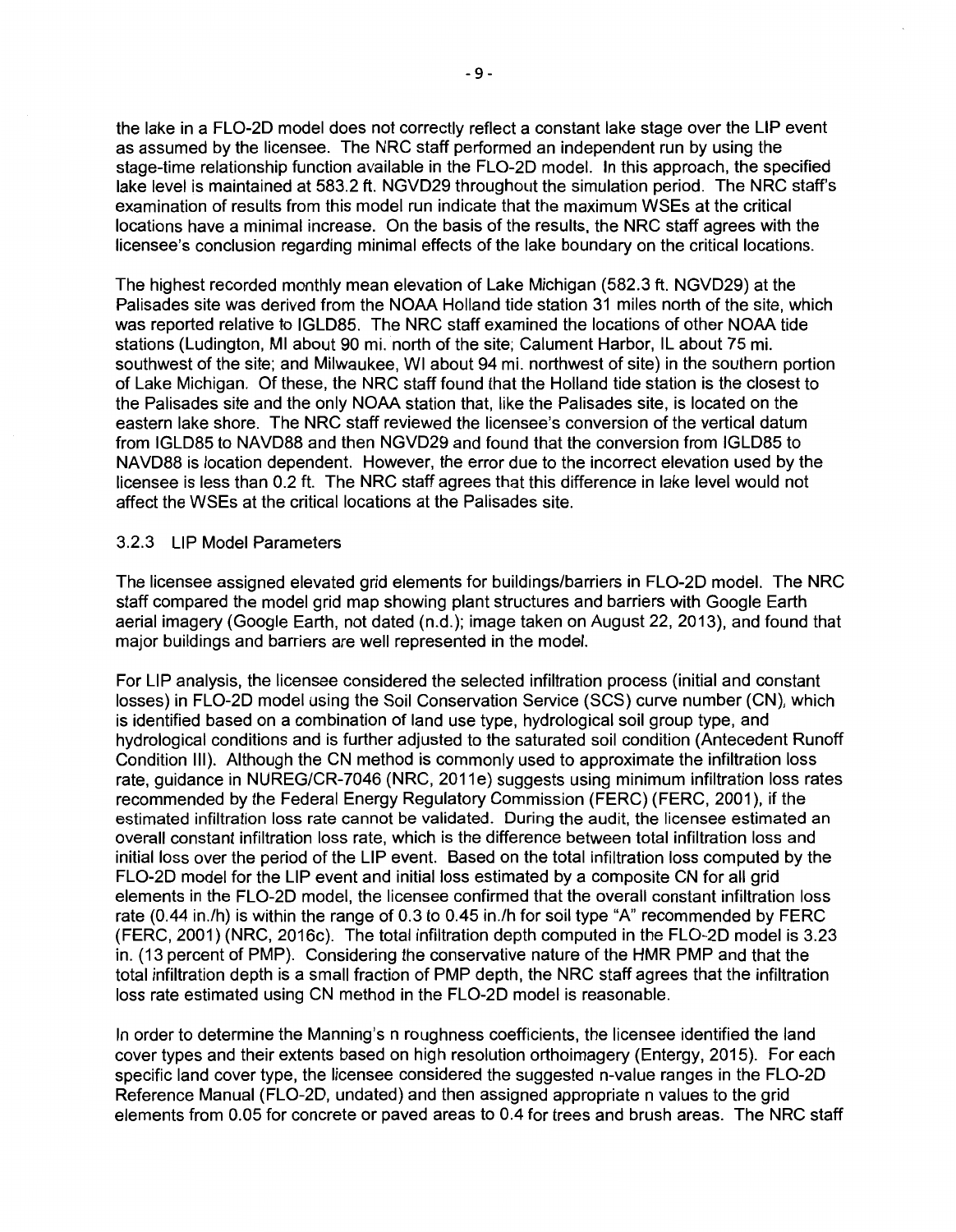reviewed the site in Google Earth imagery (Google Earth, n.d.; taken on August 22, 2013), and determined that the selected Manning's n is reasonable.

### 3.2.4 LIP Model Results

The model results for the LIP analysis indicate that the maximum WSEs at the Palisades site range from 592.5 ft. NGV029 near the North Entrance to the Screen House/Intake Structure (See Figure 3.2-1; location 20) to 626.1 ft. NGV029 at the Administration Building Hallway East Entrance (see Figure 3.2-1; location 35). The licensee evaluated 15 critical locations as shown in Figure 3.2-1 and found that most of them have maximum WSEs below the protection elevation of 594.4 ft. NGV029, except for four that are located at ground surface above 594.4 ft. NGVD29. The maximum water depths at these four locations ranges from 1.0 ft. to 2.2 ft.

The simulated maximum flood depths are 9.8 ft. on the east side of the Service Building and 1.0 ft. to 5.3 ft. in the rest of the powerblock. The COB for LIP event includes maximum flood depths of 5 ft. on the east side of the Service Building and less than 0.5 f.t in the rest of the powerblock. On the basis of maximum flood depths computed from the FL0-20 model, the reevaluated LIP flood hazard is not bounded by the COB.

# 3.2.5 Conclusion

The licensee performed a LIP analysis for the Palisades site using a two-dimensional hydrodynamic model, FL0-20. The NRC staff reviewed the analysis and concluded that the licensee's approach is consistent with present-day methodologies and regulatory guidance for the LIP analysis.

The NRC staff confirms the licensee's conclusion that the reevaluated flood hazard for LIP and associated site drainage is not bounded by the COB flood hazard. Therefore, the NRC staff expects that the licensee will submit a focused evaluation for LIP and associated site drainage for the Palisades site.

# 3.3 Streams and Rivers

The licensee reported in its FHRR that the reevaluated hazard for streams and rivers does not inundate the plant site, but did not report a maximum flood elevation. This flood-causing mechanism is not discussed in the licensee's COB.

The licensee stated in its FHRR that there are no perennial streams that drain the Palisades site. The licensee based its conclusion on the examination of the site terrain. The licensee stated in its FHRR that flooding from local drainage courses at the Palisades site was evaluated during the reevaluation of the LIP flooding mechanism as discussed in Section 3.2 of this report.

The NRC staff reviewed the information presented by the licensee and evaluated it against the topographic and hydrographic information provided by the online U.S. Geological Survey (USGS) mapping tool, the National Map Viewer (USGS, n.d.-a). The NRC staff determined that the licensee appropriately delineated the site drainage area and determined a lack of persistent streams based on staff's review of USGS information.

The NRC staff confirmed the licensee's conclusion that the reevaluated hazard for flooding from streams and rivers could not inundate the plant site. Therefore, the NRC staff determined that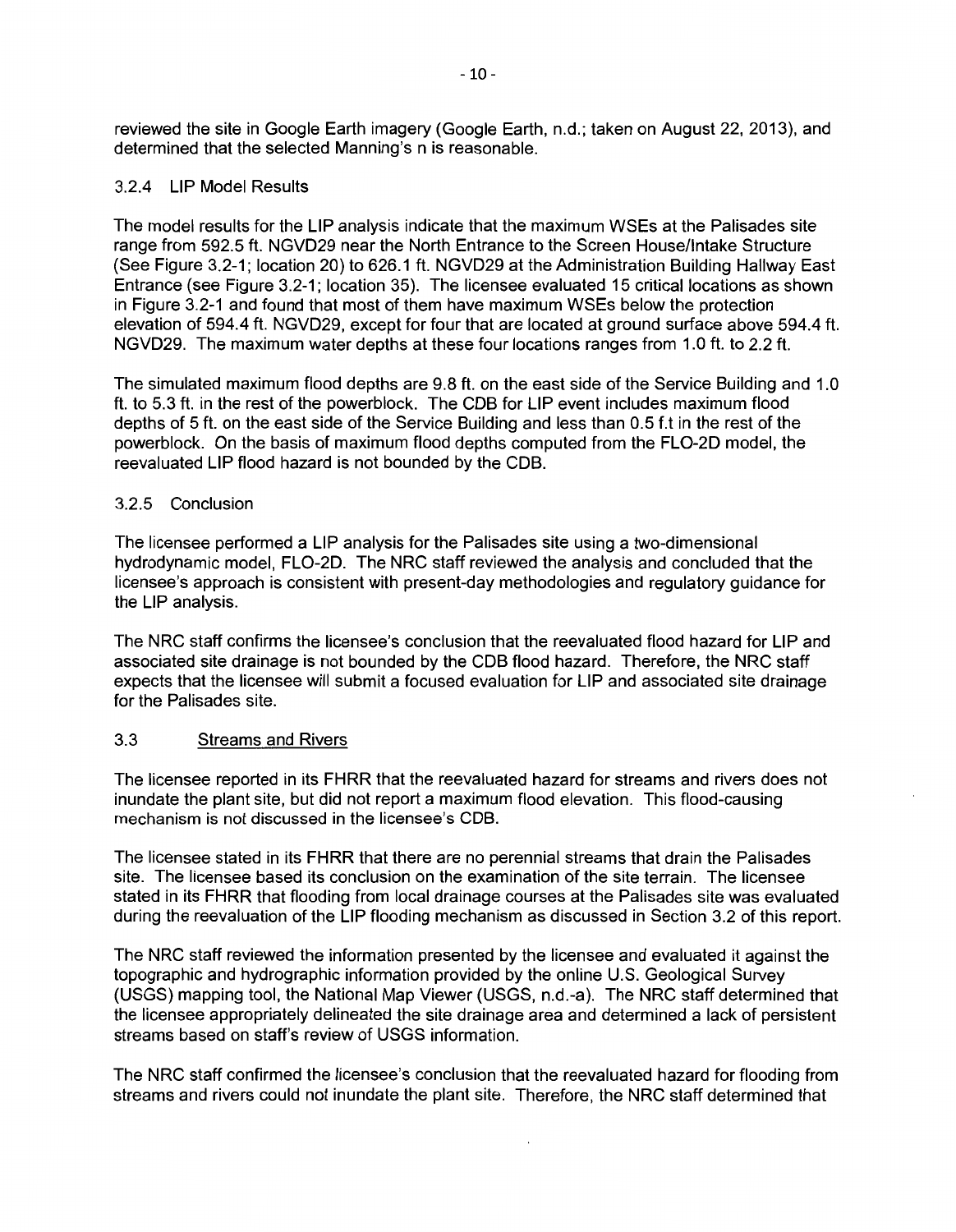flooding from streams and rivers does not need to be analyzed in a focused evaluation or a revised integrated assessment.

# 3.4 Failure of Dams and Onsite Water Control/Storage Structures

The licensee reported in its FHRR that the reevaluated hazard for failure of dams and onsite water control or storage structures does not inundate the plant site, but did not report a maximum flood elevation. This flood-causing mechanism is not discussed in the licensee's CDB.

The licensee discussed the failure of dams on the Great Lakes and the interconnections between the five Great Lakes in the FHRR. The licensee stated that Lake Huron flows into Lake Michigan, on which the Palisades site is located, and these two lakes function as one based on their hydraulic connection.

The licensee referenced literature that concluded that the water diversions to, and from, these water bodies had an insignificant impact on the WSE within them (U.S. Army Corp of Engineers (USAGE), 1999). The licensee assumed that water controls limiting flow to Lake Michigan fail and therefore maximize flow into Lake Michigan. The licensee determined this would result in a 5.0 ft. rise in Lake Michigan WSE, which would then return to its pre-man-made control value. The licensee added this to the maximum recorded lake WSE of 583.2 ft. NGVD29 for a flood hazard level due to these failures of 588.2 ft. NGVD29. During the FHRR audit, the licensee confirmed that there are no onsite water control/storage structures located on the Palisades site (NRC, 2016c).

The NRC staff confirmed the licensee's conclusion that the reevaluated flood hazard for failure of dams and onsite water control or storage structures could not inundate the plant site. Therefore, the NRC staff determined that flooding due to dam failure does not need to be analyzed in a focused evaluation or a revised integrated assessment.

# 3.5 Storm Surge

The licensee reported, in its FHRR, that the reevaluated flood hazard for storm surge is based on a stillwater-surface elevation of 593.1 ft. NGVD29 and a wave setup of 0.8 ft., resulting in a combined Stillwater elevation of 593.9 ft. NGVD29. The licensee stated that "Floods along shores of enclosed water bodies (NUREG/CR-7046 Scenario H.4)" was the controlling combined event which is discussed in this NRC staff assessment under the storm surge section. The H.4 scenario is the probable maximum storm surge (PMSS) with wind-wave activity and the 100-year Lake Michigan water surface elevation (Entergy, 2015). Including wind waves and runup results in a maximum total WSE elevation of 602.2 ft. NGVD29 at the lakeward side of the circulation water pipes with lower peak total WSEs at other site locations (e.g., landward of circulation water pipes, landward of the turbine building and north of the turbine building).

This flood-causing mechanism is discussed in the licensee's CDB. The CDB probable maximum flood elevation for storm surge is based on a stillwater-surface elevation of 594.1 ft. NGVD29, and an elevation of 602.1 ft. NGVD29 including wind waves and runup at the lakeward side of the circulation water pipes.

The licensee identified the controlling historic storm for development of the probable maximum wind storm (PMWS) parameters based on review and analysis of the USAGE Great Lakes Study (USACE, 2012b), NOAA's National Climatic Data Center (NCDC) water level data from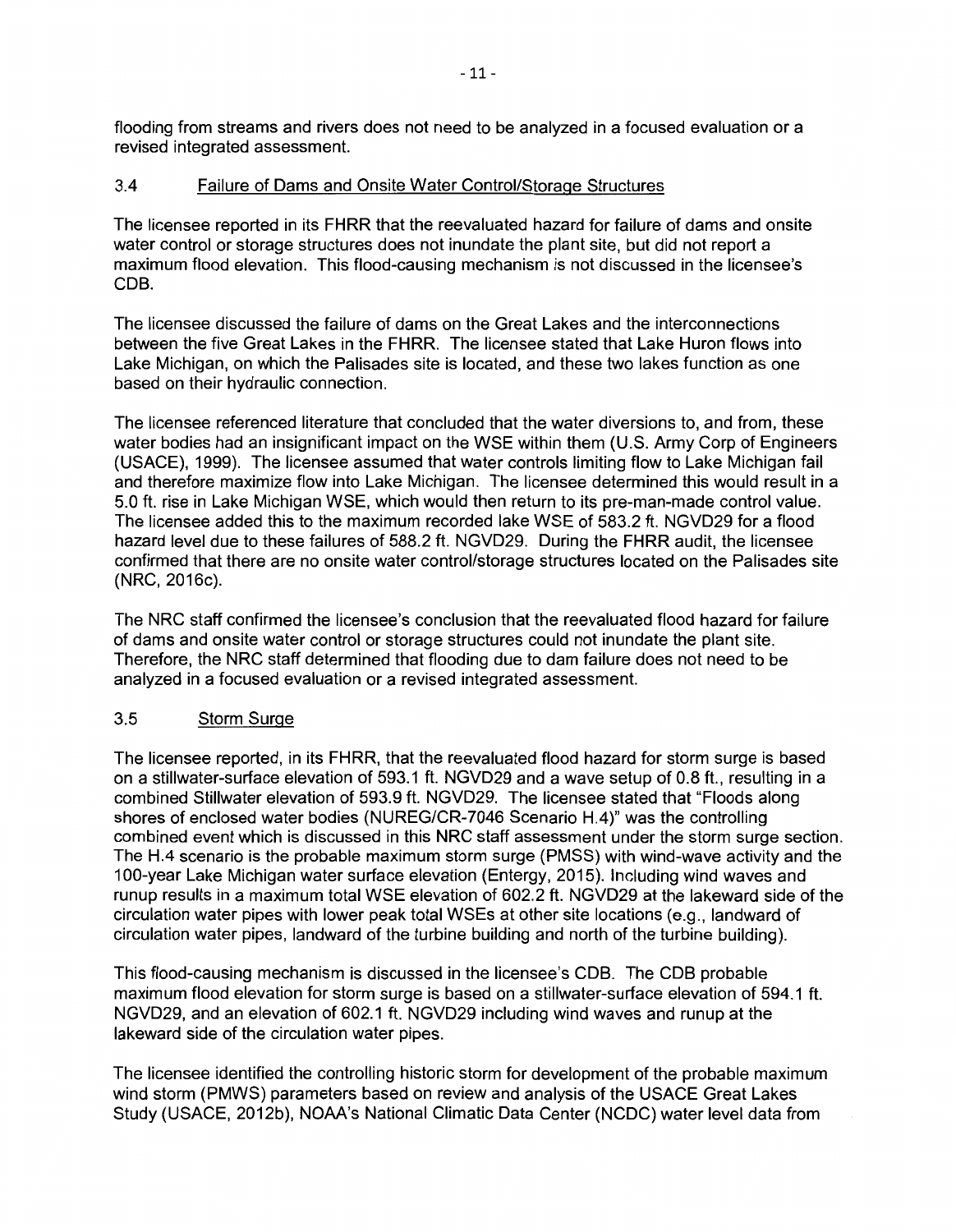the closest NOAA Tides and Currents station (NOAA, 2014a), and the NOAA National Hurricane Center data (HURDAT2) (NOAA, 2014b). The licensee evaluated storms in accordance with procedures outlined in ANSI/ANS-2.8-1992 to determine the PMWS. The licensee also made adjustments to reach a maximum wind speed 100 mph and minimum atmospheric pressure of 950 mbars as part of the H.4 scenario, thus making the design storm winds and pressure more severe than controlling historical events. This also follows the guidance proposed in ANS-2.8-1922. The licensee used an antecedent 100-year water level of 583.4 ft NGVD29 using lake level data at Holland, Michigan (NOAA, 2014a) to couple with the PMWS for the H.4 scenario.

The licensee's storm surge simulations were performed for the candidate extra-tropical storms identified in the PMWS calculation using the USACE ADvanced CIRCulation (ADCIRC) model (Luettich et al., 1992). The USACE study validated ADCIRC's ability to predict water level at many locations under various conditions, and provided a strong degree of confidence in the model's ability to predict water levels at locations around Lake Michigan (USACE, 2012a).

The licensee determined that the largest extra-tropical storm surge height near the Palisades site was 9.7 ft., which was the result of an extra-tropical storm traveling at 17 mi/h and crossing southern Lake Michigan at a bearing of 45 degrees east from north. The licensee's storm surge stillwater elevation (surge on top of the antecedent water level) was 593.1 ft. NGVD29. The licensee performed wave runup calculations for a combined effect flood (FHRR Section 3.9) using ADCIRC coupled with the Simulating Waves Nearshore (SWAN) as the representation of the H.4 scenario. The licensee added the PMSS stillwater elevation of 593.1 ft. NGVD29 to the ADCIRC/SWAN wave setup value of 0.8 ft. yielding a WSE of 593.9 ft. NGVD29 without inclusion of wave runup. The licensee stated that the resultant maximum combined events (H.4) flood WSE was 594.2 ft. NGVD29 at the Screen House/Intake Structure (FHRR Table 3- 14 and FHRR Figure 3-32).

The NRC staff reviewed the set combined effect scenarios (H.1 to H.5) outlined in Appendix H of NRC/CR-7046 (NRC, 2011e). These combinations include floods caused by precipitation events (H.1), by seismic dam failures (H.2), surges along open and semi-enclosed bodies of water (H.3), and surges along the shores of enclosed bodies of water (H.4), and by tsunamis (H.5). The NRC staff agree with the licensee that the lack of stream and rivers, dams, or open or semi-enclosed water bodies near the Palisades site preclude the need for detailed evaluation of the H.1, H.2, and H.3 scenarios. The NRC staff conclude that flooding at the Palisades site due to tsunami events was not significant, which is in agreement with the licensee's conclusion (see Section 3.7), and therefore agree that further evaluation of the H.5 scenario is not warranted. The NRC staff agree that the H.4 scenario is the only remaining applicable combined event at the Palisades site. Therefore, the NRC staff reviewed the combination PMSS and associated wave effects as the controlling combined event.

The NRC staff reviewed the NOAA databases cited by the licensee, including the climatology of Lake Michigan (USACE, 2012a), and confirmed that the controlling storm for PMSS calculations is an extra-tropical storm. The NRC staff concluded that the licensee applied the appropriate storm parameters per ANSI/ANS-2.8-1992 consistent with NRC guidance.

The NRC staff independently ran the NOAA Great Lakes Storm Surge Planning Program (SSPP) model for a sustained wind speed of 100 mi/h and varied the wind direction in 10 degree increments between 10 and 360 degrees to determine the wind direction which results in the greatest surge elevation at the site. The SSPP model is described in Schwab et al. ( 1981) and Schwab and Lynn (1987). The NRC staff note that the staff's SSPP model is based on a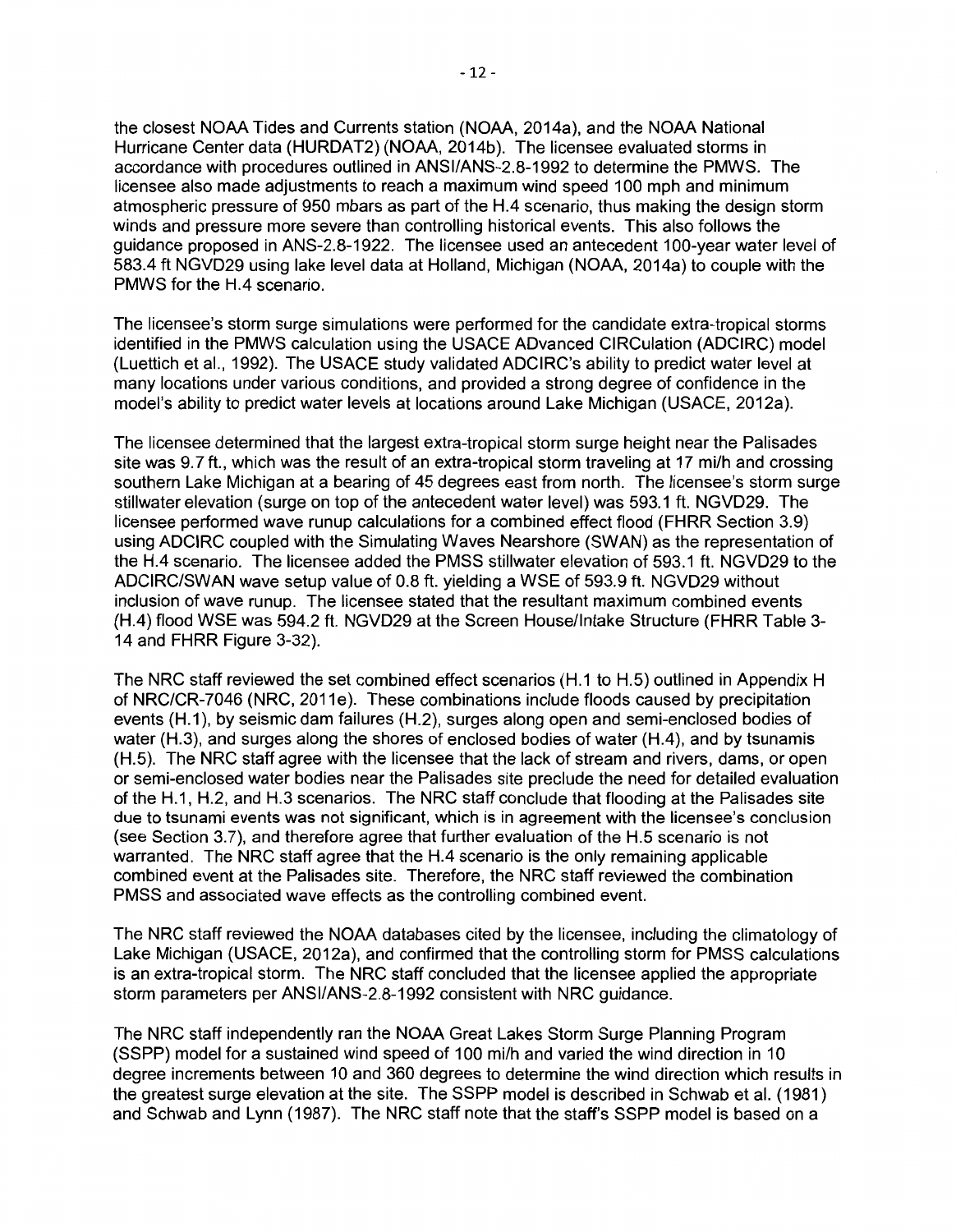coarser bathymetry, with less site information, and simplified representation of physical process than the licensee reported was incorporated into the ADCIRC model. The NRC staff examined the long-term (1918-2012) monthly maximum Lake Michigan-Huron water levels (USACE, 2012). Based on this examination the NRC staff used a lake level of 583.1 ft. NGVD29 for the antecedent water level. The lake is currently at 580 ft. with a historical maximum of 582 ft. (year 1886) (NOAA, 2016; Canada, 2016; USACE 2012a and 2012b). The resulting SSPP simulations predicted a PMSS maximum stillwater elevation of 594 ft. NGVD29 compared to the licensee's 593.1 ft. NGVD29 using ADCIRC. The NRC staff therefore found that the licensee's PMSS result was reasonable based on the staff's independent use of SSPP.

The NRC staff calculated wave runup heights at the site by applying the methods presented in the USACE Coastal Engineering Manual (USACE, 2008), H.O. Pub. No. 603 (Pierson et al., 1971), World Meteorological Organization-WMO-No. 702 (WMO, 1998) and U.S. Navy (1995). The limited fetch length and storm duration limits the maximum offshore wave height to approximately 22 ft. to 44 ft. The NRC staff confirmed that the maximum wave height observed offshore Lake Michigan was 23 ft. during Hurricane Sandy in October 2012. Nearshore, the gentle beach slope at the Palisades site (Coastal Dynamics, 2008; Table 1, Figures 9-11) dampens the largest waves resulting in spilling breakers. The NRC staff found the mean wave height approaching the Palisades site is approximately 2.5 ft. to 3 ft. with periods in the 4 to 5 second range. During Hurricane Sandy, wave heights of 4 ft. to 8 ft. were observed near the Palisades site during sustained winds in excess of 50 mph. Based on the aforementioned wave characteristics, the NRC staff calculated a maximum wave runup of approximately 1 ft. for a total water level 595 ft. NGVD29 compared to the licensee's reevaluated 594.2 ft., a difference of 0.8 ft. with the NRC staff using a more conservative wind speed. The NRC staff estimated a reasonable maximum wave setup associated with these conditions would be about 10 to 20 percent of the nearshore wave height based on general observations described in FEMA (2014). The NRC staff used a 3.0 to 8.0 ft. mean wave height range to estimate the wave setup range as 0.6 to 1.6 ft. The NRC concluded that the 0.8 ft. wave setup determined by the licensee was reasonable based on the NRC staff's estimated and the reported observation wave height range. The NRC staff therefore concluded that the licensee's total water flood hazard (including wave effects) was reasonable.

In summary, the COB for storm surge stillwater elevation is 594.1 ft. NGVD29. The licensee's reevaluated stillwater elevation for site flooding due to storm surge is 593.1 ft. NGVD29 (without inclusion of wave setup and runup), and ranges between elevation 593.9 to 602.1 ft. NGVD29 with the inclusion of wave setup and runup. The COB design wave height is 8-ft, producing a combined COB total water elevation of elevation 602.1 ft. NGVD29 along the lakeward side of the circulation water pipe. Additional site locations are subject to stillwater plus wave effects at lower total water surface elevations than 602.1 ft., but these locations were not evaluated against the COB.

The NRC staff confirmed the licensee's conclusion that the reevaluated hazard for flooding from storm surge is not bounded by the COB flood hazard. Therefore, the NRC staff expects that the licensee will submit a focused evaluation or revised integrated assessment for storm surge.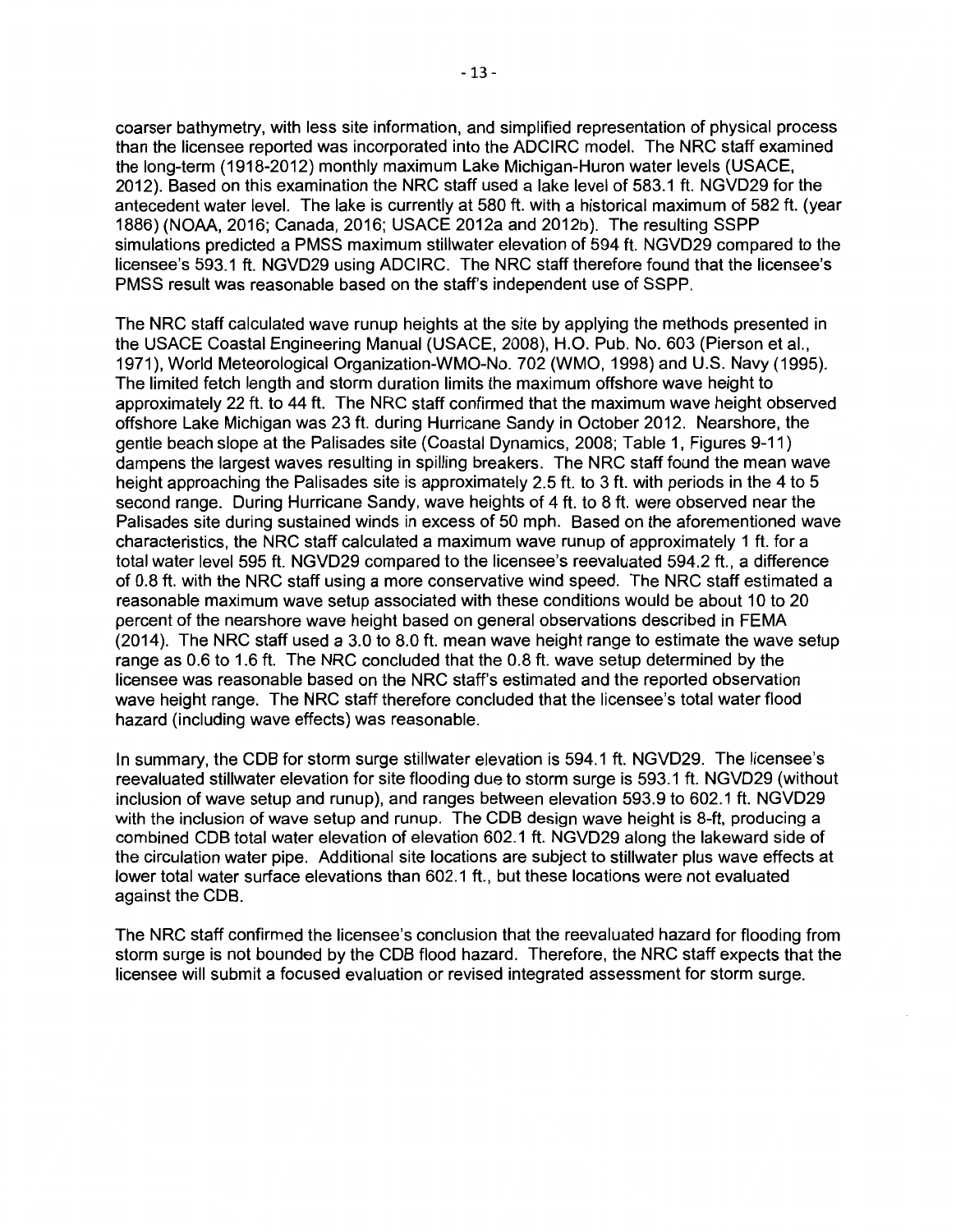# 3.6 Seiche

The licensee reported in its FHRR that the reevaluated hazard for site flooding from seiche would not inundate the site but did not report a maximum flood elevation. This flood-causing mechanism is described in the licensee's COB as having no impact on the site.

The licensee stated in its FHRR that seiche can occur in Lake Michigan generating elevated stillwater elevations near the Palisades site. The licensee also stated that there are no onsite enclosed water basins on the Palisades site; therefore, the reevaluation focused on Lake Michigan seiches only.

The licensee used the hierarchical hazard assessment approach described in NUREG/CR-7046 (NRC, 2011e) to determine whether a seiche in Lake Michigan could result in flooding of the Palisades site. First, the licensee determined the natural periods of Lake Michigan seiche modes but concluded that the flood hazard elevation from a landslide-induced seiche would not exceed that produced by an initial tsunami wave. Therefore, the licensee screened out landslide-induced seiche as a controlling scenario at the Palisades site. The licensee referenced existing literature (Saylor et al., 1980) to quantify the resonant (i.e. seiche) period (about 4 days) in Lake Michigan precluding the generation of seiche due to earthquakes, which have much shorter periods. The licensee discussed post-surge event seiche generation and concluded that these potential seiche flooding elevations would be less than the initiating surge elevation.

The NRC staff reviewed the licensee's determinations as drawn from the associated literature and confirmed the licensee's statements regarding seiche resonance. The NRC staff used Marian's formulas (USAGE, 2008) for closed bodies of water to capture the natural periods along the longitudinal and lateral axis of Lake Michigan. The NRC staff determined that the time periods of events that could cause wave excitations in the estuary were not aligned with the natural periods of the lake. Therefore, constructive interference within the estuary was precluded and seiche growth would not be enhanced from an initiating event such as a storm surge. For Lake Michigan, the seiche period for primary mode oscillation along the lake's long axis is approximately 9 hours while the cross-lake primary-mode period is approximately 2 hours. Typical seiche events last for 1- to 3-days with amplitudes of 1 to 5 ft. (USAGE, 2012c). The NRC staff confirmed these seiche periods results based on the use of Merian's formulas. These seiche periods and the durations are consistent with the licensee's statement that the resonant period of Lake Michigan is approximately 4 days (Saylor et al., 1980). The NRC staff concluded that because constructive interference was not indicated any seiche phenomena would be dampened from its initial excitation due to frictional effects. The NRC staff concurs with the licensee's conclusion that seiche events in Lake Michigan would produce water elevations equal to or lower than a reevaluated storm surge event (USAGE, 2012c; FEMA, 2014).

The NRC staff confirms that licensee's conclusion that the reevaluated hazard from flooding from Lake Michigan seiche is bounded by the reevaluated hazard from Lake Michigan surge, and would likely by initiated by a surge event. Therefore, flooding from seiche does not need to be analyzed in a focused evaluation or a revised integrated assessment.

# 3.7 Tsunami

The licensee reported in its FHRR that the reevaluated hazard for site flooding from tsunami does not inundate the plant site. This flood-causing mechanism was not included in the COB.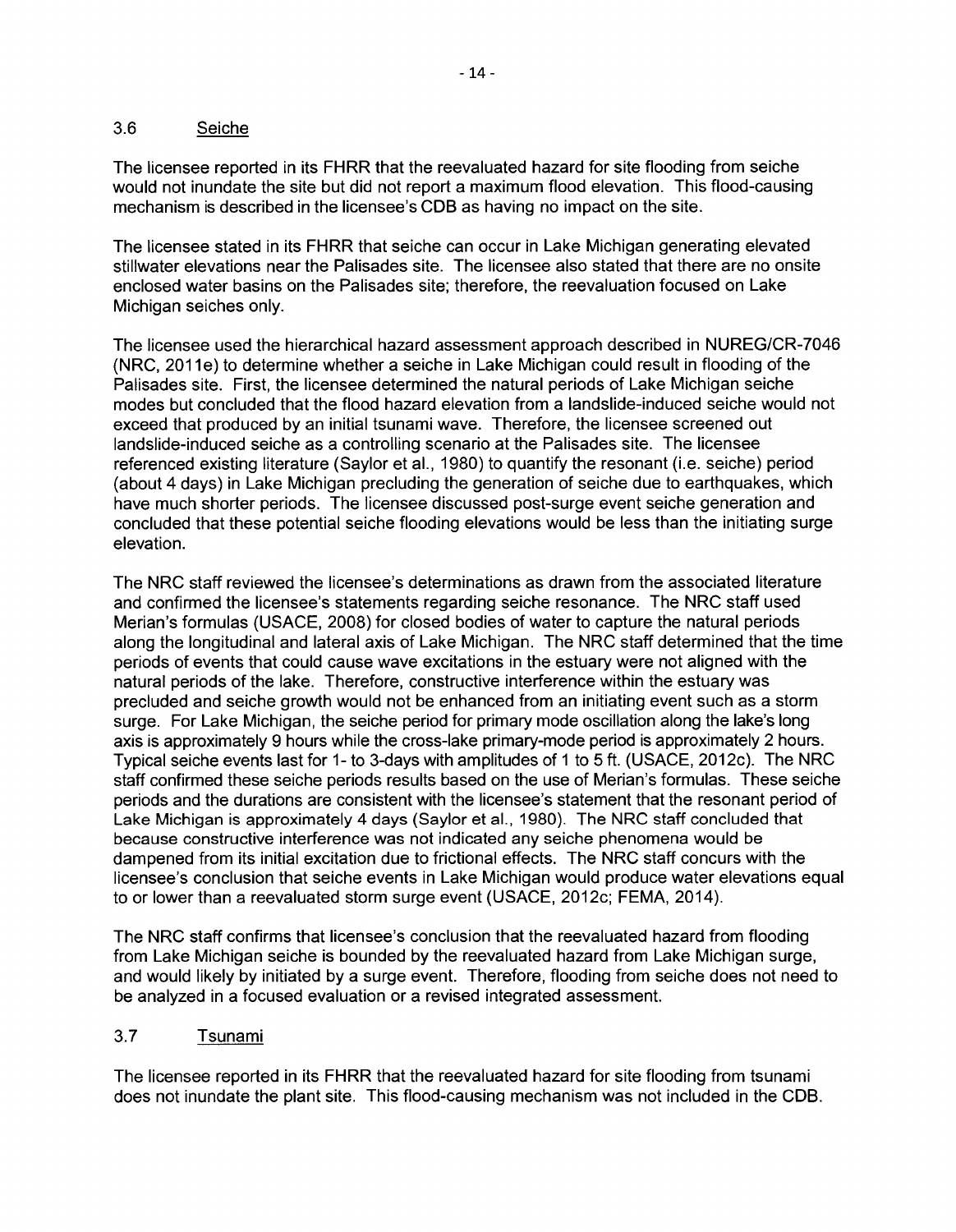The licensee based the maximum tsunami evaluation on historical records, databases and relevant scientific literature using available guidance (NRC, 2009). The licensee stated that the Palisades site is an inland site and not subject to oceanic tsunamis, but that tsunami-like waves have occurred within the Great Lakes region based on the licensee identification of historical events described in the Global Historical Tsunami Database (NOAA, 2014c). The licensee noted that these events were attributed to meteorological events, earthquakes, and landslides based on a review of historical information (NOAA, 2014c). The licensee stated that tsunamis generated by earthquakes are limited in magnitude because the required level of seismic activity for development of a significant tsunami is absent within a 100-mile (160-km) radius of the Palisades site. The licensee stated that submarine landslides are unlikely to generate an observable tsunami-like wave due to the limited bathymetric relief of ridges and orientation based on a review of the Lake Michigan bathymetry (NOAA, 2014d).

The licensee added the maximum historical runup of 9.0 ft. identified in the Global Historical Tsunami Database that was not attributed to meteorological forcing and added this to the maximum recorded water level in Lake Michigan (583.2 ft. MSL) to determine a maximum hypothetical tsunami flood hazard elevation of 592.2 ft. MSL, which is 2.2 ft. below the Palisades protection level. The NRC staff confirmed the licensee's search results from the NRC staff's used of the Global Historical Tsunami Database (NOAA, n.d.). The NRC staff concluded the time period and regional extent of the licensee's search was reasonable in geographical extent and comprehensive in the period searched.

The NRC staff reviewed the methodologies and references used by the licensee to determine the severity of the tsunami phenomena reflected in this analysis and noted that they are consistent with present-day methodologies and guidance. In the context of the above discussion, the NRC staff finds the licensee's analysis and use of these methodologies appropriate.

The NRC staff confirmed the licensee's conclusion that the PMF from tsunami alone could not inundate the site. Therefore, flooding from tsunami does not need to be analyzed in a focused evaluation or a revised integrated assessment.

### 3.8 Ice-Induced Flooding

The licensee reported in the Palisades FHRR that the reevaluated hazard for ice-induced flooding does not inundate the plant site, but did not report a maximum flood elevation (Entergy, 2015). This flood-causing mechanism is not discussed in the licensee's COB.

In its FHRR, the licensee evaluated ice-induced flooding hazards (ice jams and ice dams). The licensee also evaluated the potential for ice formation at the site. The licensee reviewed historical data and simplifying assumptions to evaluate ice-induced flooding at the Palisades site (USACE, 2014). The licensee identified two historical records of ice jams, one north of the site at South Haven, Michigan (Figure 3-1.2) and a second south of the site at Benton Harbor, Michigan (Figure 3.1-3). The licensee also described a 1984 Lake Huron and Lake Michigan ice jam event that increased both lake's WSE by 0.2 ft. The licensee concluded that due to the review of historical information, an assessment of ice-induced flooding at the site was warranted.

The licensee noted that warm water is discharged from the site and while environmental conditions indicate the potential for formation of frazil ice, plant operations, including warm water discharges, inhibit the formation of ice in the lake near the Palisades site. The licensee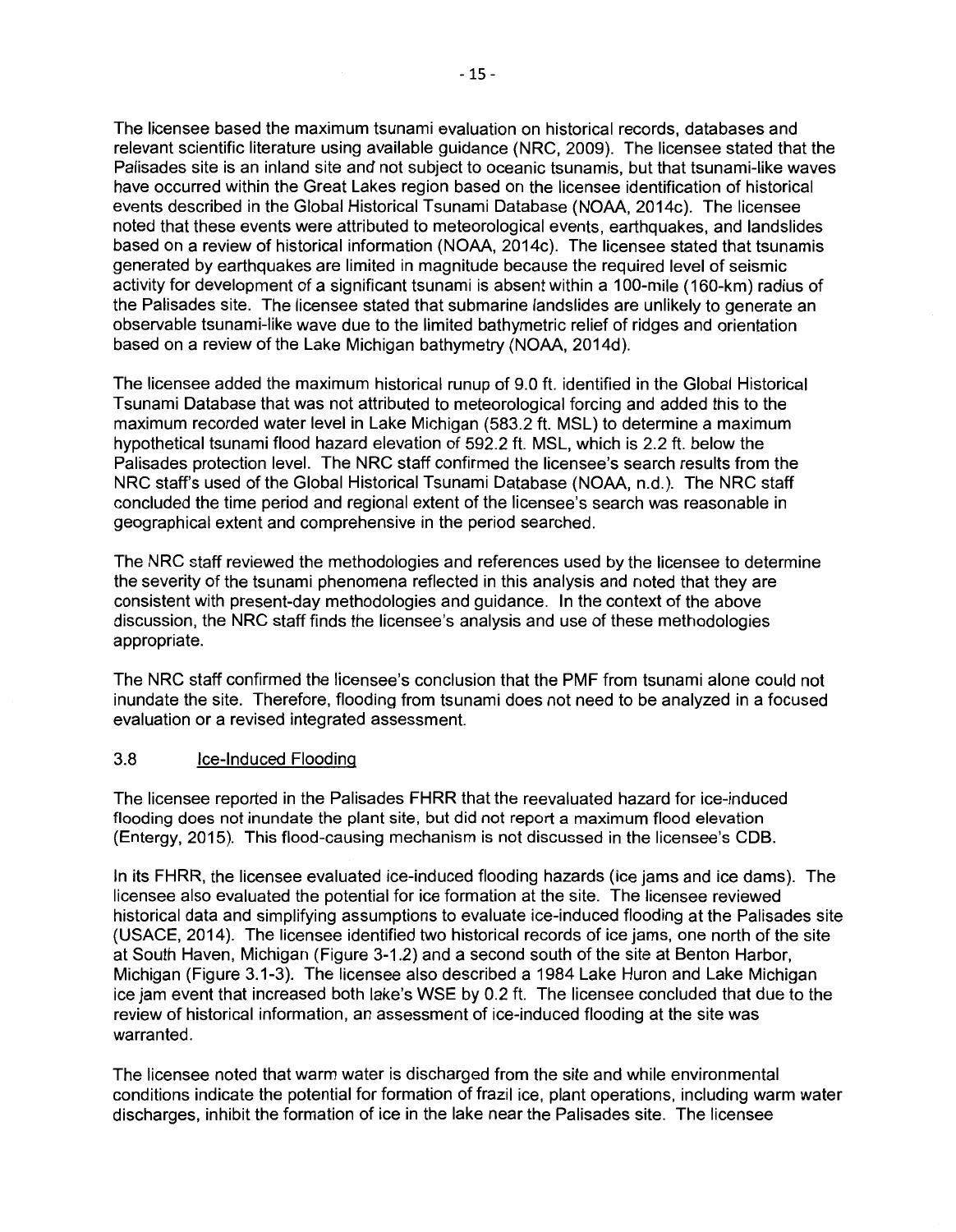evaluated Muskegon, Ml air temperature records and determined that a 2.5 ft. ice thickness could develop on the lake surface and that this incremental increase above the highest monthly mean lake WSE would be several feet below the shoreline grade elevation. The licensee based its selection of the Muskegon, Ml station as being representative of the site meteorology due to the station and site being on the same (eastern) shore of Lake Michigan. The licensee concluded that ice-induced flooding would not impact the Palisades site (Entergy, 2015).

The NRC staff searched the USAGE Ice Jam Database (USAGE, n.d.) using USGS hydrologic units "04050001" (south of the Palisades site), "04050002" (encompassing and north of the Palisades site) for the queries. The search yielded two events: 1) February 16, 2003, freeze-up event (index number 20030225113912) that occurred at the Palisades site, and 2) January 24-25, 2005, freeze-up event (index number 20050125140913) that occurred on the St. Joseph River. The 2003 event resulted in the partial blockage of an offshore submerged intake that required pumps to shut down until the ice could be removed (USAGE, n.d.). The NRC staff found no indication of flooding at the Palisades site associated with either of these events within the database description.

The NRC staff reviewed the characterization of historical ice thickness observed from 1965 to 1979 for the nearshore areas of Lake Michigan (NOAA, 1988), which reported that the Lake Michigan station average station maximum ice thickness was 1. 7 ft. with the range of 1.1 ft. to 2.0 ft. The NRC staff examined other NOAA stations for which ice thickness was evaluated in the southern portion of Lake Michigan and concluded that the Muskegon station was the most appropriate station from which to characterize the ice-induced flood hazard at the Palisades site; the NRC staff evaluation is based on proximity of the NOAA station and its similar orientation with respect to the Palisades site with respect to the Lake Michigan. The NRC staff concluded that the licensee estimated 2.5 ft. maximum ice thickness (based on air temperatures at Muskegon, Ml) is a reasonable value to assess ice-induced flood risk at the Palisades site.

The NRC staff confirmed the licensee's conclusion that the reevaluated hazard for ice-induced flooding of the site is could not inundate the plant site. Therefore, ice-induced flooding does not need to be analyzed in a focused evaluation or a revised integrated assessment.

# 3.9 Channel Migrations or Diversions

The licensee reported in its FHRR that the reevaluated hazard for channel migrations or diversions does not inundate the plant site, but did not report a maximum flood elevation (Entergy, 2015). This flood-causing mechanism is not discussed in the licensee's COB.

The licensee noted that, because there are no perennial streams at the Palisades site and the Lake Michigan shoreline adjacent to the site was not identified as being a high erosion area, there is "very limited potential for diversions of the Lake Michigan shoreline" at the Palisades site (Entergy, 2015). The FHRR states that there are shoreline areas identified as being at high risk of erosion south of the site but notes that the shoreline riprap at the Palisades site reduces the potential for shoreline migration at the Palisades site. The licensee referenced Michigan Department of Environmental Quality (MDEQ) high risk erosion areas and critical dune areas map for the shoreline areas to the south of the Palisades site (MDEQ, 1995) in their reevaluation of the potential impact to the site. The licensee described the stability of the pathway of Brandywine Creek which runs into Lake Michigan to the south of the Palisades site. The licensee reviewed historical topographic maps from 1981 and 2011 and noted changes in the pathway over that period. The licensee concluded that considering the Lake Michigan shoreline stability in the vicinity of the Palisades site, the site's shoreline protection system, the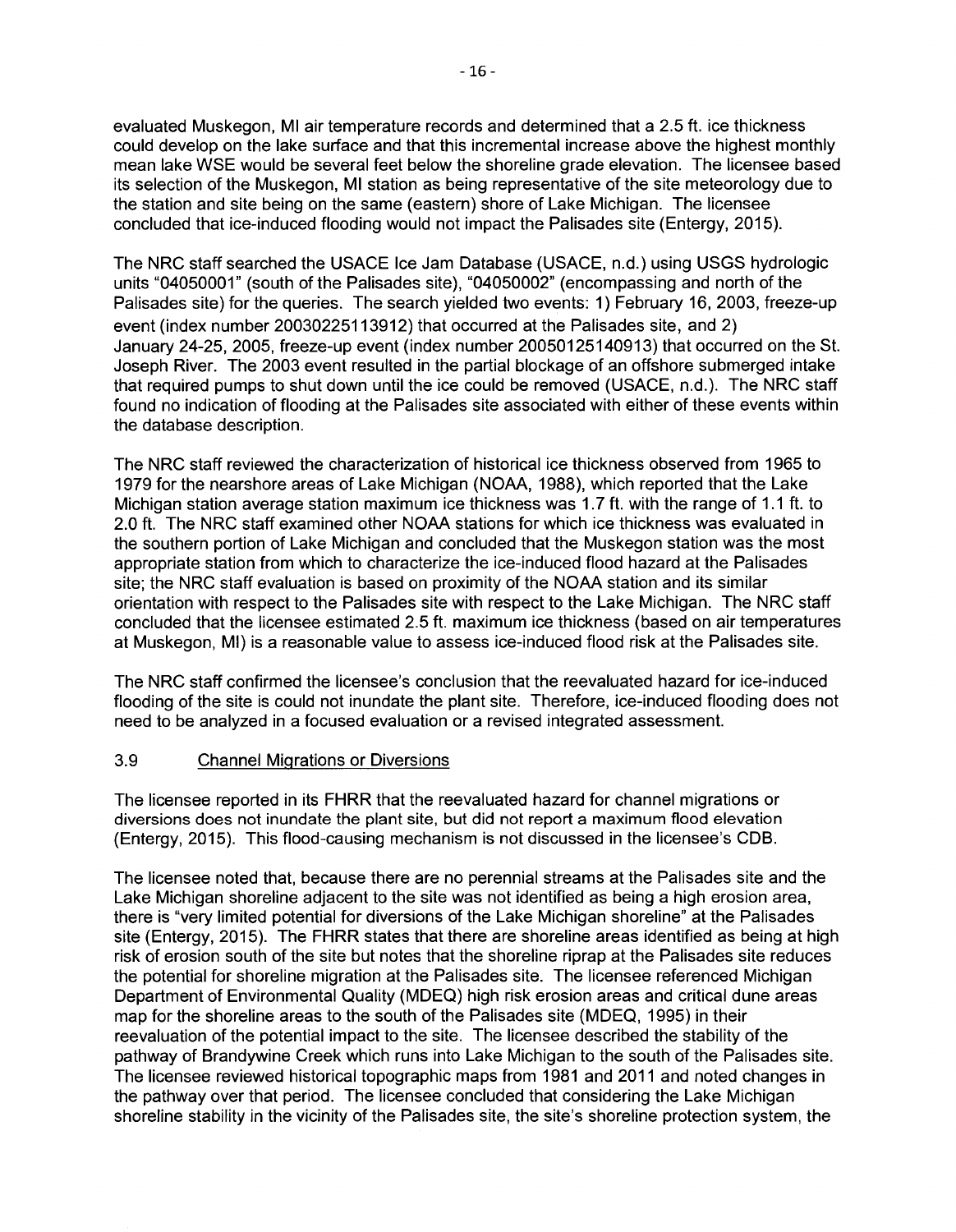absence of streams in the Palisades site drainage area, and the historical pathway stability of Brandywine Creek, flooding of the Palisades site due to channel migration or diversion is not possible (Entergy, 2015).

The NRC staff reviewed the drainage area topography using the USGS National Map Viewer (USGS, n.d.-a) and agrees with the licensee's conclusion that there are no perennial streams within the Palisades site drainage area. The NRC staff reviewed the MDEQ evaluation of shoreline erosion in for shoreline areas to the Palisades site and verified that the MDEQ designation of "high risk erosion areas" did not include the shoreline areas directly adjacent to the site. The NRC staff noted that the shoreline areas about 2,000 ft. south (MDEQ, 1995) and about 4,000 ft. north (MDEQ, 1994) of the Palisades site were designated as being a high risk erosion area (MDEQ, n.d.). These findings are consistent with those stated by the licensee.

The NRC staff also compared the Brandywine Creek pathway from the 1981 USGS Covert topographic quadrangle 1 :24,000 from the USGS Topoview website (USGS, n.d.-b) to that from Google Earth (Google Earth, n.d.) imagery obtained in April 2016 and determined a maximum distance between these two pathways of about 50 ft. The NRC staff agrees with the licensee that because the difference is small, on the order of the width of the creek itself, the potential for migration of Brandywine Creek to cause flooding at the Palisades site is minimal. Additionally, the NRC staff concurs with the licensee that, in general, the flood hazard related to channel migration does not impact the Palisades site.

The NRC staff confirmed the licensee's conclusion that the reevaluated hazard for flooding from channel migrations or diversions could not inundate the plant site. Therefore, flooding from channel migrations does not need to be analyzed in a focused evaluation or a revised integrated assessment.

#### 4.0 REEVALUTATED FLOOD HEIGHT, EVENT DURATION AND ASSOCIATED EFFECTS FOR HAZARDS NOT BOUNDED BY THE COB

#### 4.1 Reevaluated Flood Water Surface Elevation for Hazards Not Bounded by the COB

Section 3 of this staff assessment documents the NRC staff review of the licensee's flood hazards WSE results, Table 4.1-1 contains the maximum flood height results, including waves and runup, for flood-causing mechanisms not bounded by the COB. The NRC staff agrees with the licensee's conclusion that LIP and storm surge are the flood hazard mechanisms not bounded by the COB.

The NRC staff anticipates the licensee will submit a focused evaluation for LIP. For storm surge, the NRC staff anticipates the licensee will perform additional assessments of plant response, either a focused evaluation or an integrated assessment.

By letter dated December 19, 2016 (Entergy, 2016), the licensee submitted its MSA (Entergy, 2016). The NRC staff's review of the MSA will be documented separately from this staff assessment.

# 4.2 Flood Event Duration for Hazards Not Bounded by the COB

The NRC staff reviewed information provided in Entergy's 50.54(f) response (Entergy, 2015) regarding the FED parameters needed to perform the additional assessments of the plant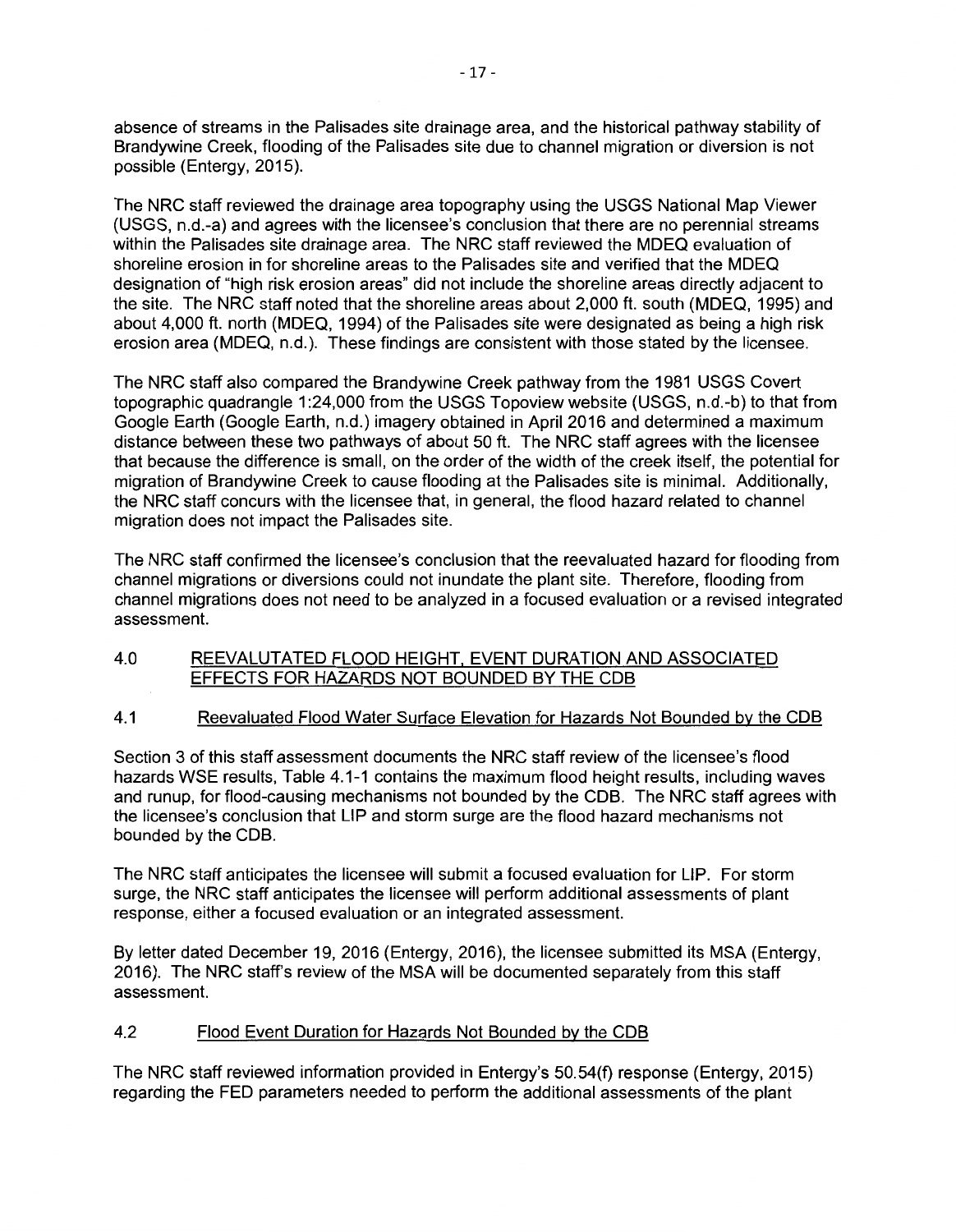response for flood hazards not bounded by the COB. The FED parameters for the floodcausing mechanisms not bounded by the COB are summarized in Table 4.2-1.

However, the licensee did not provide all FED parameters for the flooding mechanisms not bounded by the COB. The licensee is expected to develop FED parameters for these floodcausing mechanisms in the MSA and focused evaluations or integrated assessment. The NRC staff will review these FED parameters as part of future additional assessments of plant response, if applicable to the assessment and hazard mechanism.

By letter dated December 19, 2016 (Entergy, 2016), the licensee submitted the MSA. The NRC staff's review of the MSA will be documented separately from this staff assessment.

#### 4.3 Associated Effects for Hazards Not Bounded by the COB

The NRC staff reviewed information provided in Entergy's response (Entergy, 2015) regarding AE parameters needed to perform future additional assessments of plant response for flood hazards not bounded by the COB. During the FHRR audit, additional information (NRC, 2016c) was provided by the license with regard to the erosion potential resulting from the LIP event; the licensee determined that, if erosion were to occur over a limited duration, it would not affect critical structures related to safety. The AE parameters directly related with maximum total WSE, such as waves and runup, are provided in Table 4.1-1. The AE parameters not directly associated with total WSE are listed in Table 4.3-1. The AE parameters not submitted as part of the FHRR are noted as "not provided" in Table 4.3-1. The NRC staff will review these AE parameters as part of the future additional assessments of plant response, if applicable to the assessment and hazard mechanism.

In the FHRR, Table 4-2 states that, for the flooding due to LIP, debris loading was not considered credible due to limited debris sources, sediment deposition/erosion effects were not anticipated due to landcover types and due to the short duration of high LIP flow rates. The NRC staff found no indication that sediment or debris sources identified by licensee would be mobilized under the reevaluated LIP event and therefore concluded that the licensee made a reasonable assessment with regard to sediment and debris associated impacts to flood hazards.

In the FHRR, Table 4-4 states that, for the flooding due to the Storm Surge (H.4 Combined Flood Event), hydrodynamic and wave loads were only evaluated at the lakeward side of the circulation water pipes, the effects of sediment deposition/erosion were not evaluated, a 100 year lake WSE was used as an antecedent water level, and the short duration of surge inundation would have a minimal impact on ground water elevations. The NRC staff reviewed the licensee's calculations regarding the hydrodynamic loadings resulting from the surge and wave effects, relative to the design allowable loadings for the circulation water pipes, and found that the licensee's conclusions are based on a reasonable evaluation of the substantial margin between the allowable loading and reevaluated loadings associated with the NUREG/CR-7046 H.4 scenario. The NRC staff also reviewed the licensee's calculations regarding the debris loadings resulting from the surge and wave effects and the licensee's determination that there is no significant debris sources within the protected area. The NRC staff found the licensee's conclusions are based on a reasonable evaluation that the margin between the allowable loading and reevaluated loadings associated with the H.4 scenario is substantial.

For the AE parameters provided, the NRC staff confirms the licensee's AE parameter results are reasonable for use in additional assessments. By letter dated December 19, 2016, the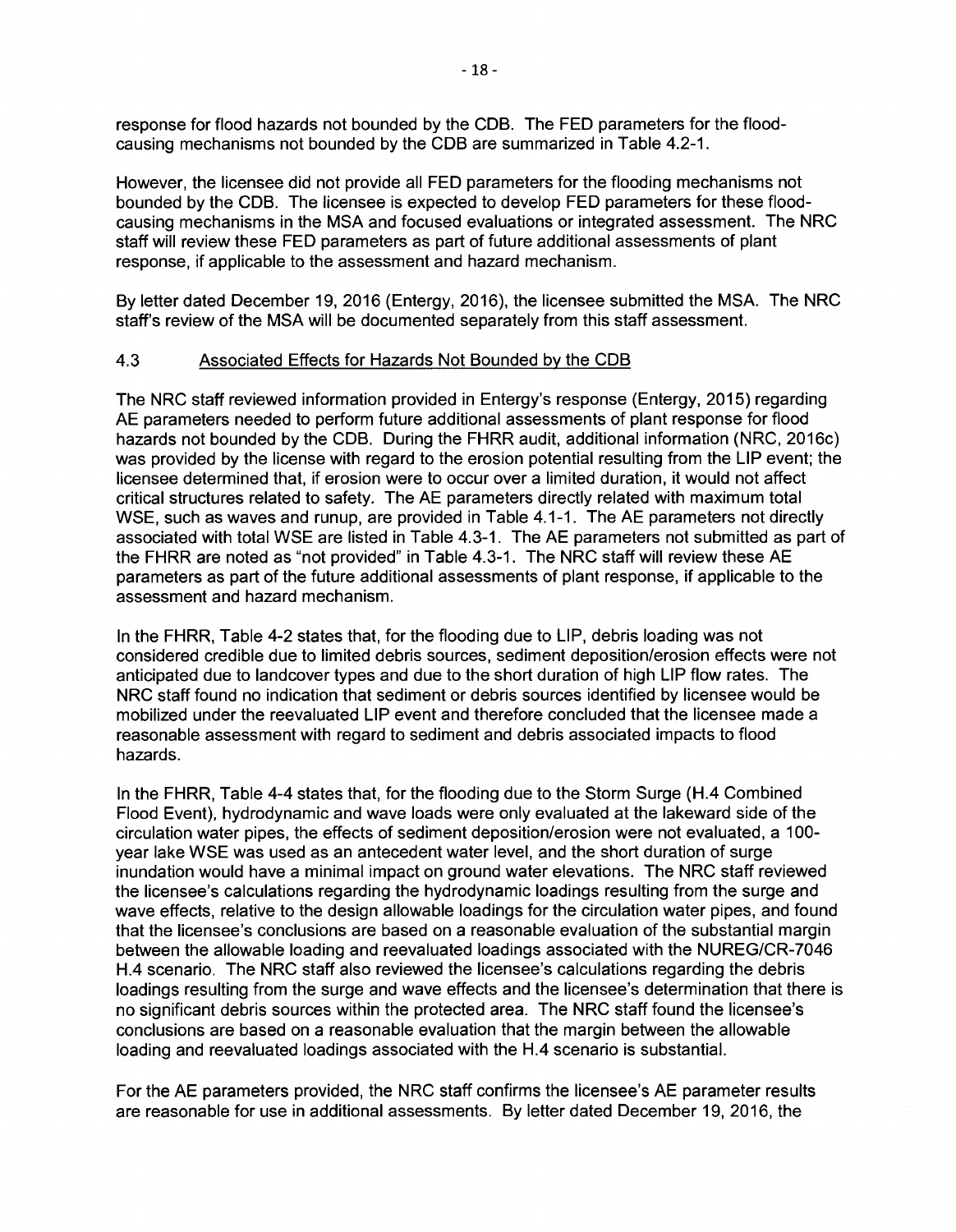licensee submitted the MSA (Entergy, 2016). The NRC staff's review of the MSA will be documented separately from this staff assessment.

# 4.4 Conclusion

Based upon the preceding analysis, the NRC staff confirms that the reevaluated flood hazard information defined in the Section 4.1 is an appropriate input to the additional assessments of plant response as described in the 50.54(f) letter, COMSECY-15-0019 (NRC, 2015a), and the associated guidance.

The licensee is expected to develop FED parameters and applicable flood AEs as discussed in the Nuclear Energy Institute (NEI) 12-06, Revision 2, Appendix G (NEI, 2015). The NRC staff will evaluate the missing **FED** and AE parameters marked as "not provided" in Table 4.2-1 and Table 4.3-1 during its review of future additional assessments. By letter dated December 19, 2016 (Entergy, 2016), the licensee submitted the MSA. The NRC staff's review of the MSAwill be documented separately from this staff assessment.

# 5.0 CONCLUSION

The NRC staff reviewed the information provided for the reevaluated flood-causing mechanisms for Palisades. Based on its review of the above available information provided in Entergy's 50.54(f) response (Entergy, 2015), the NRC staff concludes that the licensee conducted the hazard reevaluation using present-day methodologies and regulatory guidance used by the NRC staff in connection with ESP and COL reviews.

Based upon the preceding analysis, the NRC staff confirmed that the licensee responded appropriately to Enclosure 2, Required Response 2, of the 50.54(f) letter, dated March 12, 2012. In reaching this determination, the NRC staff confirmed the licensee's conclusions that (a) the reevaluated flood hazard results for LIP and for combined event that includes storm surge (H.4 Combined Event) are not bounded by the CDB flood hazards, (b) additional assessments of plant response will be performed for LIP and for storm surge (H.4 Combined Event), and (c) the reevaluated flood-causing mechanism information is appropriate input to the additional assessments of plant response as described in the 50.54(f) letter and COMSECY-15-0019, and associated guidance.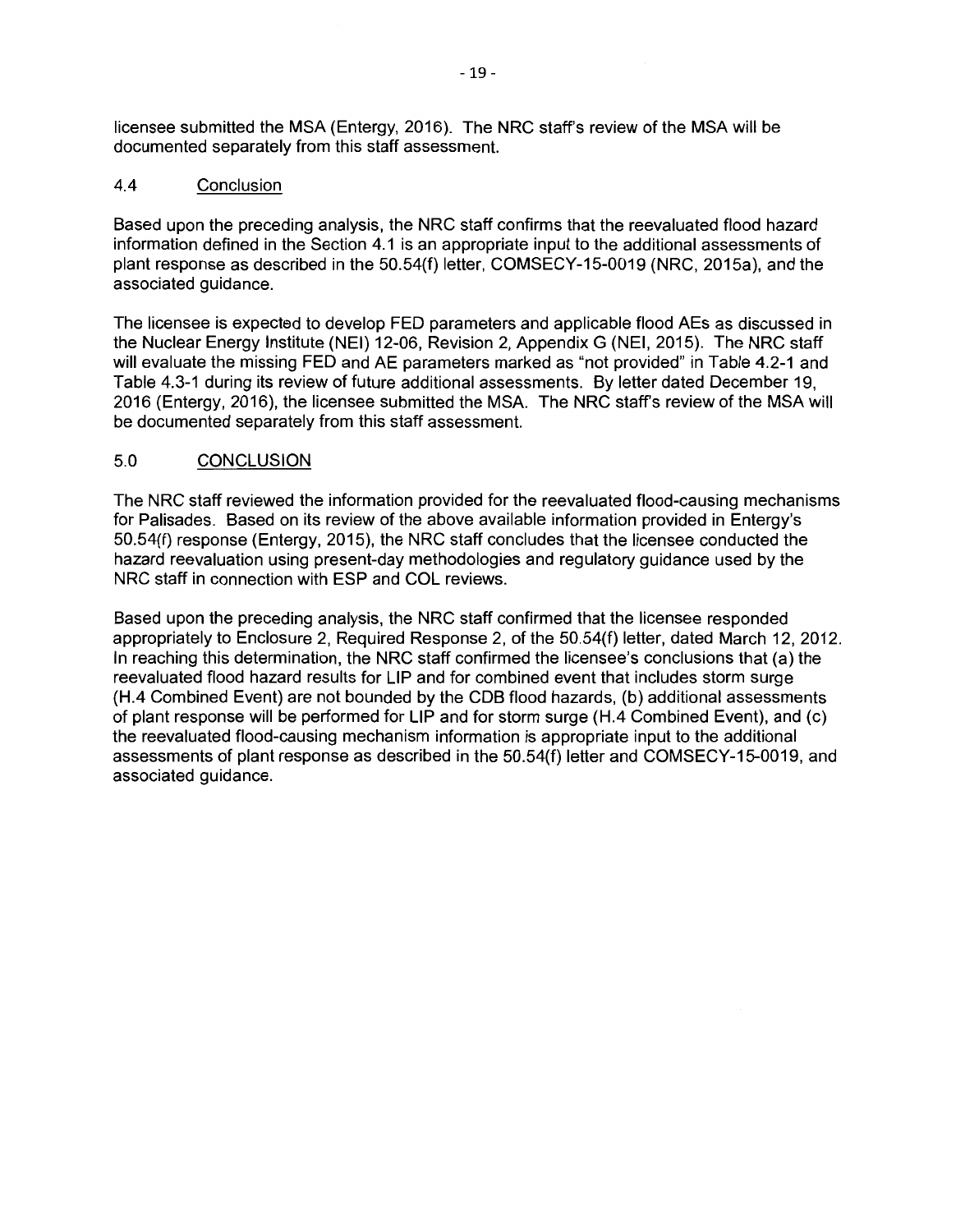## 6.0 REFERENCES

Note: ADAMS Accession Nos. refers to documents available through NRC's Agencywide Documents Access and Management System (ADAMS). Publicly-available ADAMS documents may be accessed through http://www.nrc.gov/reading-rm/adams.html.

# U.S. Nuclear Regulatory Commission Documents and Publications

NRC (U.S. Nuclear Regulatory Commission), 2007, "Standard Review Plan for the Review of Safety Analysis Reports for Nuclear Power Plants: LWR Edition", NUREG-0800, March 2007. [http://www.nrc.gov/reading-rm/basic-ref/srp-review-standards.html.]

NRC, 2009, "Tsunami Hazard Assessment at Nuclear Power Plant Sites in the United States of America, Final Report, NUREG/CR-6966, March 31, 2009, ADAMS Accession No. ML091590193.

NRC, 2011a, "Near-Term Report and Recommendations for Agency Actions Following the Events in Japan," Commission Paper SECY-11-0093, July 12, 2011, ADAMS Accession No. ML11186A950.

NRC, 2011b, "Recommendations for Enhancing Reactor Safety in the 21st Century: The Near-Term Task Force Review of Insights from the Fukushima Dai-lchi Accident," Enclosure to SECY-11-0093, July 12, 2011, ADAMS Accession No. ML 111861807.

NRC, 2011c, "Recommended Actions to be Taken without Delay from the Near-Term Task Force Report," SECY-11-0124, September 9, 2011, ADAMS Accession No. ML11245A158.

NRC, 2011d, "Prioritization of Recommended Actions to be Taken in Response to Fukushima Lessons Learned," SECY-11-0137, October 3, 2011, ADAMS Accession No. ML11272A111.

NRC, 2011e, "Design-Basis Flood Estimation for Site Characterization at Nuclear Power Plants in the United States of America," NUREG/CR-7046, November 2011, ADAMS Accession No. ML11321A195.

NRC, 2012a, letter from Eric J. Leeds, Director, Office of Nuclear Reactor Regulation and Michael R. Johnson, Director, Office of New Reactors, to All Power Reactor Licensees and Holders of Construction Permits in Active or Deferred Status, "Request for Information Pursuant to Title 10 of the Code of Federal Regulations Section 50.54(f) Regarding the Recommendations 2.1, 2.3, and 9.3, of the Near-Term Task Force Review of Insights from the Fukushima Dai-ichi Accident," March 12, 2012, ADAMS Accession No. ML 12056A046.

NRC, 2012b, letter from Eric J. Leeds, Director, Office of Nuclear Reactor Regulation and Michael R. Johnson, Director, Office of New Reactors, to All Power Reactor Licensees and Holders of Construction Permits in Active or Deferred Status, "Issuance of Order to Modify Licenses with Regard to Requirements for Mitigation Strategies for Beyond-Design-Basis External Events," Order EA-12-049, March 12, 2012, ADAMS Accession No. ML12054A736.

NRC, 2012c, letter from Eric J. Leeds, Director, Office of Nuclear Reactor Regulation, to All Power Reactor Licensees and Holders of Construction Permits in Active or Deferred Status, "Prioritization of Response Due Dates for Information Pursuant to 10 CFR 50.54(f) Regarding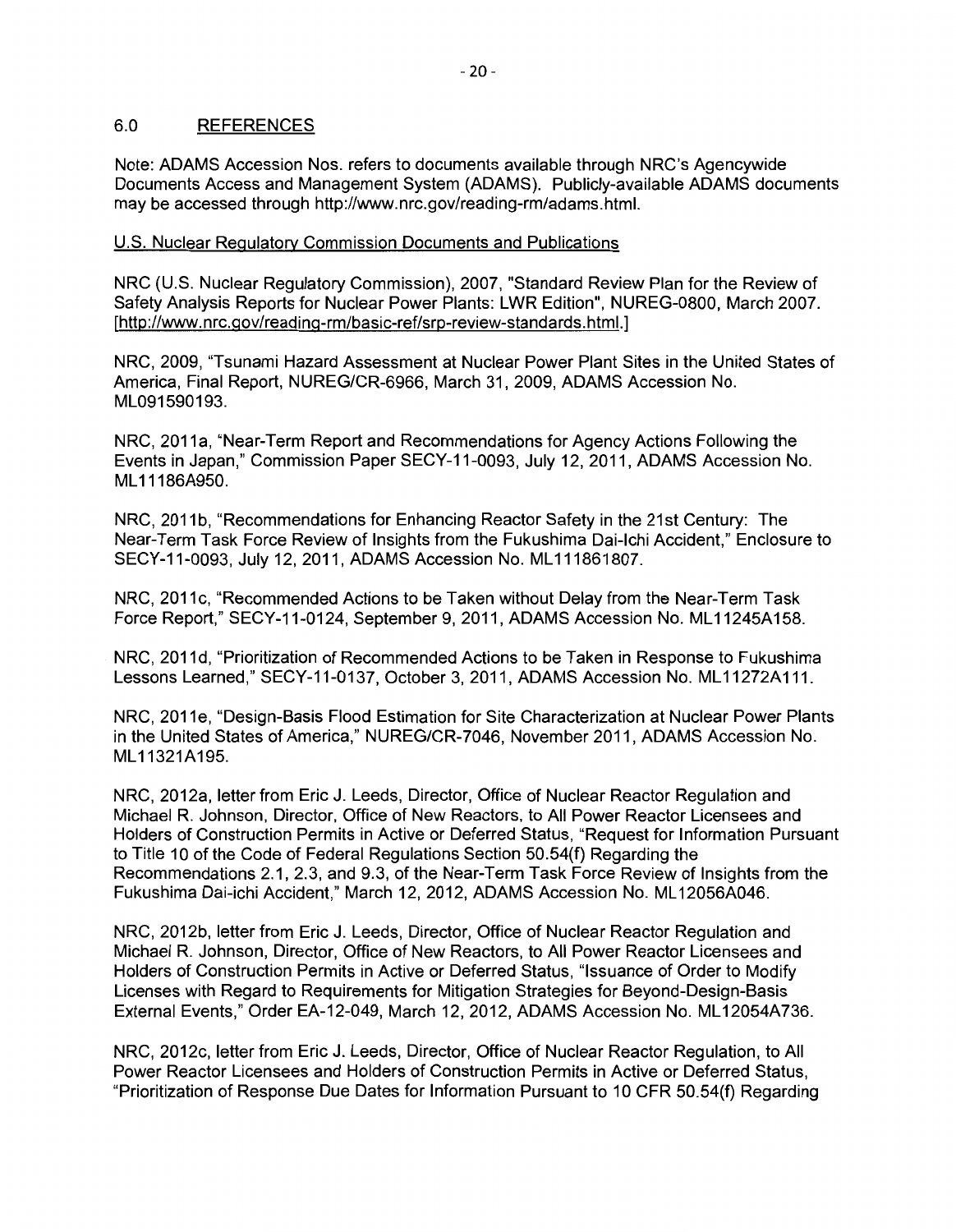Flooding Hazard Reevaluations for Recommendation 2.1 of the NTTF Review of Insights from the Fukushima Dai-ichi Accident," May 11, 2012, ADAMS Accession No. ML12097A510.

NRC, 2012d, "Guidance for Performing the Integrated Assessment for External Flooding," Japan Lessons-Learned Project Directorate, Interim Staff Guidance JLD-ISG-2012-05, Revision 0, November 30, 2012, ADAMS Accession No. ML 12311A214.

NRC, 2013a, "Guidance for Performing a Tsunami, Surge, or Seiche Hazard Assessment," Japan Lessons-Learned Project Directorate, Interim Staff Guidance JLD-ISG-2012-06, Revision 0, January 4, 2013, ADAMS Accession No. ML 12314A412.

NRC, 2013b, "Guidance for Assessment of Flooding Hazards Due to Dam Failure," Japan Lessons-Learned Project Directorate, Interim Staff Guidance JLD-ISG-2013-01, Revision 0, July 29, 2013, ADAMS Accession No. ML 13151A153.

NRC, 2014, "Palisades Nuclear Plant - Staff Assessment of the Flooding Walkdown Report Supporting Implementation of Near-Term Task Force Recommendation 2.3 Related to the Fukushima Dai-lchi Nuclear Power Plant Accident (TAC No. MF0257)," June 17, 2014, ADAMS Accession No. ML 14128A569.

NRC, 2015a, "Closure Plan for the Reevaluation of Flooding Hazards for Operating Nuclear Power Plants," COMSECY-15-0019, June 30, 2015, ADAMS Accession No. ML15153A104

NRC, 2015b, "Palisades Nuclear Plant - Interim Staff Response to Reevaluated Flood Hazards Submitted in Response to 10 CFR 50.54(f) Information Request - Flood Causing Mechanism Reevaluation (TAC No. MF6128)", December 23, 2015, ADAMS Accession No. ML15356A765.

NRC, 2016a, "Compliance with Order EA-12-049 Order to Modify Licenses with Regard to Requirements for Mitigation Strategies for Beyond-Design-Basis External Events," Interim Staff Guidance JLD-ISG-2012-01, Revision 1 and Comment Resolution, January 22, 2016, ADAMS Accession No. ML 15357A142.

NRC, 2016b, "Guidance for Activities Related to Near-Term Task Force Recommendation 2.1, Flooding Hazard Reevaluation; Focused Evaluation and Integrated Assessment," Interim Staff Guidance JLD-ISG-2016-01, Revision 0, July 11, 2016, ADAMS Accession No. ML 16162A301.

NRC, 2016c, "Nuclear Regulatory Commission Report for the Audit of Entergy Nuclear Operations, lnc.'s Flood Hazard Reevaluation Report Submittal Relating to the Near-Term Task Force Recommendation 2.1-Flooding for: Palisades Nuclear Plant (CAC No. MF6128)," August 3, 2016, ADAMS Accession No. ML 16174A248.

#### Codes and Standards

ANSI/ANS (American National Standards Institute/American Nuclear Society), 1992, ANSI/ANS-2.8-1992, "Determining Design Basis Flooding at Power Reactor Sites," American Nuclear Society, LaGrange Park, IL, July 1992.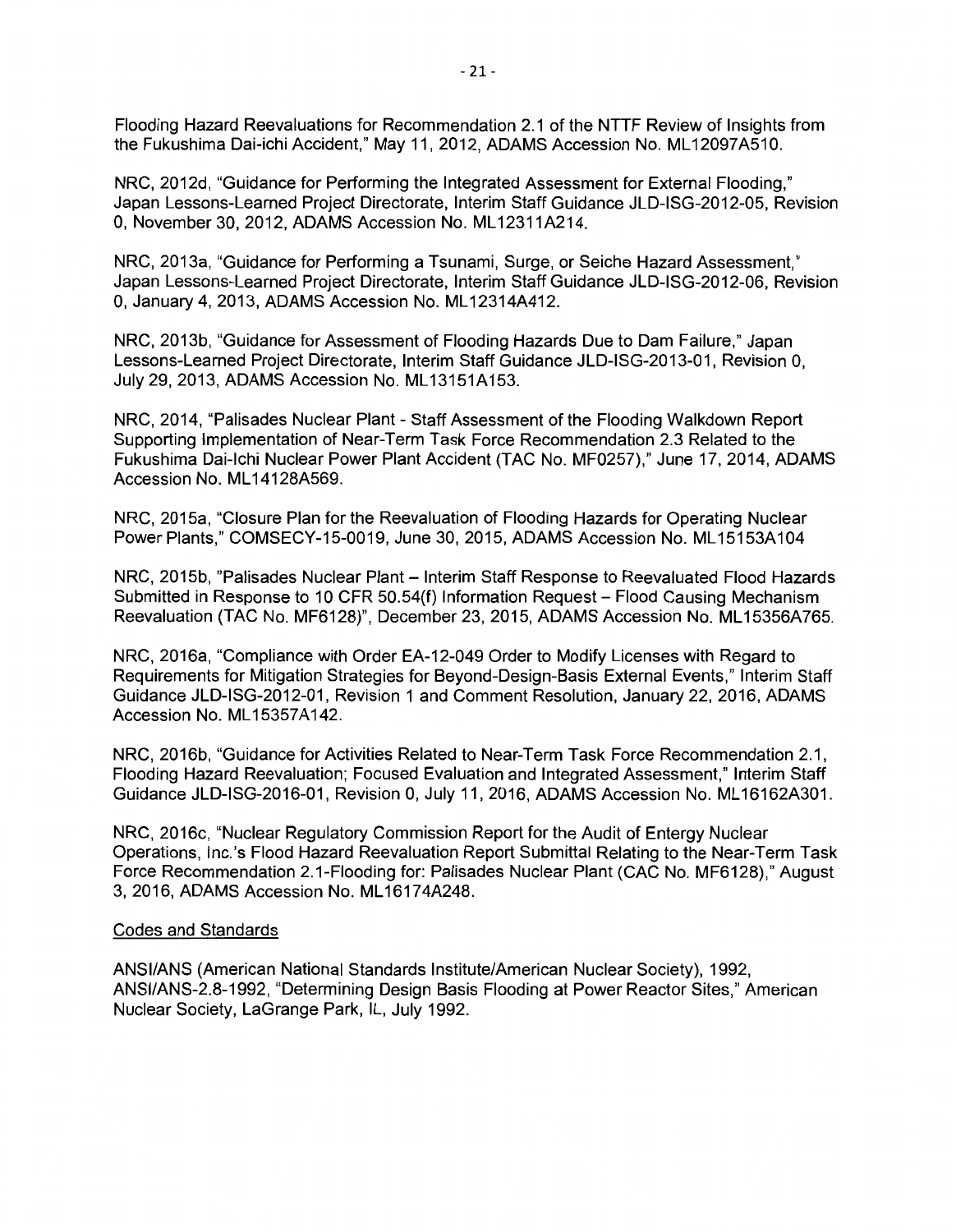#### Other References

Canada, 2016. Historical Monthly Mean Water Levels from the Coordinated network for each of the Great Lakes. Fisheries and Oceans Canada. Government of Canada website: http://www.tides.gc.ca/C&A/network means-eng.html

Coastal Dynamics, 2008. Palisades Nuclear Power Plant: Water Intake Study Final Report. Coastal Dynamics, Incorporated, June 15, 2008.

Chow, V.T., 1959, Open-Channel Hydraulics, McGraw-Hill, New York.

Entergy (Entergy Nuclear Operations), 2012a, Letter from A. J. Vitale (Entergy) to NRC dated October 18, 2012, Subject: "Final Safety Analysis Report Update - Revision 30," ADAMS Accession No. ML12300A289 (cover letter + 2 enclosures). (Non-Publicly available).

Entergy (Entergy Nuclear Operations), 2012b, Letter from A. J. Vitale (Entergy) to NRC dated November 27, 2012., Subject: "Flooding Walkdown Report - Response to NRC Request for Information Pursuant to 10 CFR 50.54(f) Regarding the Flooding Aspects of Recommendation 2.3 of the Near-Term Task Force Review of Insights from the Fukushima Dai-ichi Accident," ADAMS Accession No. ML 12332A377.

Entergy, 2015, Letter from A.J. Vitale (Entergy) to NRC dated March 11, 2015. Subject: "Required Response 2 for Near-Term Task Force Recommendation 2.1: Flooding - Hazard Re-evaluation Report," ADAMS Accession No. ML 15114A209 (cover letter and enclosure).

Entergy, 2016, Letter from C. F. Arnone (Entergy) to NRC dated December 19, 2016. "Subject: Mitigating Strategies Assessment for Flooding Submittal Palisades Nuclear Plant," ADAMS Accession No. ML 16354A054.

FEMA (Federal Emergency Management Agency), 2014. Great Lakes Coastal Guidelines, Appendix 0.3 Update, Federal Emergency Management Agency, January, 2014. http://greatlakescoast.org/pubs/reports/Great Lakes Coastal Guidelines Update Jan2014.pdf

Federal Energy Regulatory Commission. 2001. Engineering Guidelines for the Evaluation of Hydropower Projects. Chapter 8 - "Determination of the Probable Maximum Flood," Washington, D.C.

FL0-20® Pro Reference Manual, FL0-20 Software, Inc., Nutrioso, Arizona (www.flo-2d.com).

Google Earth, n.d., "Google Maps", https://www.google.com/maps, accessed December 22, 2016.

IJC [International Joint Commission], 2013, "International Joint Commission's Advice to Governments on the Recommendations of the International Upper Great Lakes Study," April 15, 2013. (http://www.ijc.org/files/publications/lUGLS-IJC-Report-Feb-12-2013-15-April-20132.pdf)

Luettich Jr., RA., J.J. Westerink and N.W. Scheffner, 1992. ADCIRC: An Advanced Three-Dimensional Circulation Model for Shelves, Coasts and Estuaries: Report I Theory and Methodology of ADCIRC-2001 and ADCIRC-3DL, Dredging Research Program Technical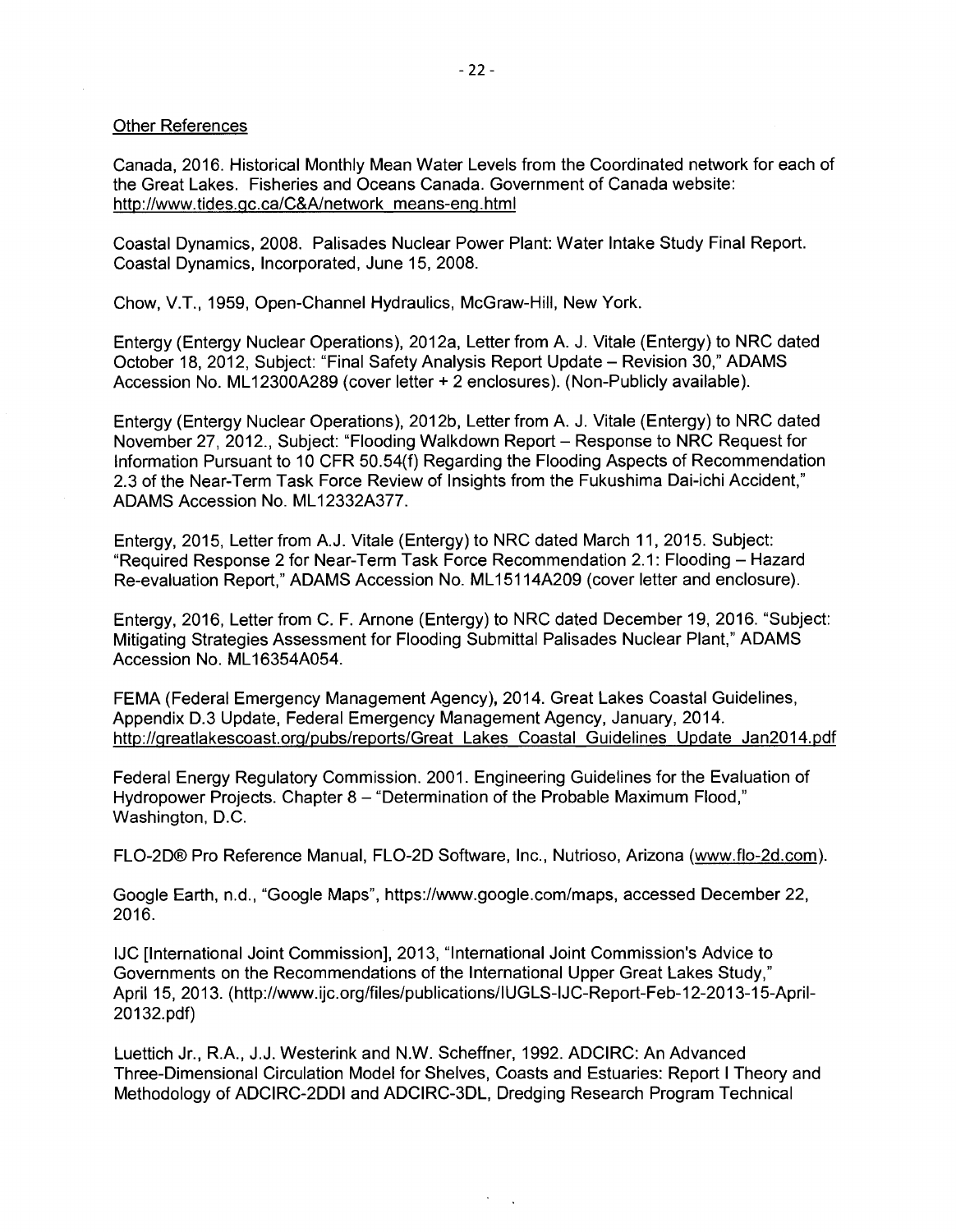Report, DRP-92-6, U.S. Army Corps of Engineers Waterways Experiment Station, November 1992.

MDEQ [Michigan Department of Environmental Quality], 1994, "South Haven Township High Risk Erosion Areas and Critical Dune Areas". (http://www.michigan.gov/documents/deq/lwmhighrisk-covert-twp 259444 7.pdf)

MDEQ, 1995, "Covert Township High Risk Erosion Areas and Critical Dune Areas", Amended February 1995. (http://www.michigan.gov/documents/deq/lwm-highrisk-coverttwp 259444 7.pdf)

MDEQ, n.d., "High Risk Erosion Areas: Programs and Maps", Accessed December 22, 2016. (http://www.michigan.gov/deq/0,4561,7-135-3311 4114 4236-344443--,00.html)

NEI (Nuclear Energy Institute), 2015, Diverse and Flexible Coping Strategies (FLEX) Implementation Guide, Revision 2, NEI 12-06, December 2015, ADAMS Accession No. ML 16005A625.

NOAA, n.d., "NGDC/WDS Global Historical Tsunami Database," National Geophysical Data Center, Boulder, CO (Web page), http://www.ngdc.noaa.gov/hazard/tsu\_db.shtml NRC staff accessed on October 26, 2016.

NOAA, 1978, "Probable Maximum Precipitation Estimates, United States, East of the 105th Meridian," NOAA Hydrometeorological Report No. 51, June 1978.

NOAA, 1982, "Application of Probable Maximum Precipitation Estimates, United States, East of the 105th Meridian," NOAA Hydrometeorological Report No. 52, August 1982.

NOAA, 1988. NOAA Technical Memorandum ERL GLERL-69, "Nearshore Great Lakes Ice Statistics," Great Lakes Environmental Research Laboratory, Ann Arbor, Michigan, August 1988.

NOAA, 2014a. NOAA/NOS/CO-OPS Verified Monthly Means at 908703 1, Holland Ml, Tides & Currents, National Oceanic and Atmospheric Administration, http://tidesandcurrents.noaa.gov/stationhome.html?id=908703 1, Date accessed: June 10, 2014, Date modified: June 10, 2014.

NOAA, 2014b. Revised Atlantic Hurricane Database (HURDAT2), Chris Landsea, James Franklin and Jack Beven, Atlantic Oceanographic and Meteorological Laboratory, National Oceanic Atmospheric Administration, date modified: April 2014, date accessed: June 9, 2014.

NOAA, 2014c, National Geophysical Data Center, Tsunami Database; Available at: http://www.ngdc.noaa.gov/hazard/tsu-db.shtml; Date accessed May 27, 2014.

NOAA, 2014d. National Oceanic Atmospheric Administration, National Geophysical Data Center, Lake Michigan Bathymetry Website:

http://www.ngdc.noaa.gov/mgg/greatlakes/lakemichcdromlhtml/geomorph.htm, date accessed May 28, 2014.

NOAA, 2016. NOAA Great Lakes Water Levels. NOAA Great Lakes Environmental Research Laboratory website: http://www.glerl.noaa.gov/data/wlevels/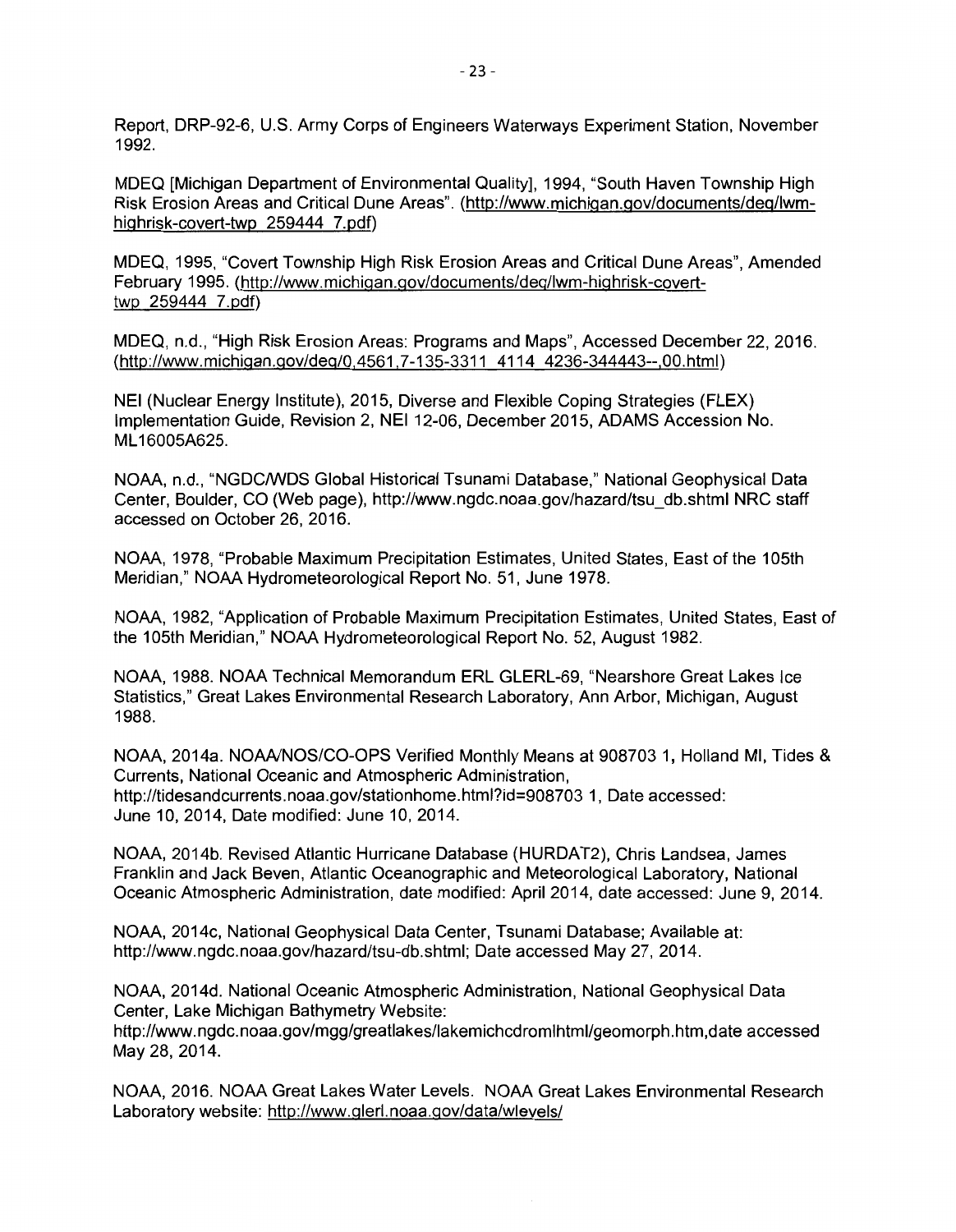Pierson, W. J., G. Neumann and R.W. James, 1971. Practical Methods for OBSERVING AND FORECASTING OCEAN WAVES by means of Wave Spectra and Statistics. H.O. Pub. No. 603. Published by the U.S. Naval Oceanographic Office under authority of the Secretary of the Navy.

Saylor, J. H., J.C. K. Huang, and R. 0. Reid, 1980. Vortex Modes in Southern Lake Michigan. Journal of Physical Oceanography, Volume 10, August 1, 1980.

Schwab, D.J., J.R. Bennett, and A.T. Jessup. 1981. A TWO-DIMENSIONAL LAKE CIRCULATION MODELING SYSTEM. NOAA Tech. Memo. ERL-GLERL-38, 79 pp.

Schwab, D. J. and E. Lynn. 1987. Great Lakes Storm Surge Planning Program (SSPP), NOAA Tech. Memo. GLERL-65, 12 pp, National Oceanic and Atmospheric Administration.

SCS (Soil Conservation Service), 1986, "Urban Hydrology for Small Watersheds," Technical Release 55, Soil Conservation Service, U.S. Department of Agriculture, June 1986.

USACE (U.S. Army Corps of Engineers}, 1991, "Engineering and Design, Inflow Design Floods for Dams and Reservoirs," ER 1110-8-2(FR).

USACE, 1994, "Engineering and Design - Flood Runoff Analysis," Engineer Manual EM 1110-2-1417, August 1994.

USACE, 1997, "Hydrologic Engineering Requirements for Reservoirs," Engineer Manual EM 1110-2~1420, Washington, DC, October 31, 1997. (http://www.publications.usace.army.mil/USACEPublications/EngineerManuals)

USACE, 1999, "Living with the Lakes: Understanding and Adapting to Great Lakes Water Level Changes," U.S. Army Corps of Engineers Detroit District and Great Lakes Commission. (http://www.ijc.org/files/tinymce/uploaded/ILSBC/Living%20with%20the%20Lakes 1999 e.pdf)

USACE, 2003, "Coastal Engineering Manual," Engineer Manual EM 1110-2-1100, Revision 1, U.S. Army Corps of Engineers, 2003.

USACE, 2008, "Coastal Engineering Manual," Engineer Manual 1110-2-1100, available online at http://www.publications.usace.army.mil/USACEPublications/EngineerManuals.

USACE, 2010a, "River Analysis System (HEC-RAS), Version 4.1.0," Hydrologic Engineering Center, U.S. Army Corps of Engineers, January 2010.

USACE, 2010b, "Hydrologic Modeling System (HEC-HMS), Version 3.5.0," Hydrologic Engineering Center, U.S. Army Corps of Engineers, August 2010.

USACE, 2012a, "Lake Michigan Storm: Wave and Water Level Modeling, ERDC TR-12-x, Draft Report, May 2012." (http://www.greatlakescoast.org/great-lakes-coastal-analysis-andmappinq/technical-resources/)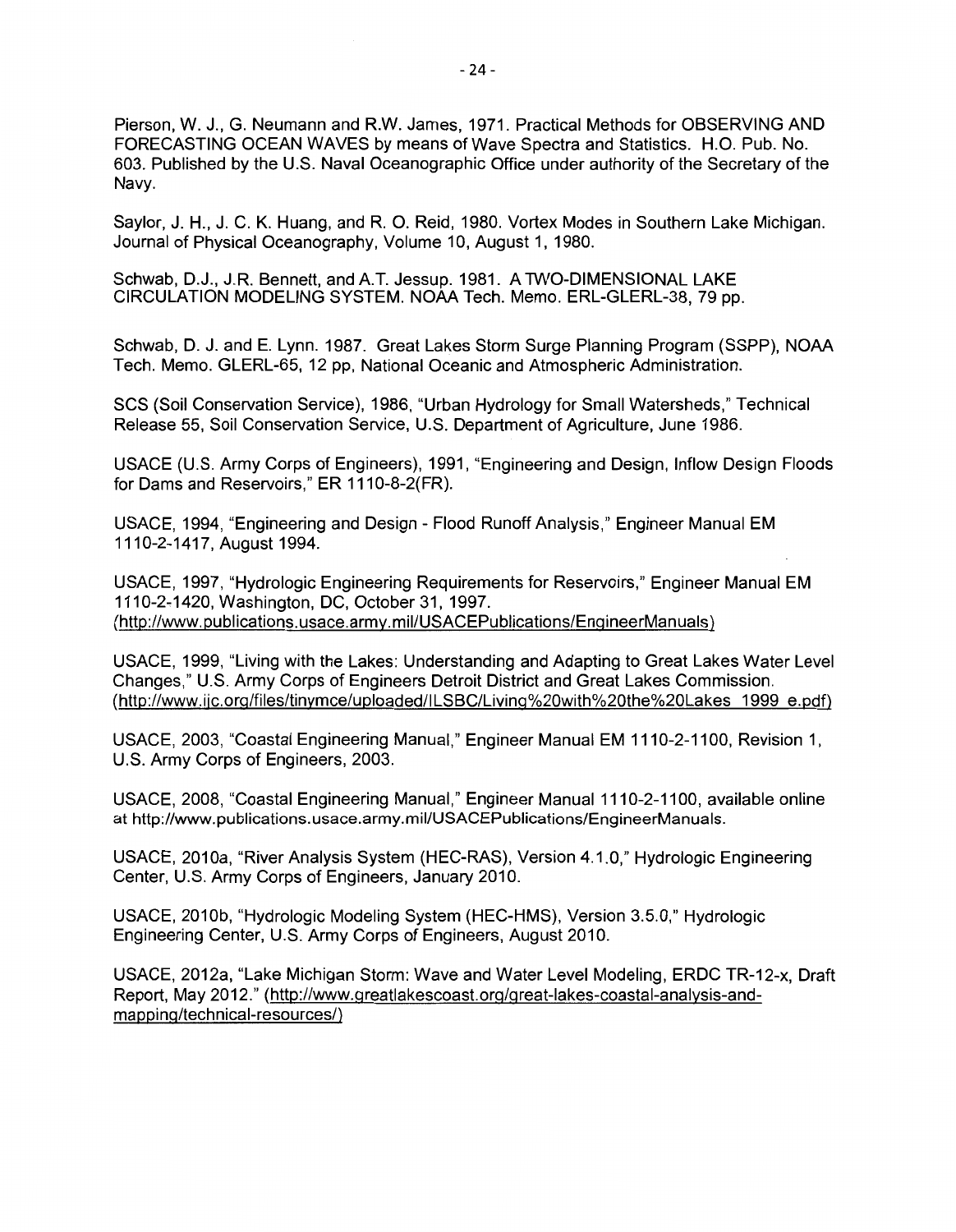USACE, 2012b, Final 2012 and Long-Term (1918-2012) Mean, Max & Min Water Levels (Based on Gage Networks), U.S. Army Corps of Engineers, Detroit District, June 17, 2013. (http://www.lre.usace.army.mil/Portals/69/docs/GreatLakeslnfo/docs/WaterLevels/L TA-GLWL-English.pdf)

USACE, 2012c. Great Lakes Coastal Flood Study, 2012 Federal Inter-Agency Initiative: Wave Height and Water Level Variability on Lakes Michigan and St. Clair, ERDC/CHL TR-12-23, October 2012. (http://www.greatlakescoast.org/great-lakes-coastal-analysis-andmapping/technical-resources/)

USACE, n.d., "Ice Jam Database," U.S. Army Corps of Engineers, Cold Regions Research and Engineering Laboratory (CRREL) Accessed on December 22, 2016. (http://rsgisias.crrel.usace.army.mil/apex/f?p=524:1 :O::NO)

USACE, 2013, "National Inventory of Dams," available online at http://nid.usace.army.mil.

USACE, 2014a, "Ice Jam Database," U.S. Army Corps of Engineers, CRREL (http://icejams.crrel.usace.army.mil/)

USBR (U.S. Bureau of Reclamation), 1981, "Freeboard Criteria and Guidelines for Computing Freeboard Allowances for Storage Dams," ACER Technical Memorandum No. 2, Assistant Commissioner - Engineering Research, U.S. Bureau of Reclamation, December 1981.

USBR, 1987, Design of Small Dams, a Water Resources Technical Publication, Third Edition.

USGS (U.S. Geological Survey), n.d.-a, "The National Map Viewer", Accessed September 10, 2015 and December 22, 2016. (https://viewer.nationalmap.gov/viewer/)

USGS, n.d.-b. National Geologic Map Database. Accessed December 22, 2016. (https://ngmd b. usgs.gov/maps/viewer/#4/40. 00/-100. 00)

U.S. Navy, 1995. Aerographer's Mate 1 & C. NAVEDTRA 14010. NAVAL EDUCATION AND TRAINING PROFESSIONAL DEVELOPMENT AND TECHNOLOGY CENTER

WMO, 1998. Guide to Wave Analysis and Forecasting (2<sup>nd</sup> edition). World Meteorological Organization. WMO-No. 702.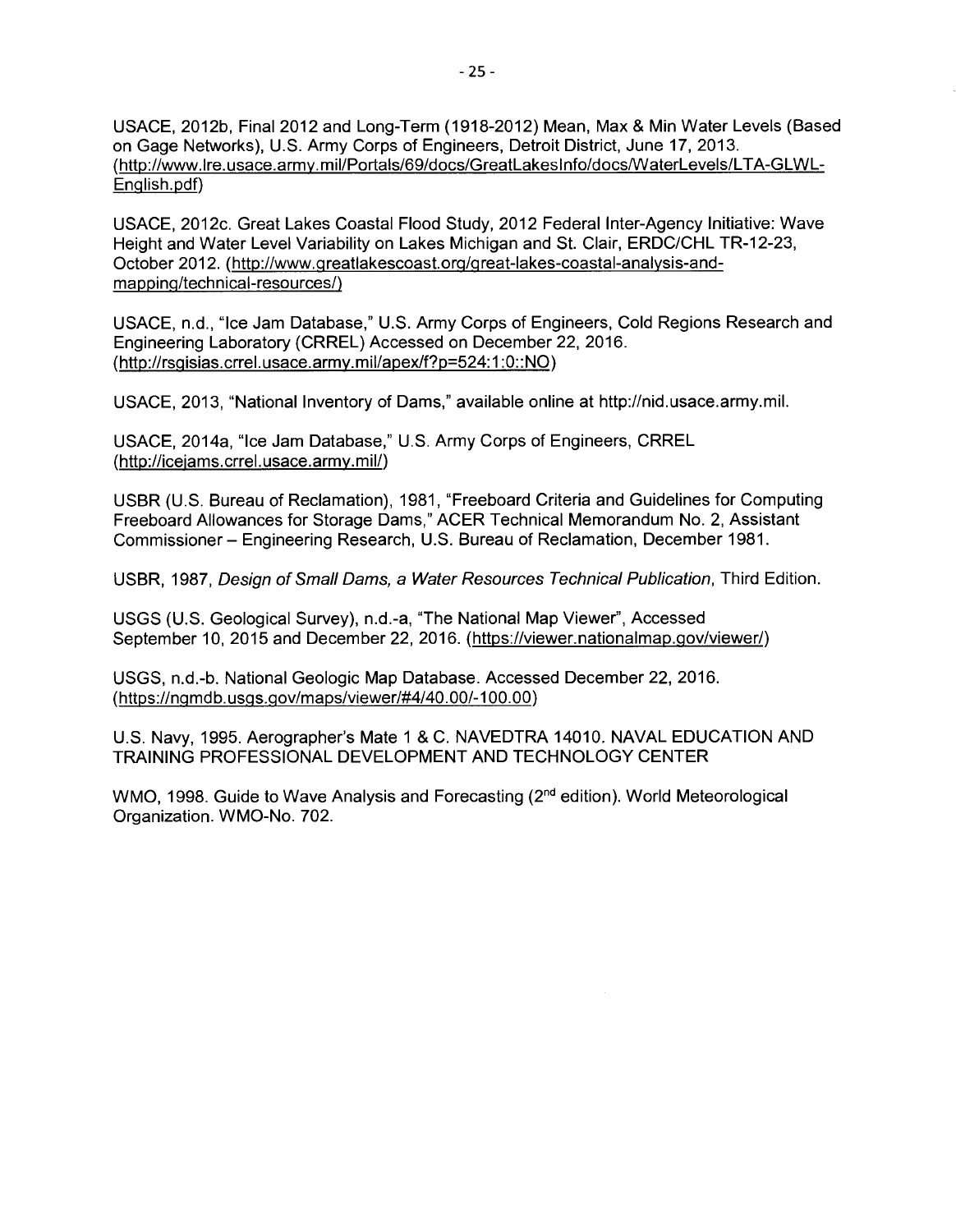| <b>Flood-Causing Mechanism</b>                                        | SRP Section(s) and<br>JLD-ISG |
|-----------------------------------------------------------------------|-------------------------------|
| Local Intense Precipitation and Associated Drainage                   | SRP 2.4.2<br>SRP 2.4.3        |
| <b>Streams and Rivers</b>                                             | SRP 2.4.2<br>SRP 2.4.3        |
| Failure of Dams and Onsite Water Control/Storage<br><b>Structures</b> | SRP 2.4.4<br>JLD-ISG-2013-01  |
| Storm Surge                                                           | SRP 2.4.5<br>JLD-ISG-2012-06  |
| Seiche                                                                | SRP 2.4.5<br>JLD-ISG-2012-06  |
| Tsunami                                                               | SRP 2.4.6<br>JLD-ISG-2012-06  |
| Ice-Induced                                                           | SRP 2.4.7                     |
| <b>Channel Migrations or Diversions</b>                               | SRP 2.4.9                     |

# **Table 2.2-1. Flood-Causing Mechanisms and Corresponding Guidance**

SRP is the NUREG-0800, Standard Review Plan for the Review of Safety Analysis Reports for Nuclear Power Plants: LWR Edition (NRC, 2007)

JLD-ISG-2012-06 is the "Guidance for Performing a Tsunami, Surge, or Seiche Hazard Assessment" (NRC, 2013a)

JLD-ISG-2013-01 is the "Guidance for Assessment of Flooding Hazards Due to Dam Failure" (NRC, 2013b)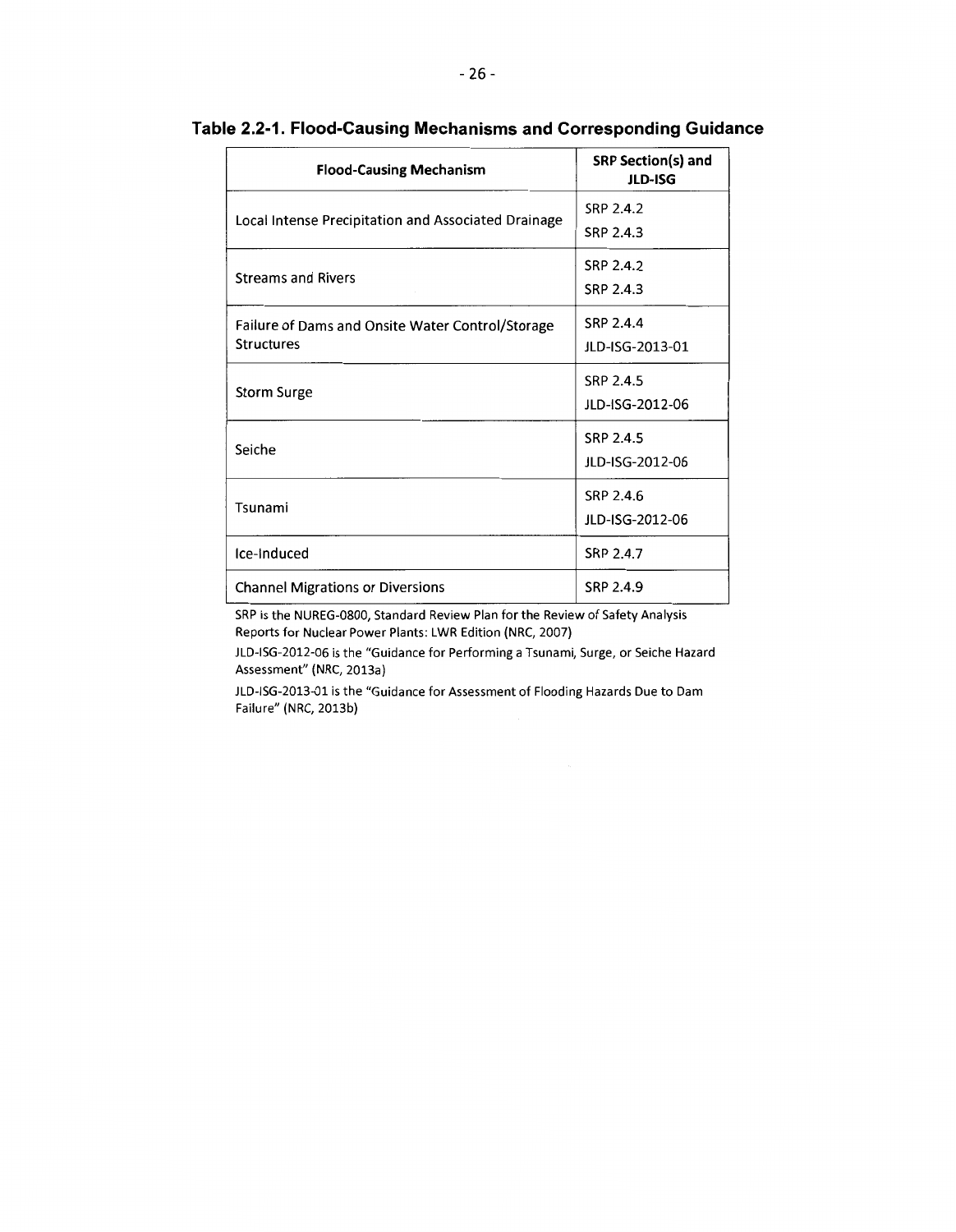| <b>Reevaluated Flood-Causing Mechanisms and Associated</b><br><b>Effects that May Exceed the Powerblock Elevation</b><br>(590 ft. NGVD29) <sup>1</sup> | <b>ELEVATION, ft. NGVD29</b> |
|--------------------------------------------------------------------------------------------------------------------------------------------------------|------------------------------|
| Local Intense Precipitation and Associated Drainage                                                                                                    | 594.4 to 626.1               |
| Storm Surge                                                                                                                                            | 593.9 to 602.2               |

**Table 3.0-1. Summary of Controlling Flood-Causing Mechanisms at Palisades** 

1Flood height and associated effects as defined in JLD-ISG-2012-05.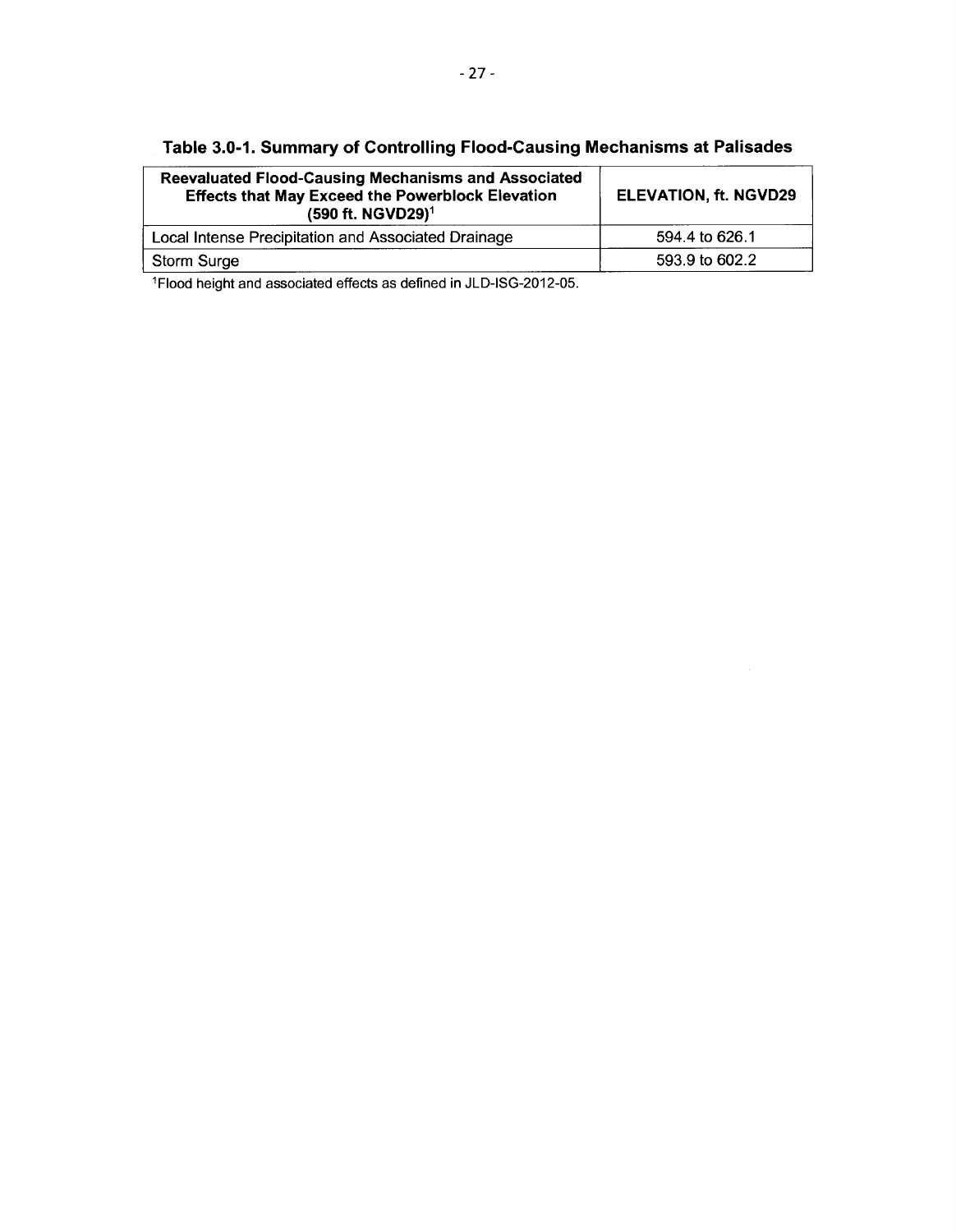| Flooding<br><b>Mechanism</b>                                                                    | <b>Stillwater</b><br>Elevation, ft.<br>(NGVD29) | <b>Associated</b><br>Effects, ft.      | <b>Current Design</b><br>Basis (CDB) Flood<br>Elevation, ft.<br>NGVD29 | <b>Reference</b>                                                                |
|-------------------------------------------------------------------------------------------------|-------------------------------------------------|----------------------------------------|------------------------------------------------------------------------|---------------------------------------------------------------------------------|
| Local Intense<br>Precipitation and<br>Associated<br>Drainage                                    |                                                 |                                        |                                                                        |                                                                                 |
| East Side of<br>Service Building<br><b>Site Locations</b><br>Other than the<br>Service Building | 601.0<br>0.5 depth                              | Minimal<br>Minimal                     | 601.0<br>0.5 depth                                                     | <b>FHRR Section</b><br>2.3.1.1<br><b>FHRR Section</b><br>2.3.1.1 &<br>Table 4-1 |
| Streams and<br><b>Rivers</b>                                                                    | Not included in<br>DB                           | Not included<br>in DB                  | Not included in DB                                                     | <b>FHRR Table</b><br>$4 - 1$                                                    |
| <b>Failure of Dams</b><br>and Onsite Water<br>Control/Storage<br><b>Structures</b>              | Not included in<br>DB                           | Not included<br>in DB                  | Not included in DB                                                     | <b>FHRR Table</b><br>$4 - 1$                                                    |
| Storm Surge                                                                                     | 594.1                                           | 8.0                                    | 602.1 at lakeward<br>side of circulation<br>water pipes                | <b>FHRR Table</b><br>$4 - 1$<br><b>FHRR Table</b><br>$4 - 4$                    |
| Seiche                                                                                          | No impact on<br>the site<br>identified          | No impact on<br>the site<br>identified | No impact on the<br>site identified                                    | <b>FHRR Table</b><br>$4 - 1$                                                    |
| Tsunami                                                                                         | Not included in<br>DB                           | Not included<br>in DB                  | Not included in DB                                                     | <b>FHRR Table</b><br>$4 - 1$                                                    |
| Ice-Induced                                                                                     | Not included in<br>DB                           | Not included<br>in DB                  | Not included in DB                                                     | <b>FHRR Table</b><br>$4 - 1$                                                    |
| Channel<br>Migrations or<br><b>Diversions</b>                                                   | Not included in<br><b>DB</b>                    | Not included                           | Not included in DB                                                     | <b>FHRR Table</b><br>$4 - 1$                                                    |

**Table 3.1-1. Current Design Basis Flood Hazards for Palisades** 

Note 1: Reported values are rounded to the nearest one-tenth of a foot.

Note 2: For LIP scenario 2, the total stillwater ponding depth is reported to be up to a maximum of 0.5 ft. For total elevation, add ponding depth to ground elevation.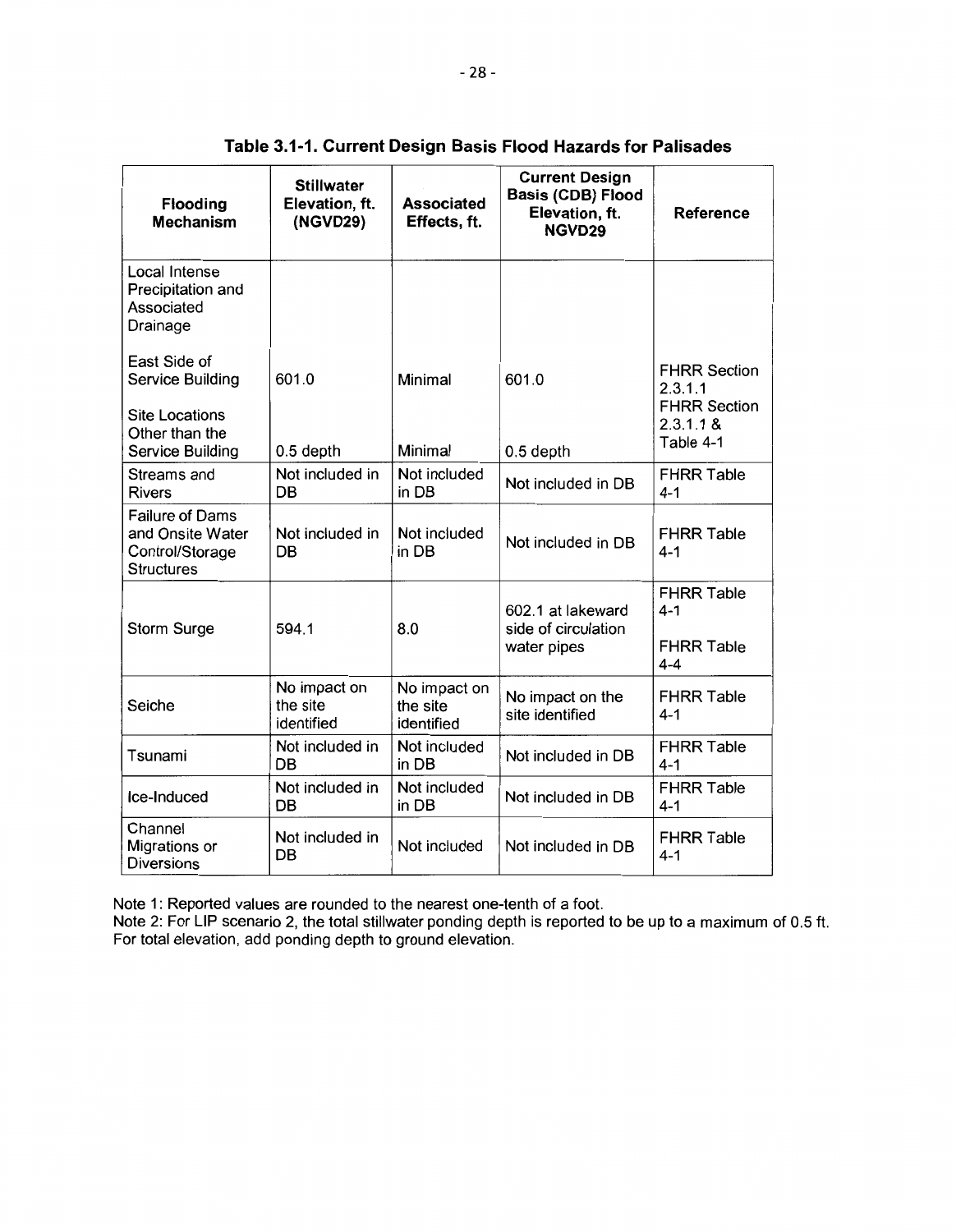**Table 3.2.1 FL0-2D model results for LIP analysis at Palisades including maximum WSEs and flood depth at critical locations. Note that the design-basis for maximum flood depth is 0.5 ft. for these locations except for the east side of the Service Building where the design-basis is a maximum flood depth of 5.0 ft. (or 601.0 ft. NGVD29). Note that the east side of the Service Building location, the maximum LIP flood depth of 9.8 ft. as indicated in FHRR Table 4-1 is not included in this table.** 

| ID<br>Number | Description                                                               | Ground<br>Surface<br>Elevation,<br>ft.<br>NGVD29 | Maximum<br>Flood<br>Elevation,<br>ft.<br>NGVD29 | Maximum<br>Flood<br>Depth, ft. | Time to<br>Maximum<br>Flood<br>Elevation<br>(hours) | Bounded (B) or<br>Not Bounded (NB) |
|--------------|---------------------------------------------------------------------------|--------------------------------------------------|-------------------------------------------------|--------------------------------|-----------------------------------------------------|------------------------------------|
| 19           | Screen<br>House/Intake<br>Structure Roll-<br>Up (Door #14)                | 589.9                                            | 593.1                                           | 3.3                            | 0.5                                                 | <b>NB</b>                          |
| 20           | North<br>Entrance to<br>Screen<br>House/Intake<br>Structure<br>(Door #33) | 589.7                                            | 592.5                                           | 2.7                            | 0.5                                                 | <b>NB</b>                          |
| 21           | Turbine<br><b>Building</b><br>Laydown Area<br>Access (Door<br>#12)        | 589.7                                            | 593.4                                           | 3.8                            | 0.5                                                 | <b>NB</b>                          |
| 22           | Turbine<br><b>Building</b><br>Southwest<br>Roll-Up Door<br>(Door #13)     | 589.7                                            | 593.4                                           | 3.8                            | 0.5                                                 | <b>NB</b>                          |
| 23           | Diesel<br>Generator<br>Fuel Oil Tank<br>T-10A Vent                        | 591.9                                            | 593.6                                           | 1.8                            | 0.5                                                 | <b>NB</b>                          |
| 25           | Door To<br>Transformer<br>Yard from<br>Feedwater<br>Pumps (Door<br>#11)   | 589.8                                            | 594.2                                           | 4.4                            | 0.5                                                 | <b>NB</b>                          |
| 26           | Turbine<br><b>Building</b><br>Southside<br>Roll-Up Door<br>to Transformer | 589.7                                            | 594.3                                           | 4.6                            | 0.5                                                 | <b>NB</b>                          |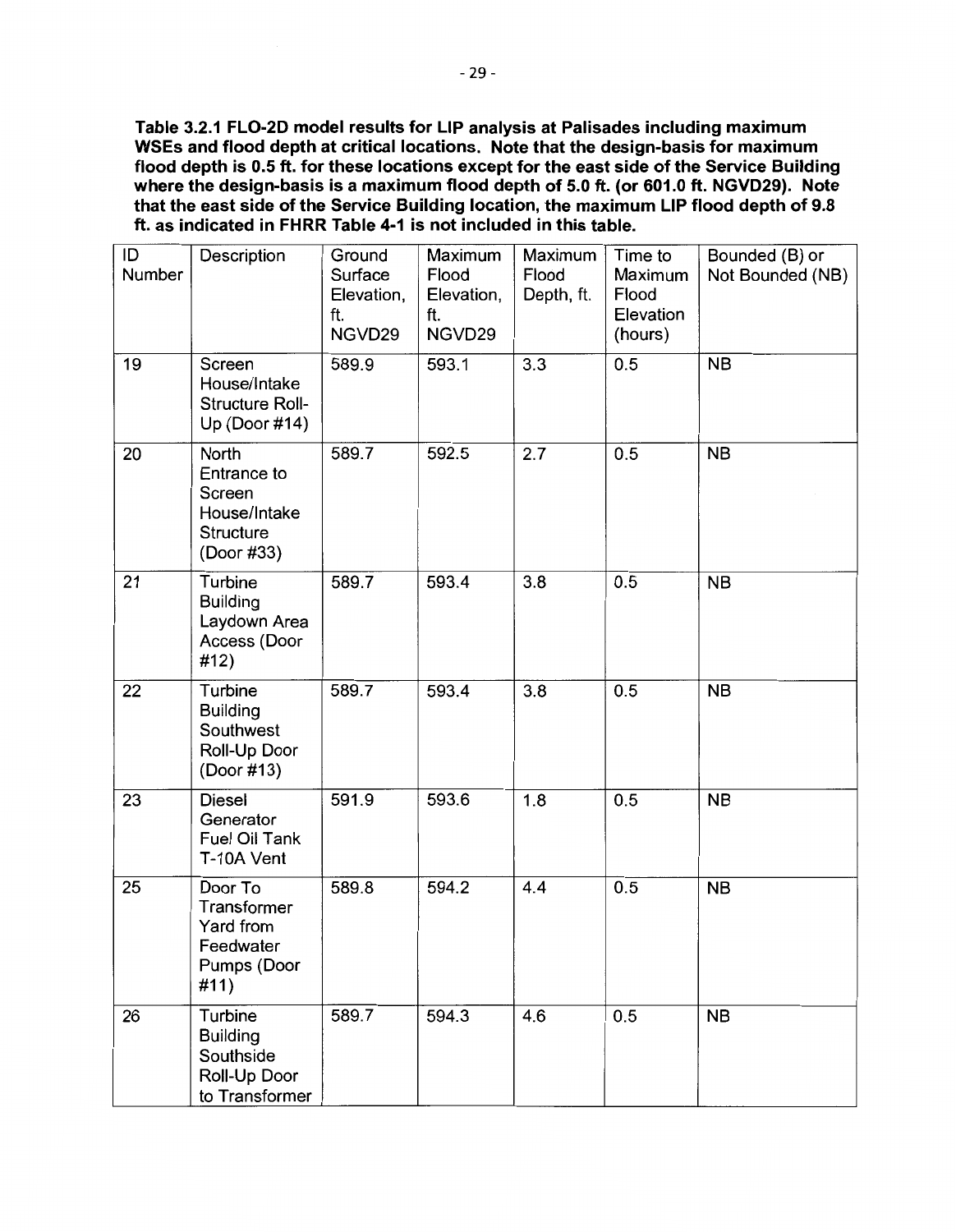| ID<br>Number | Description                                                                                           | Ground<br>Surface<br>Elevation,<br>ft.<br>NGVD29 | Maximum<br>Flood<br>Elevation,<br>ft.<br>NGVD29 | Maximum<br>Flood<br>Depth, ft. | Time to<br>Maximum<br>Flood<br>Elevation<br>(hours) | Bounded (B) or<br>Not Bounded (NB) |
|--------------|-------------------------------------------------------------------------------------------------------|--------------------------------------------------|-------------------------------------------------|--------------------------------|-----------------------------------------------------|------------------------------------|
|              | Yard (Door<br>#10)                                                                                    |                                                  |                                                 |                                |                                                     |                                    |
| 27           | Containment<br><b>Post Tension</b><br><b>Tunnel Hatch</b><br>(Door #10A)                              | 589.1                                            | 594.4                                           | 5.3                            | 0.5                                                 | <b>NB</b>                          |
| 28           | Manhole #4<br>(East of<br>Containment<br>Building)                                                    | 623.9                                            | 626.1                                           | 2.2                            | 0.5                                                 | <b>NB</b>                          |
| 29           | <b>North Chained</b><br>Double Door<br>to Diesel<br>Generators<br>(Door #170)                         | 589.7                                            | 592.5                                           | 2.8                            | 0.5                                                 | <b>NB</b>                          |
| 33           | Turbine<br><b>Building North</b><br><b>Entrance Door</b>                                              | 589.9                                            | 592.5                                           | 2.6                            | 0.5                                                 | <b>NB</b>                          |
| 34           | <b>Track Alley</b><br>Roll-up Door                                                                    | 624.9                                            | 626.0                                           | 1.1                            | 0.2                                                 | <b>NB</b>                          |
| 35           | Administration<br><b>Building</b><br><b>Hallway East</b><br>Entrance<br>(Door #28)                    | 624.7                                            | 626.1                                           | 1.4                            | 0.2                                                 | <b>NB</b>                          |
| 36           | North<br>Penetration<br>Room (Door<br>#106)                                                           | 625.0                                            | 626.1                                           | 1.0                            | 0.2                                                 | <b>NB</b>                          |
| 230          | South Stairwell<br>(Service<br><b>Building</b><br>Addition)<br>Across from<br>Elevator (Door<br>#123) | 589.8                                            | 592.5                                           | 2.7                            | 0.5                                                 | <b>NB</b>                          |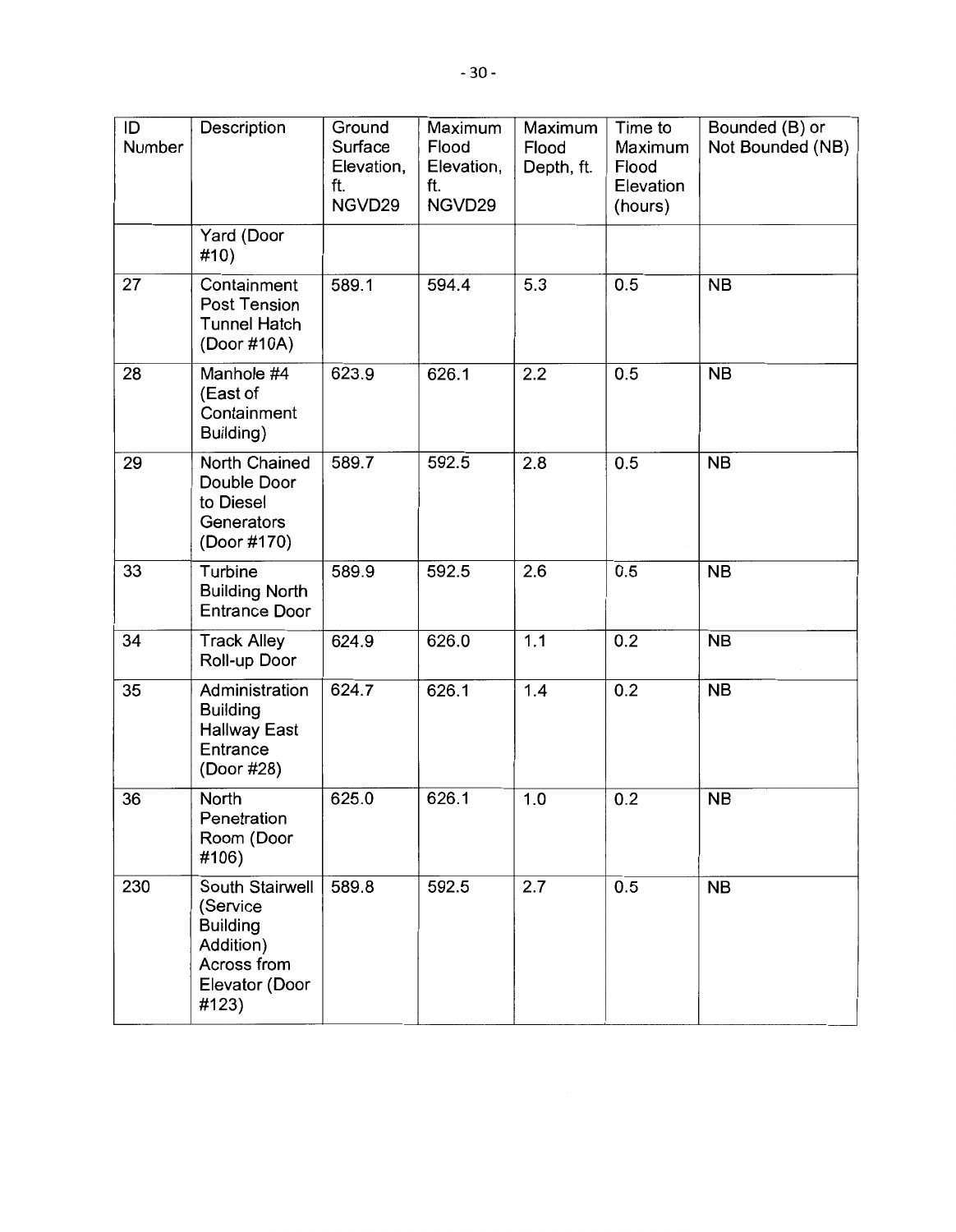| <b>Mechanism</b>               | <b>Stillwater</b> | Waves/  | <b>Reevaluated</b> | <b>Reference</b>    |
|--------------------------------|-------------------|---------|--------------------|---------------------|
|                                | Elevation, ft.    | Runup,  | <b>Hazard</b>      |                     |
|                                | NGVD29            | ft.     | Elevation, ft.     |                     |
|                                |                   |         | NGVD29             |                     |
| <b>LIP</b>                     | 605.8             | Minimal | 605.8              | <b>FHRR Section</b> |
| <b>Service Building-East</b>   |                   |         |                    | 2.3.1.1 and FHRR    |
| Side (Non-Category 1           |                   |         |                    | Table 4-1           |
| <b>Structure</b>               |                   |         |                    |                     |
| <b>Upper Level (Category</b>   | 626.1             | Minimal | 626.1              | <b>FHRR Section</b> |
| 1 Structures)                  |                   |         |                    | 2.3.1.1, FHRR Table |
|                                |                   |         |                    | 4-1 and FHRR        |
|                                |                   |         |                    | Table 5-2           |
| Lower Level (Category          | 594.4             | Minimal | 594.4              | <b>FHRR Section</b> |
| 1 Structures)                  |                   |         |                    | 2.3.1.1, FHRR Table |
|                                |                   |         |                    | 4-1 and FHRR        |
|                                |                   |         |                    | Table 5-1           |
| Storm Surge (H.4               | 593.9             | 8.3     | 602.2              | <b>FHRR Section</b> |
| Combined Flood Event):         |                   |         |                    | 3.9.2.1.2, FHRR     |
| <b>Lakeward of Circulation</b> |                   |         |                    | Table 4-5 and       |
| <b>Water Pipes</b>             |                   |         |                    | FHRR Figure 3-29    |
| Landward of Circulation        | 593.9             | 0.4     | 594.3              | <b>FHRR Section</b> |
| <b>Water Pipes</b>             |                   |         |                    | 3.9.2.1.2, FHRR     |
|                                |                   |         |                    | Table 4-5 and       |
|                                |                   |         |                    | FHRR Figure 3-29    |
| <b>Landward of Turbine</b>     | 593.9             | 0.4     | 594.3              | <b>FHRR Section</b> |
| <b>Building</b>                |                   |         |                    | 3.9.2.1.2. FHRR     |
|                                |                   |         |                    | Table 4-5 and       |
|                                |                   |         |                    | FHRR Figure 3-29    |
| North of Turbine               | 593.9             | 1.1     | 595.0              | <b>FHRR Section</b> |
| <b>Building</b>                |                   |         |                    | 3.9.2.1.2. FHRR     |
|                                |                   |         |                    | Table 4-5 and       |
|                                |                   |         |                    | FHRR Figure 3-29    |

# **Table 4.1-1. Reevaluated Hazard Elevations for Flood-Causing Mechanisms Not Bounded by the Palisades CDB**

Note 1: The licensee is expected to develop flood event duration parameters and applicable flood associated effects to conduct the MSA. The NRC staff will evaluate the flood event duration parameters (including warning time and period of inundation) and flood associated effects during its review of the MSA.

Note 2: Reevaluated hazard mechanisms bounded by the COB are not included in the table.

Note 3: Reported values are rounded to the nearest one-tenth of a foot.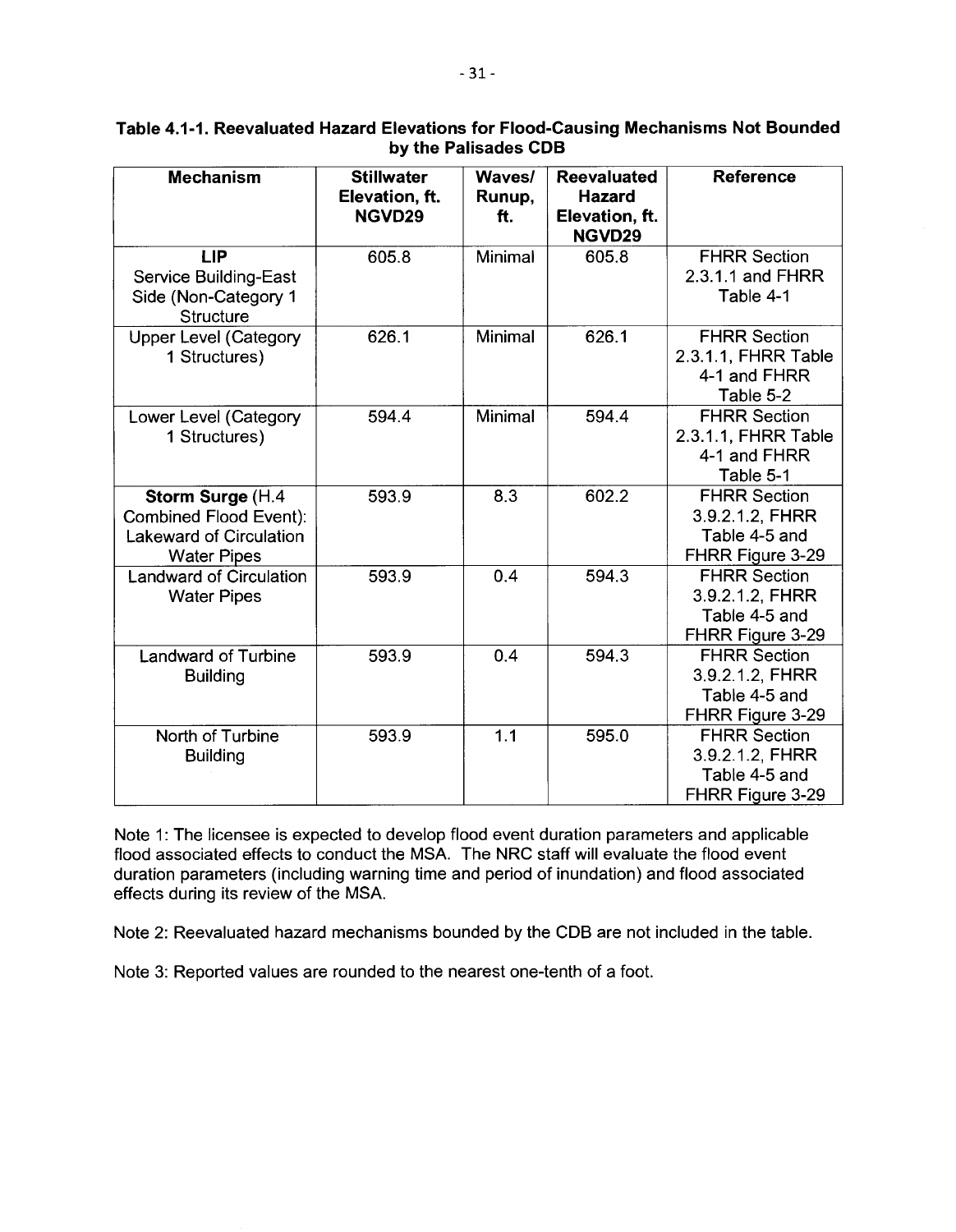# **Table 4.2-1. Flood Event Duration Parameters for Flood-Causing Mechanisms Not Bounded by the Palisades CDB**

| <b>Flood Causing</b><br><b>Mechanism</b>            | <b>Time Available for</b><br><b>Preparation for</b><br><b>Flood Event</b> | <b>Duration of</b><br><b>Inundation of Site</b> | Time for Water to<br><b>Recede from Site</b>                |
|-----------------------------------------------------|---------------------------------------------------------------------------|-------------------------------------------------|-------------------------------------------------------------|
| Local Intense<br>Precipitation                      | See Note 1                                                                | 0.2 h to 0.5 h at<br>critical locations         | Typically 6 h; up to<br>25 h at some critical<br>locations. |
| Storm Surge (H.4<br><b>Combined Flood</b><br>Event) | Not provided                                                              | Not provided                                    | 25 h (NRC, 2016c)                                           |

Note 1: The licensee has the option to use NEI guideline 15-05 (NEI, 2015a) to estimate the warning time for LIP events.

Note 2: Provided LIP flood event duration parameters are given in FHRR Table 4-2 and the FHRR audit report (NRC, 2016c). Storm surge (H.4 Combined Flood Event) flood event duration parameters are given as "not evaluated" in FHRR Table 4-4 but provided in the FHRR audit report (response to information need #9) as about 25 h.

Note 3: NRC staff will evaluate the flood event duration parameters that were not provided in the FHRR as part of the future additional assessment.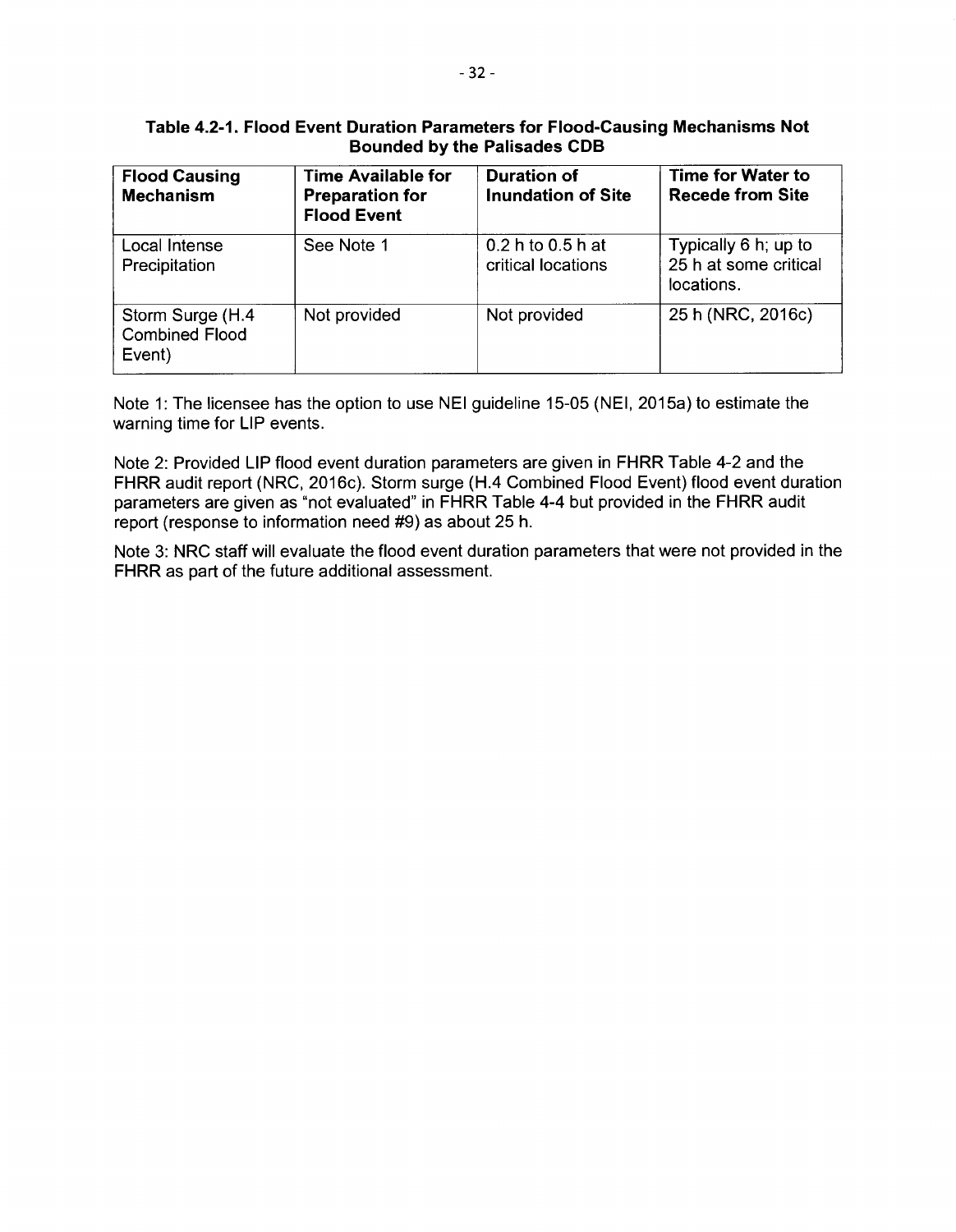| Table 4.3-1. Associated Effects Parameters not Directly Associated with Total Water |
|-------------------------------------------------------------------------------------|
| Surface Elevation for Flood-Causing Mechanisms not Bounded by the Palisades CDB     |

|                                                                                                         | <b>Flooding Mechanism</b>          |                                                  |  |  |
|---------------------------------------------------------------------------------------------------------|------------------------------------|--------------------------------------------------|--|--|
| <b>Associated Effects Factor</b>                                                                        | <b>Local Intense Precipitation</b> | Storm Surge (H.4<br><b>Combined Flood Event)</b> |  |  |
| Breaking wave load at<br>circulation water pipes<br>applied at 594.5 ft. NGVD29                         | Not applicable                     | 4,460 pounds per linear foot<br>of pipe          |  |  |
| Breaking wave load at<br>circulation water pipes<br>applied at saddles (applied at<br>593.9 ft. NGVD29) | Not applicable                     | 1,770 pounds applied at<br>593.9 ft. NGVD29      |  |  |
| Hydrodynamic drag load on<br>circulation pipes applied at<br>593.0 ft. NGVD29                           | Not applicable                     | 244 pounds per linear foot of<br>pipe            |  |  |
| Vertical uplift load on<br>circulation water pipes<br>applied at 3.3 ft. from<br>lakeward edge of pipe  | Not applicable                     | 2,120 pounds per linear foot<br>of pipe applied  |  |  |
| Debris loading on circulation<br>water pipes applied at 593.9<br>ft. NGVD29                             | Not applicable                     | 24,640 pounds                                    |  |  |
| <b>Hydrodynamic and Debris</b><br>loadings shoreward of<br>circulation water pipes                      | Not applicable                     | Minimal                                          |  |  |
| Sediment loading                                                                                        | Minimal                            | Not provided                                     |  |  |
| <b>Concurrent conditions</b>                                                                            | Not provided,                      | Wind-wave effects<br>associated with the PMWS    |  |  |
| Groundwater effects                                                                                     | Minimal                            | Groundwater minimally<br>affected.               |  |  |
| Other pertinent factors (e.g.,<br>waterborne projectiles)                                               | Not provided                       | Not provided.                                    |  |  |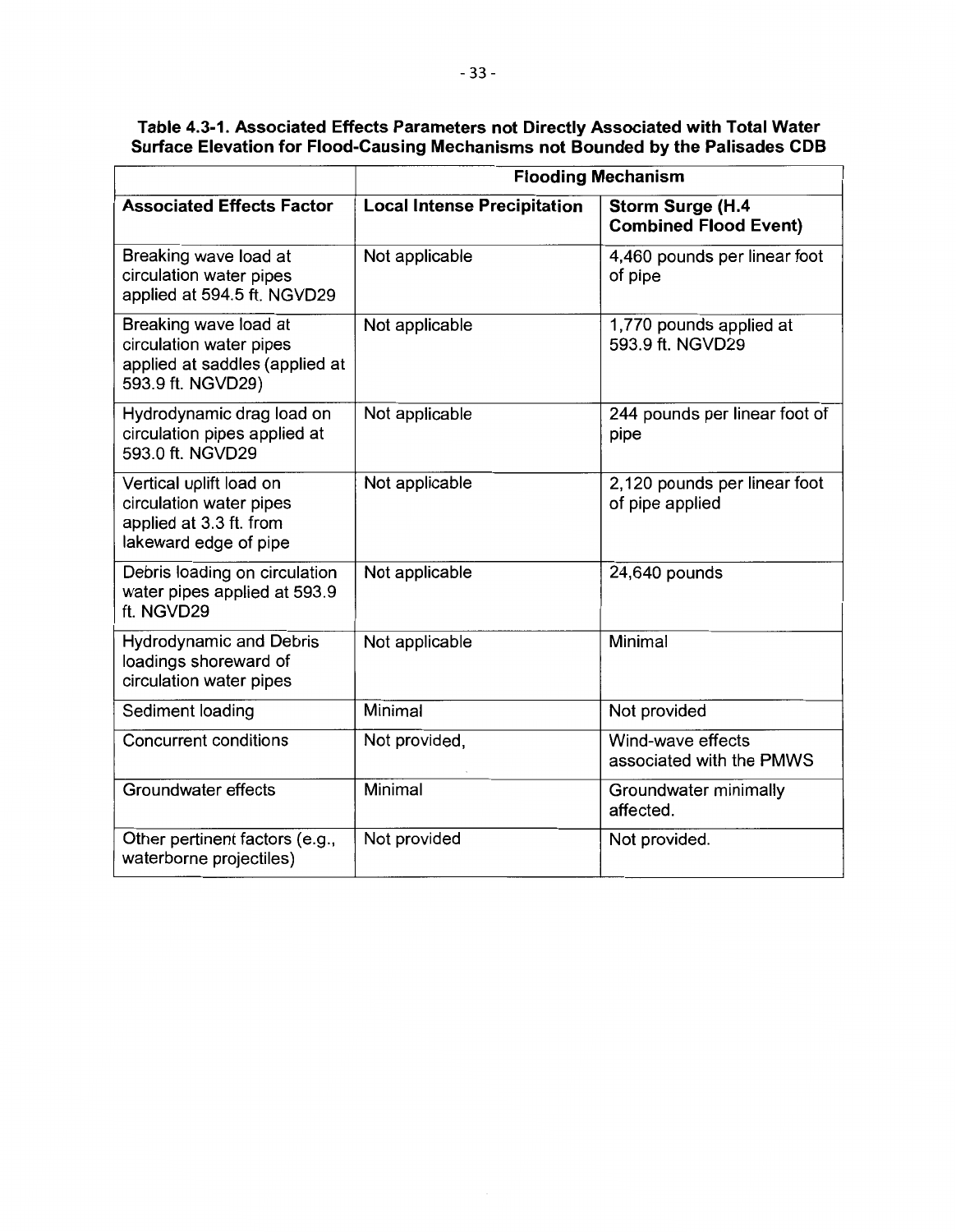

**Figure 2.2-1 Flood Event Duration {NRC, 2012c}**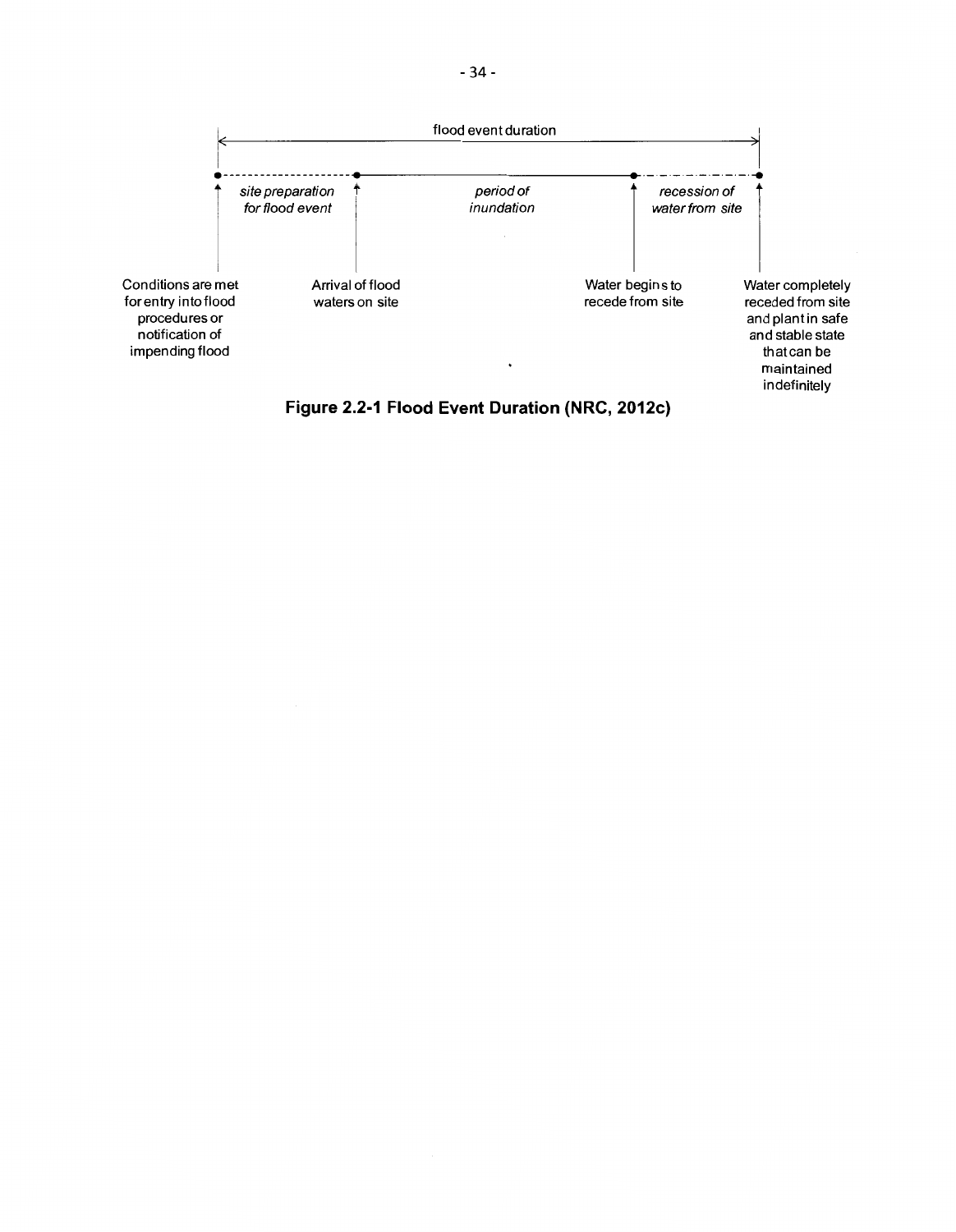

Figure 3.1-1 Regional map; approximate west-east extent of figure is 500 miles; Palisades site is shown as red star symbol.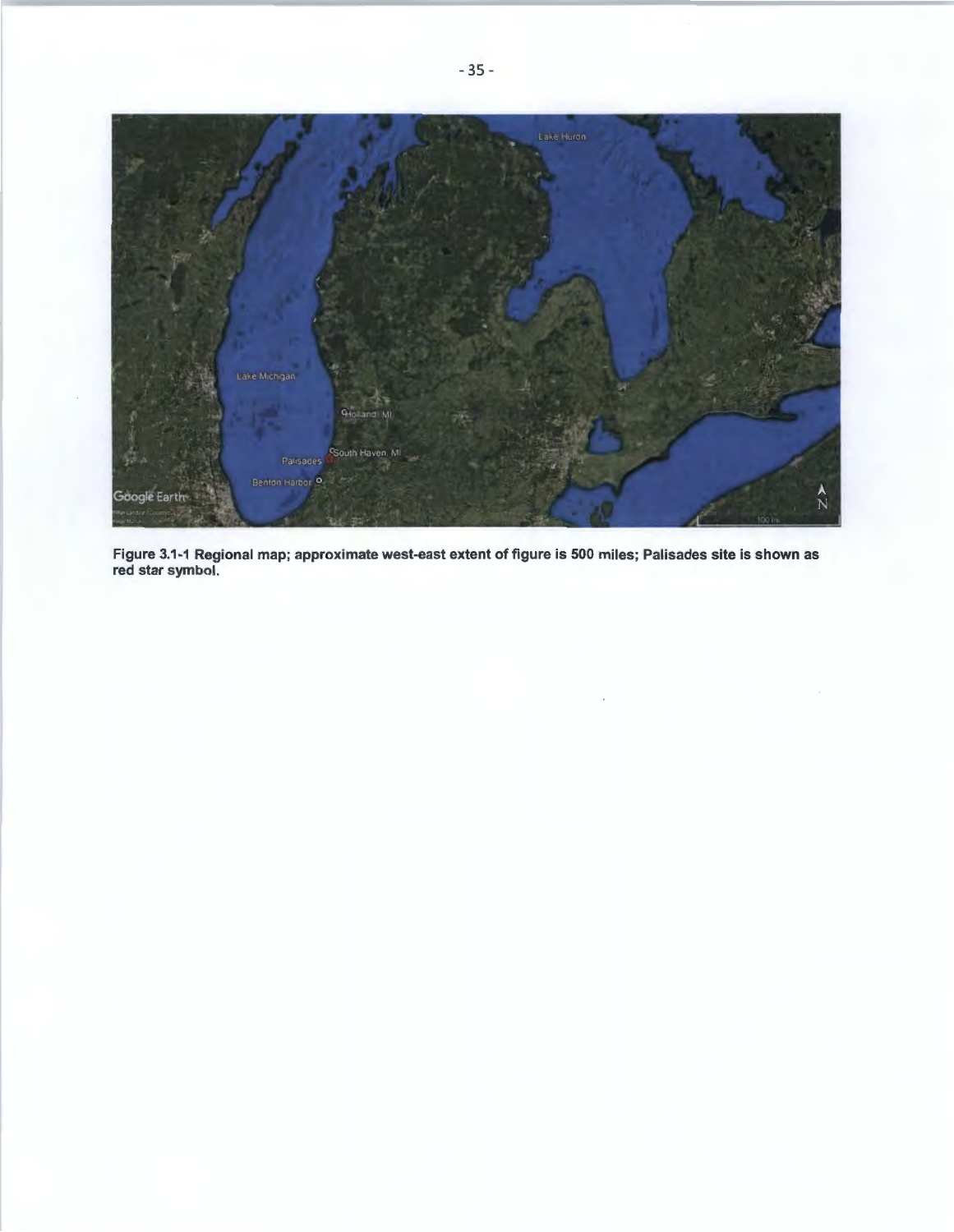

Figure 3.1-2 Local map; Palisades site is shown as red star symbol; Lake Michigan is water body shown on left portion of figure; approximate courses of Brandywine Creek and St. Joseph River are shown as blue lines.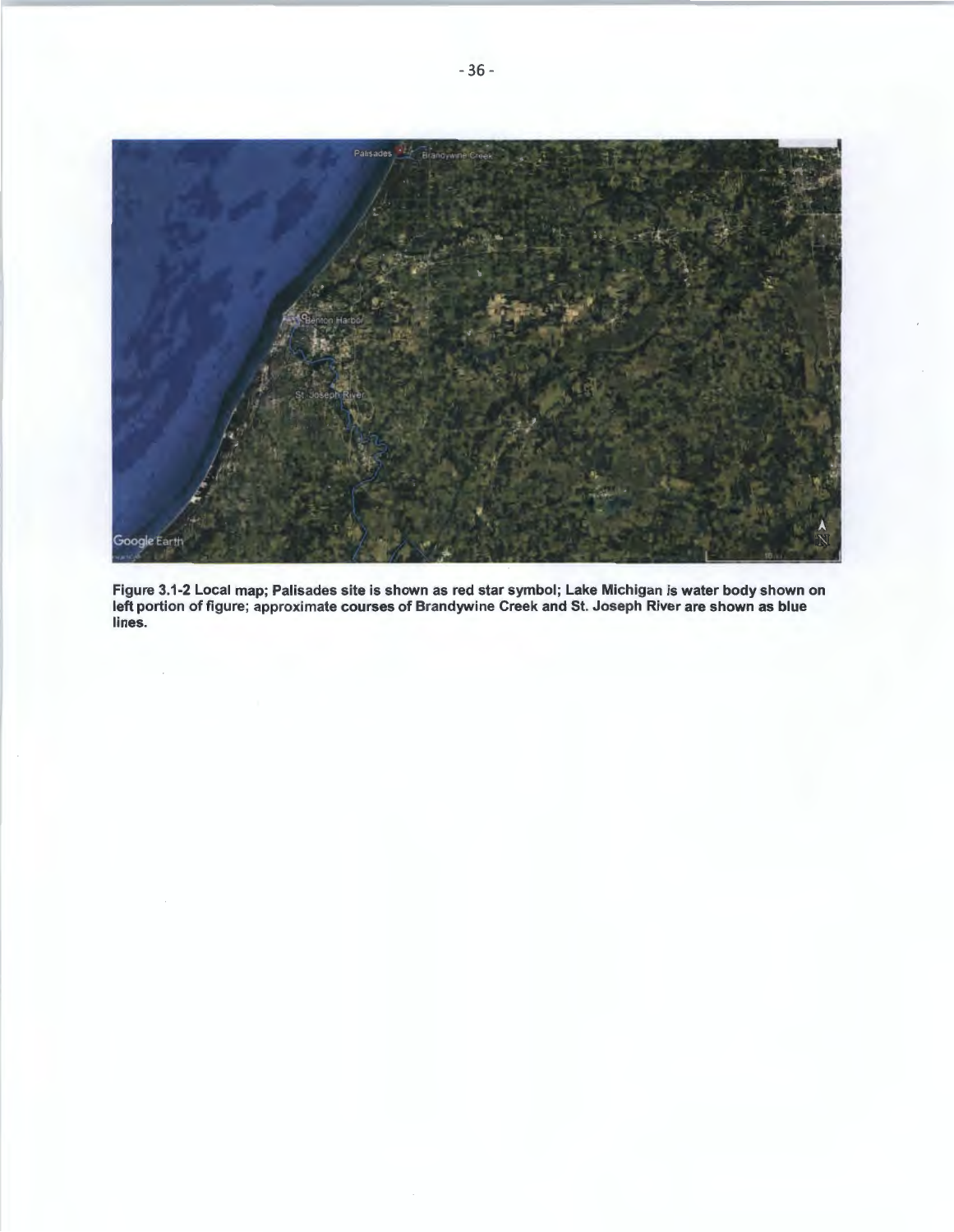

Figure 3.2-1. Map showing the key structures and identification numbers for the critical locations at safety-related structures of Palisades Nuclear Plant (Adapted from FHRR Figure 3.2-1). Locations are identified by numbers consistent with Table 3.2-1.